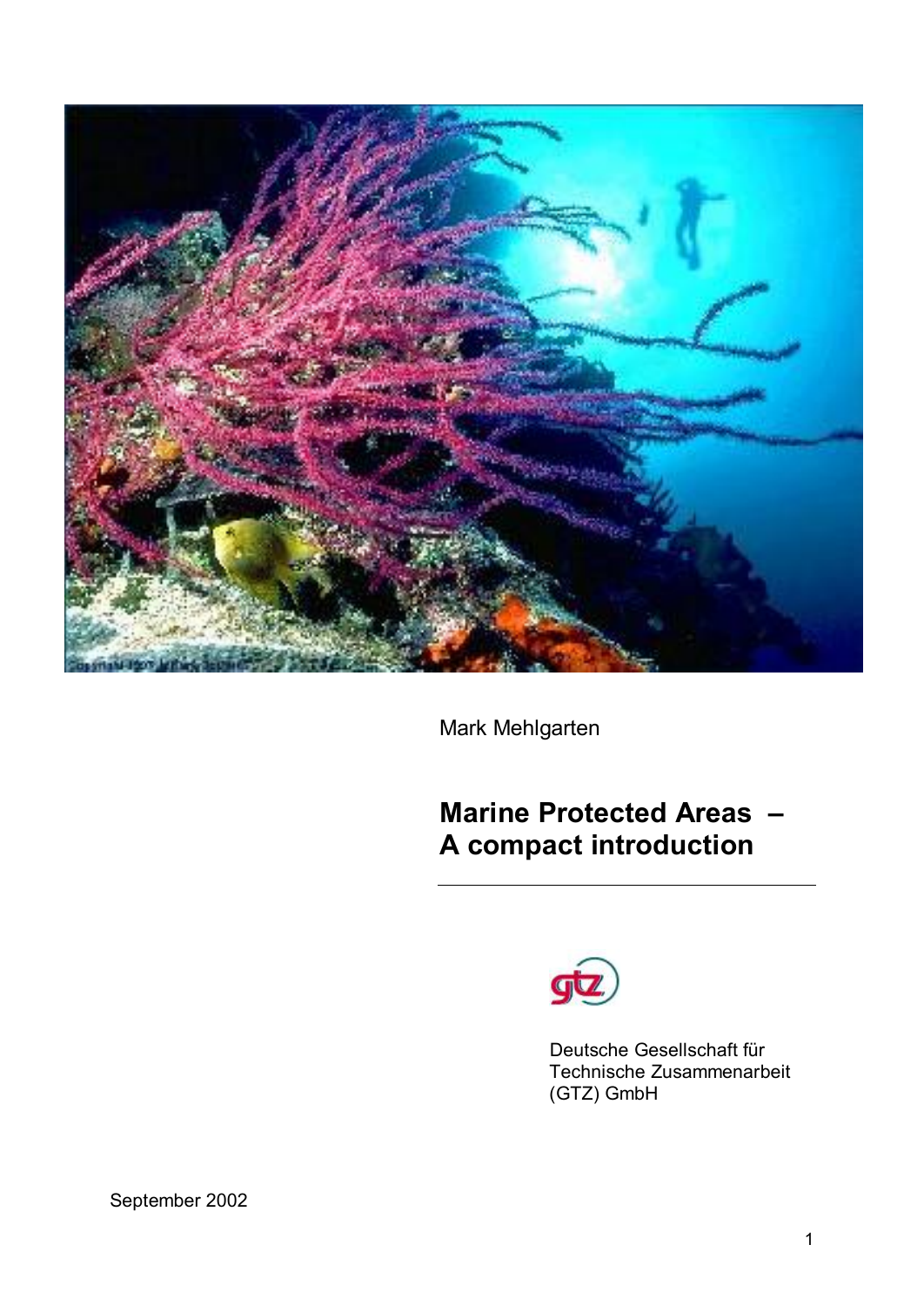# 1 Table of contents

| 1  |     |       |  |  |  |  |  |
|----|-----|-------|--|--|--|--|--|
| 2  |     |       |  |  |  |  |  |
| 3  |     |       |  |  |  |  |  |
| 4  |     |       |  |  |  |  |  |
| 5  |     |       |  |  |  |  |  |
| 6  |     |       |  |  |  |  |  |
|    | 6.1 |       |  |  |  |  |  |
|    | 6.2 |       |  |  |  |  |  |
|    |     | 6.2.1 |  |  |  |  |  |
|    |     | 6.2.2 |  |  |  |  |  |
|    |     | 6.2.3 |  |  |  |  |  |
|    |     | 6.2.4 |  |  |  |  |  |
|    |     | 6.2.5 |  |  |  |  |  |
|    | 6.3 |       |  |  |  |  |  |
|    | 6.4 |       |  |  |  |  |  |
|    | 6.5 |       |  |  |  |  |  |
|    | 6.6 |       |  |  |  |  |  |
|    | 6.7 |       |  |  |  |  |  |
|    | 6.8 |       |  |  |  |  |  |
| 7  |     |       |  |  |  |  |  |
| 8  |     |       |  |  |  |  |  |
| 9  |     |       |  |  |  |  |  |
| 10 |     |       |  |  |  |  |  |
| 11 |     |       |  |  |  |  |  |
| 12 |     |       |  |  |  |  |  |
|    |     |       |  |  |  |  |  |
|    |     |       |  |  |  |  |  |
|    |     |       |  |  |  |  |  |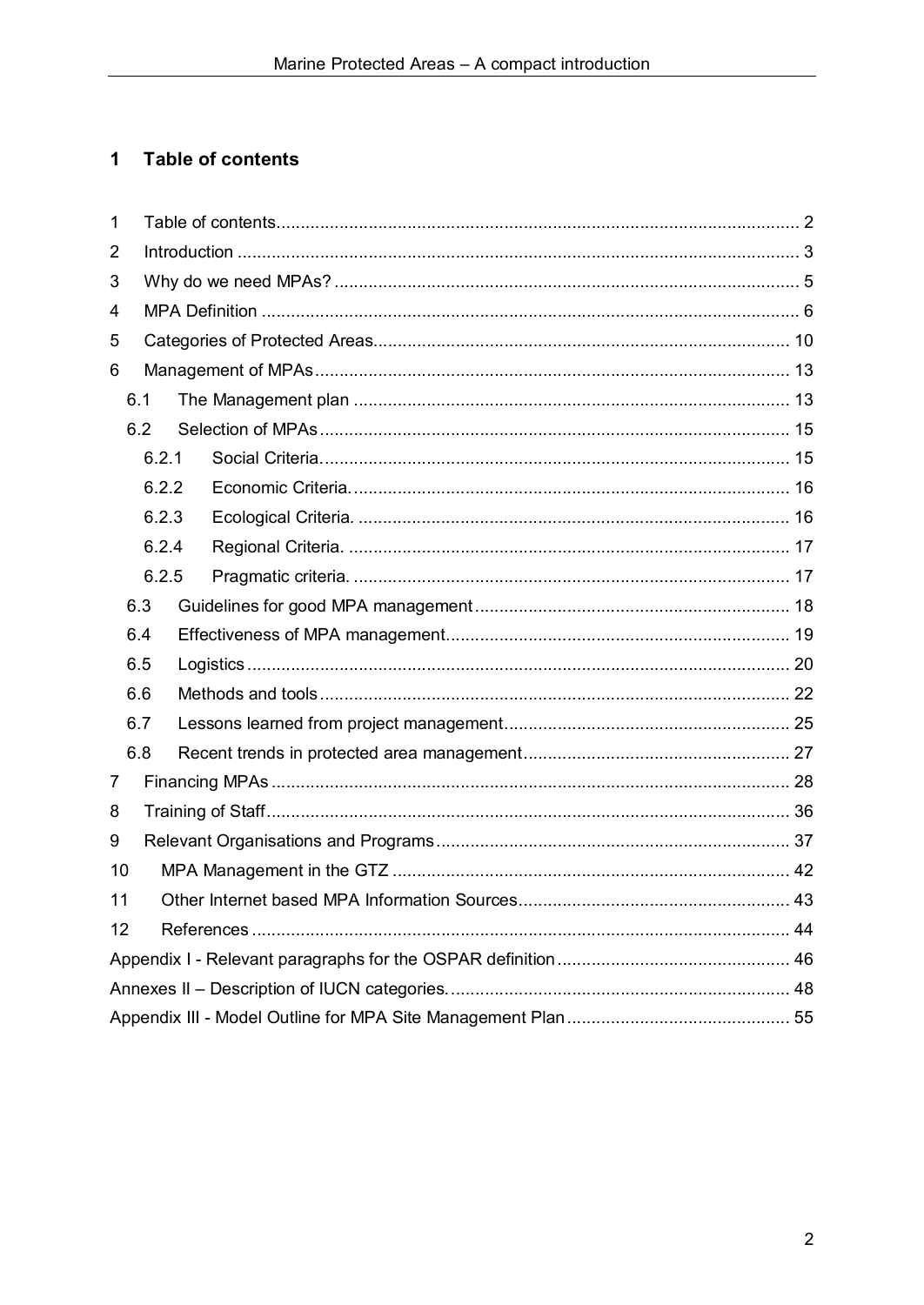# **2 Introduction**

The intention of this book is to give project managers and other interested persons an introduction, what Marine Protected Areas –MPA- stands for, where information sources for creating, managing and financing are located and what the current involvement of the GTZ is. After reading this paper relevant termini and information sources for management, financing and international networking regarding MPAs should be known.

There is still a lot of discussion about the terminus Marine Protected Area. IUCN has identified over 140 names (e.g. national park, sanctuary, nature reserve, etc.) for marine and terrestrial protected areas around the world. Names are used differently around the world and discussions about "real MPAs" "multi-use MPAs" or "no-take zones" are ongoing.

Often the selection of MPAs was driven by concerns for tourism or fisheries replenishment. Both are important sources of revenue in most developing countries and so these are given high priority (Salm, 2001).

Nevertheless should the main reason for establishing MPAs focus on conservation. The book concentrates on protection for conservation and excludes temporary conservation as a pure fishery management tool.

Globally, MPAs are a well-established mechanism for protecting marine species habitats and ecosystems. Areas have been established to protect sea turtles, fish, mangroves, coral reefs, seamounts, and banks, among others. Kelleher et al. (1995) identified approximately 1,306 MPAs around the world, and the number is increasing. Most MPAs are located close to shore within territorial waters or even in internal waters and may include land areas.

The conservation of marine areas is subject of many treaties and conventions.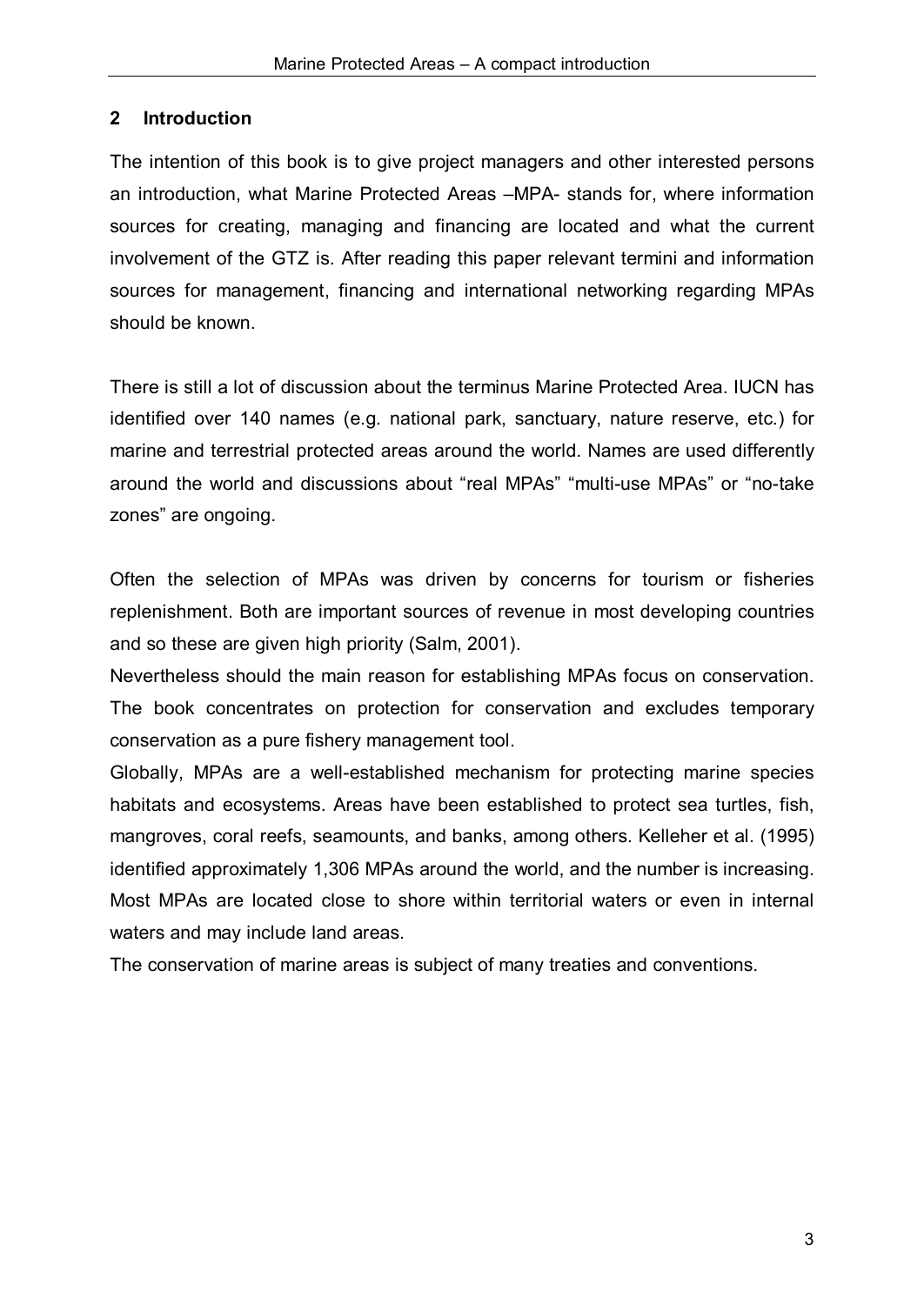- **UNESCO Man and the Biosphere Programme (1971**). The Biosphere Reserve Programme includes the establishment of marine biosphere reserves that represent the marine ecosystems of the world..
- **Ramsar Convention (1971**). This international agreement protects wetlands of international importance. It includes as "wetlands" ocean areas up to 6 m deep at low tide (e.g., coastal wetlands, coral reefs).
- **World Heritage Convention (1972**). Sites are selected to protect outstanding natural features (e.g.,Great Barrier Reef).
- **The UNEP Regional Seas Program (1974 )** The result of this ongoing Program are several conventions and action plans around the world, which support sustainable management of marine resources. Examples are the Barcelona Convention (1978), the Lima Convention (1986), the Nairobi Convention (1996), the Noumea Convention (1990), and partner programs like the Helsinki Convention and the OSPAR Convention to name a few. $1$
- **Bonn Convention (1979).** Signatory nations agree to conserve or restore habitats of endangered migratory species according to various objectives. Canada is not a signatory to this convention.
- **Western Hemisphere Shorebird Reserve Network (1985**). This initiative provides international recognition to critical shorebird habitats (e.g., intertidal mud flats, wetlands).
- **United Nations Convention on the Law of the Sea (UNCLOS)(1982**). The convention does not, of itself, provide for the designation of MPAs. It provides an international basis upon which to pursue establishment of MPAs and conservation of marine resources beyond the 12-nautical mile territorial seas of coastal nations.
- **Conservation of Arctic Flora and Fauna (CAFF)(1991**): Part of this agreement among the eight circumpolar countries focuses on a Circumpolar Protected Areas Network that includes MPAs.
- **Agenda 21 (UNCED, 1992**). Chapter 17 (Oceans) recommends that states should, among other measures, establish and manage protected areas to maintain biological diversity and productivity of marine species and habitats (s.17.7).
- **International Maritime Organization (IMO**). This agency can designate special areas, areas to be avoided, and particularly sensitive sea areas—based on criteria for an area's sensitivity to ship pollution or maritime activities (IMO Resolution A.720(17) 1992).
- **Convention on Biological Diversity (1992**)- mainly the **Jakarta Mandat** on Coastal and Marine Biodiversity (1996). This international agreement includes marine species

<sup>&</sup>lt;sup>1</sup> For a full list please see http://www.unep.ch/seas/main/hconlist.html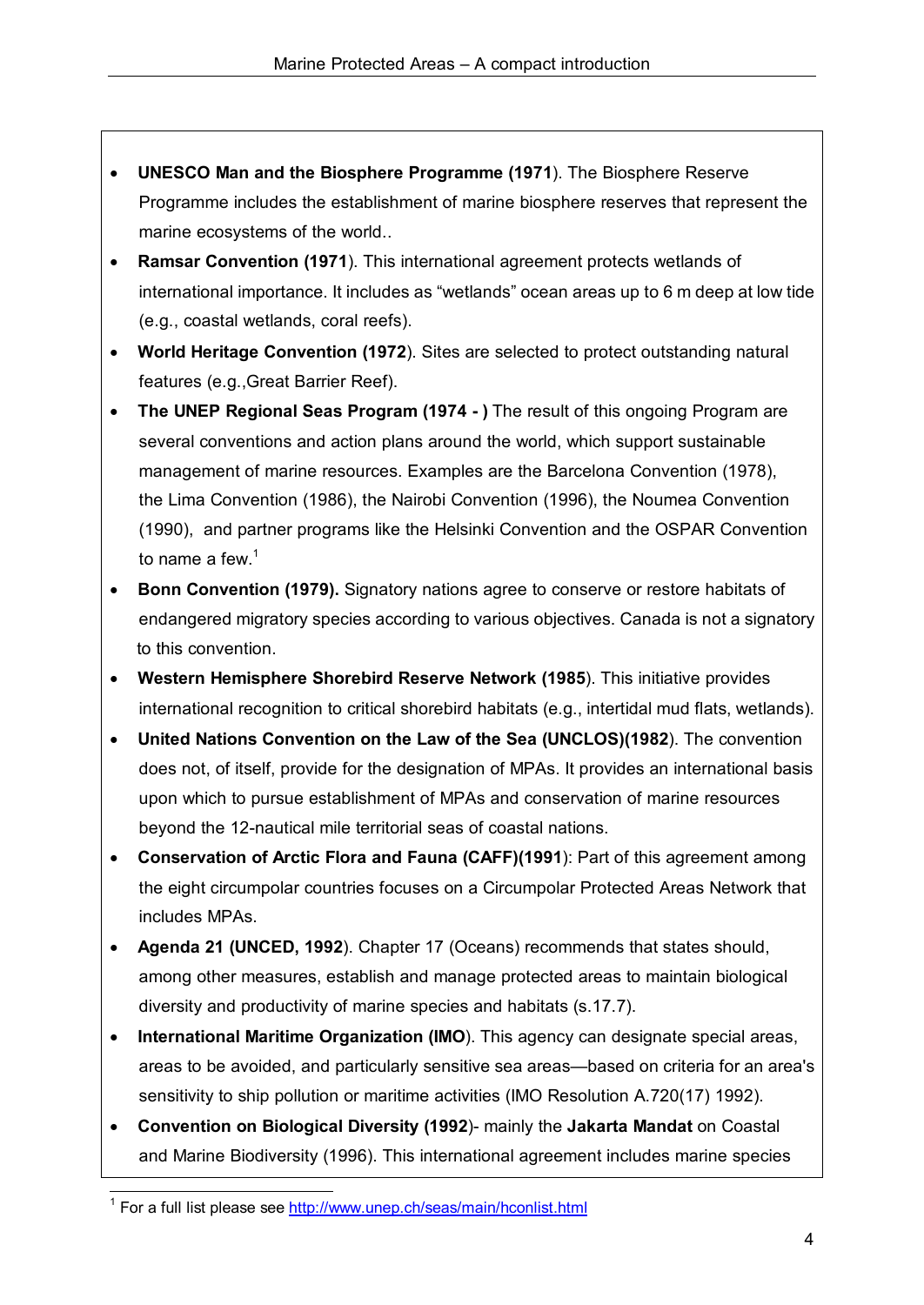and recognizes the importance of protected areas as part of sustainable development. (Zubrigg, 1996)

 **European Union Habitat directive** (**1992**) legally obligates EU member states to designate and establish protected areas when specific selection criteria are fullfilled.

Table 1 : Relevant treaties and conventions

#### **3 Why do we need MPAs?**

With growing pressure on marine resources the danger of destroying important ecosystems and populations is a threat to marine biodiversity, essential habitats and fish stock. A lot of damage is already done and one instrument to prevent these dangerous developments is the creation of Marine Protected Areas. They serve different intentions. The most important are the prevention of destruction and the conservation of vital parts of marine and coastal ecosystems. The restoring of earlier conditions is an important reason in already damaged areas. Protected areas play an important role as nursing habitats for fish stock. MPAs offer the chance to increase fish stock and provide better conditions for tourism on places where it is appropriate. Many regions depend on undisturbed nature to attract tourism. MPAs are a useful instrument for that.

They not only protect areas for tourism and commercially valuable species, they also contribute to high biodiversity and genetic diversity. Barrier reefs and Mangrove forests offer reliable protection from natural hazards and need to be protected. Undisturbed nature, the goal of creating an MPA, is vital for scientific research and education. Besides playing an important role in conservation of endangered habitats and species, particular areas need to be protected as MPAs to conserve these areas for human inspiration, spiritual enrichment, recreation and enjoyment.

Nevertheless should the conservation of natural assets always be the most important reason.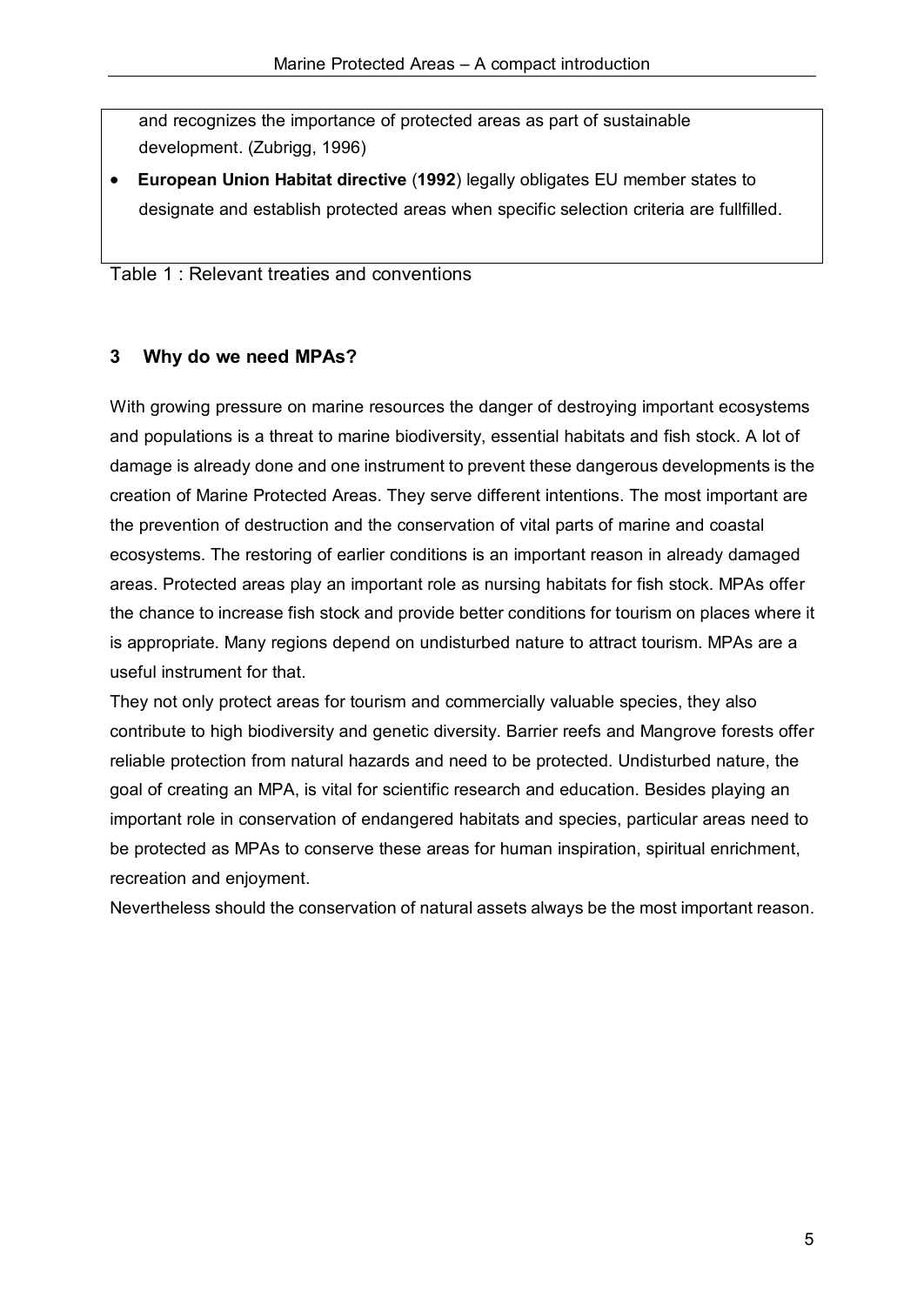# **4 MPA Definition**

There are several definitions of MPAs worldwide. The range of MPAs goes from "notake" areas to "multi-used" MPAs. Except the point of view of "hard conservationists" all definitions include more or less human activities.

The most used and worldwide accepted definition is the definition provided by **IUCN**. (DAVIS, 2002; MPA NEWS, 1999; ZUBRIGG, 1996)

*"Any area of intertidal or subtidal terrain, together with its overlying water and associated flora, fauna, historical and cultural features, which has been reserved by law or other effective means to protect part or all of the enclosed environment".* (Resolution 17.38 of the IUCN General Assembly, 1988, reaffirmed in Resolution 19.46 (1994))

The IUCN definition for protected areas is used as the international standard for determining which lands are part of the world's nature conservation system, regardless of formal names or categories. The criteria do not require that protected areas be reserves, such as national parks, but do require that their explicit purpose is nature conservation and they are managed effectively. (Government of NSW/ Australia, 2001)

The IUCN definition applies to areas managed principally for biodiversity conservation. Associated cultural and other values are also covered in the definition.

Some users have found certain difficulties in applying this definition; for example, Nijkamp and Peet (1994) have these objections:

- The IUCN definition refers primarily to terrain rather than to marine waters, which seems to emphasize the value of the seabed rather than the value of the overlying water or associated flora and fauna.
- The reference to fauna and flora is too restrictive as it might exclude such marine features as ocean vents, upwelling areas, and so on.
- An area that is reserved by law is not necessarily protected by law.

The **AIDEnvironment study** (NIJKAMP and PEET 1994) therefore suggests a modified definition of an MPA: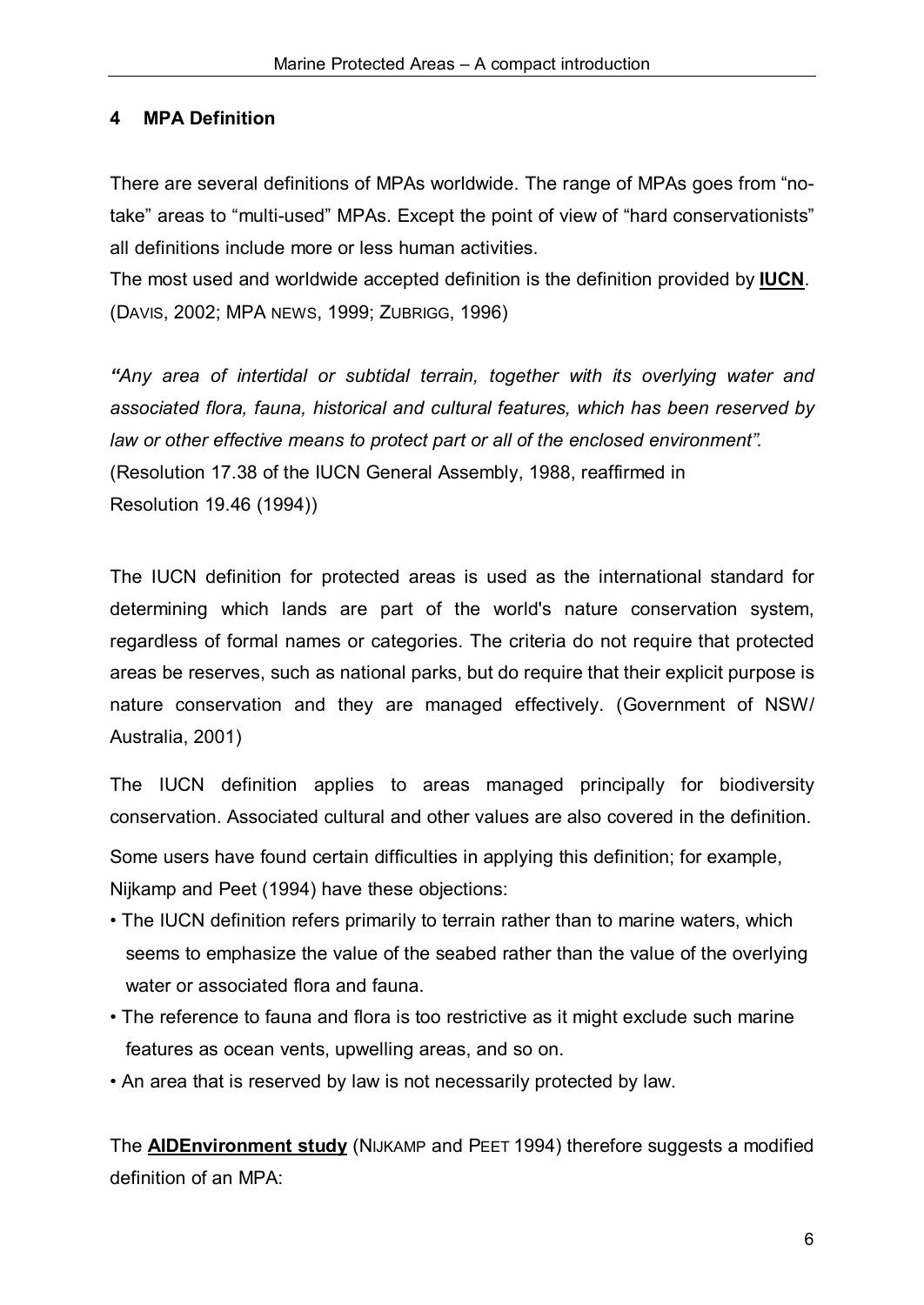*"[An MPA is] any area of sea or ocean—where appropriate in combination with contiguous intertidal areas—together with associated natural and cultural features in the water column, within, or on top of the seabed, for which measures have been taken for the purpose of protecting part or all of the enclosed environment."*

**Australia** as a leading country regarding Marine Protected Areas works with the IUCN definition.

Australian Conservation Agencies use the IUCN definition for Protected Area (above) as the basis for their definition of MPA. Notably, in establishing its National Representative System of MPAs, Australia has elected to distinguish MPA from other "marine managed areas" -- such as exclusive economic zones -- in that an MPA is established especially for the conservation of biodiversity and can be classified according to at least one of the six IUCN categories. (MPA NEWS, 1999)

There is another definition published as well.

*"A marine protected area is an area of sea especially dedicated to the protection and maintenance of biodiversity, and of natural and associated cultural resources, and managed through legal or other effective means. Marine parks, nature reserves and other marine protected areas can include: reefs, seagrass beds, shipwrecks, archaeological sites, tidal lagoons, mudflats, salt marshes, mangroves, rock platforms, underwater areas on the coast and seabed in deep water."*

AUSTRALIAN MARINE CONSERVATION SOCIETY **(**[http://www.amcs.org.au/links/mpa.htm\)](HTTP://WWW.AMCS.ORG.AU/LINKS/MPA.HTM)

**The United States** define MPAs according to their Executive Order 13158 as *"any area of the marine environment that has been reserved by Federal, State, territorial, tribal, or local laws or regulations to provide lasting protection for part or all of the natural and cultural resources therein."* 

There are many different types of MPAs in U.S. waters.

For example, U.S. MPAs may include national marine sanctuaries, fishery management zones, national seashores, national parks, national monuments, critical habitats, national wildlife refuges, national estuarine research reserves, state conservation areas, state reserves, and many others. MPAs have different shapes,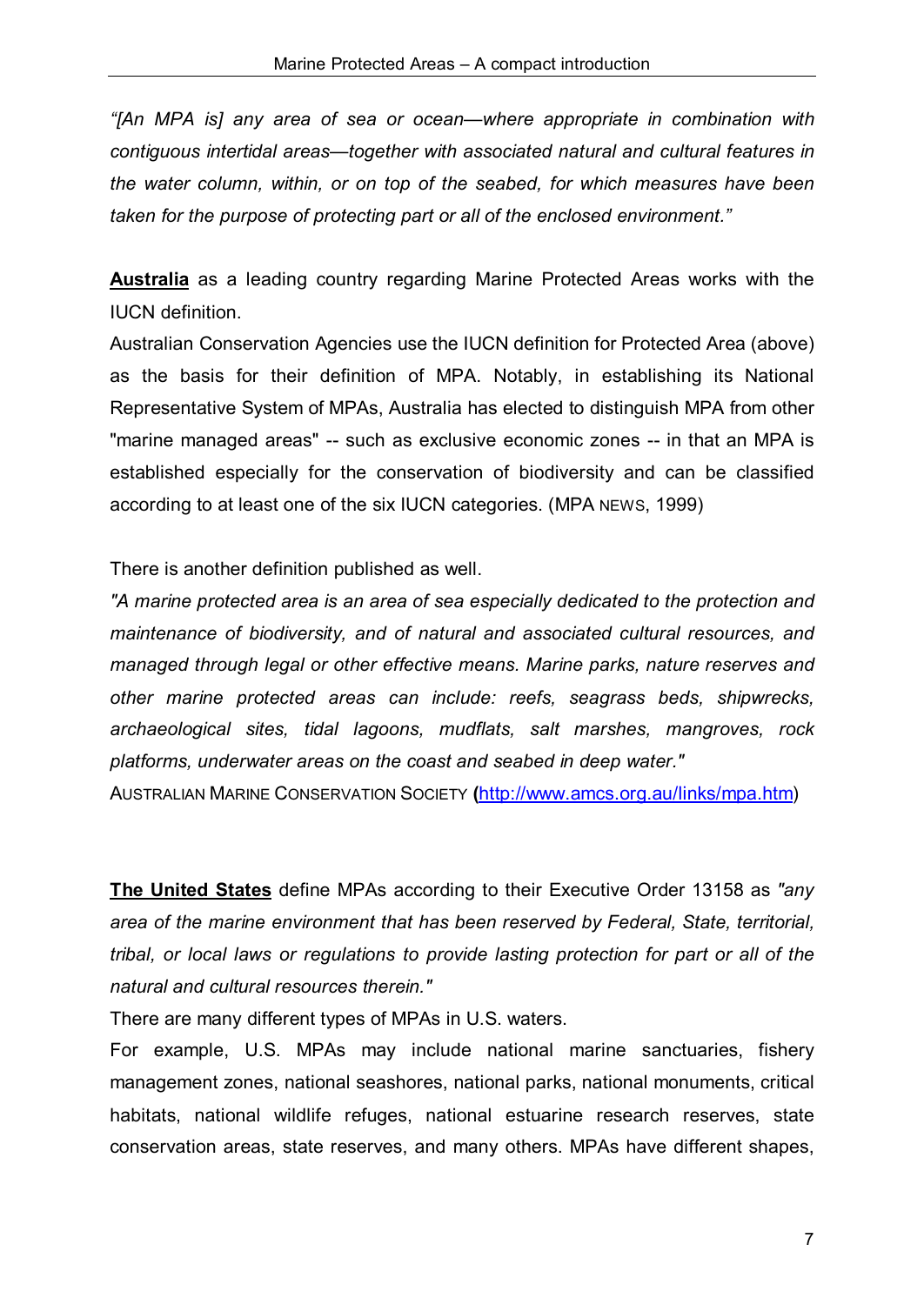sizes, and management characteristics, and have been established for different purposes. [\(http://mpa.gov/mpadescriptive/whatis.html](HTTP://MPA.GOV/MPADESCRIPTIVE/WHATIS.HTML))

Joseph Uravitch, Acting Director, National Marine Protected Area Center comments as follows:" …*We use the term MPA very generally in the United States and it can have a different meaning depending upon who you are speaking with. We are working on a Users Guide to MPA Terms and Definitions. It will be completed in draft this month and should be available on our web site, mpa.gov, later in the year [2002]. The definition for specific kinds of MPAs comes from the Federal or State law, which established them such as National Marine Sanctuaries (the National Marine Sanctuary Act), National Estuarine Research Reserves (the Coastal Zone Management Act), etc. Some states, such as California and Florida, may have 5 to 10 different kinds of MPAs all authorized by different legislation and with different names."*

(UPRAVITCH, 2002)

To build an US MPA inventory, a set of working criteria have been developed, based on five key terms in the definition of an MPA given in the Executive Order: "area," "reserved," "marine," "lasting," and "protection." The definition and working criteria for including sites in the inventory can be found in "The MPA Inventory" [\(http://mpa.gov/mpaservices/mpa\\_inventory.html](HTTP://MPA.GOV/MPASERVICES/MPA_INVENTORY.HTML))

In **Canada** under Section 35 of the Canada *Oceans Act* (1996) an MPA is defined as "*an area of the sea designated for special protection that forms part of the internal waters of Canada or the exclusive economic zone of Canada*".

An area can be designated as an MPA to conserve and protect one or more of the following:

- 1. Commercial and non-commercial fisheries resources, including marine mammals and their habitats
- 2. Endangered and threatened marine species, and their habitats
- 3. Unique habitats
- 4. Marine areas of high biodiversity or biological productivity
- 5. Any other marine resource or habitat as is necessary to fulfill the mandate of the Minister of Fisheries and Oceans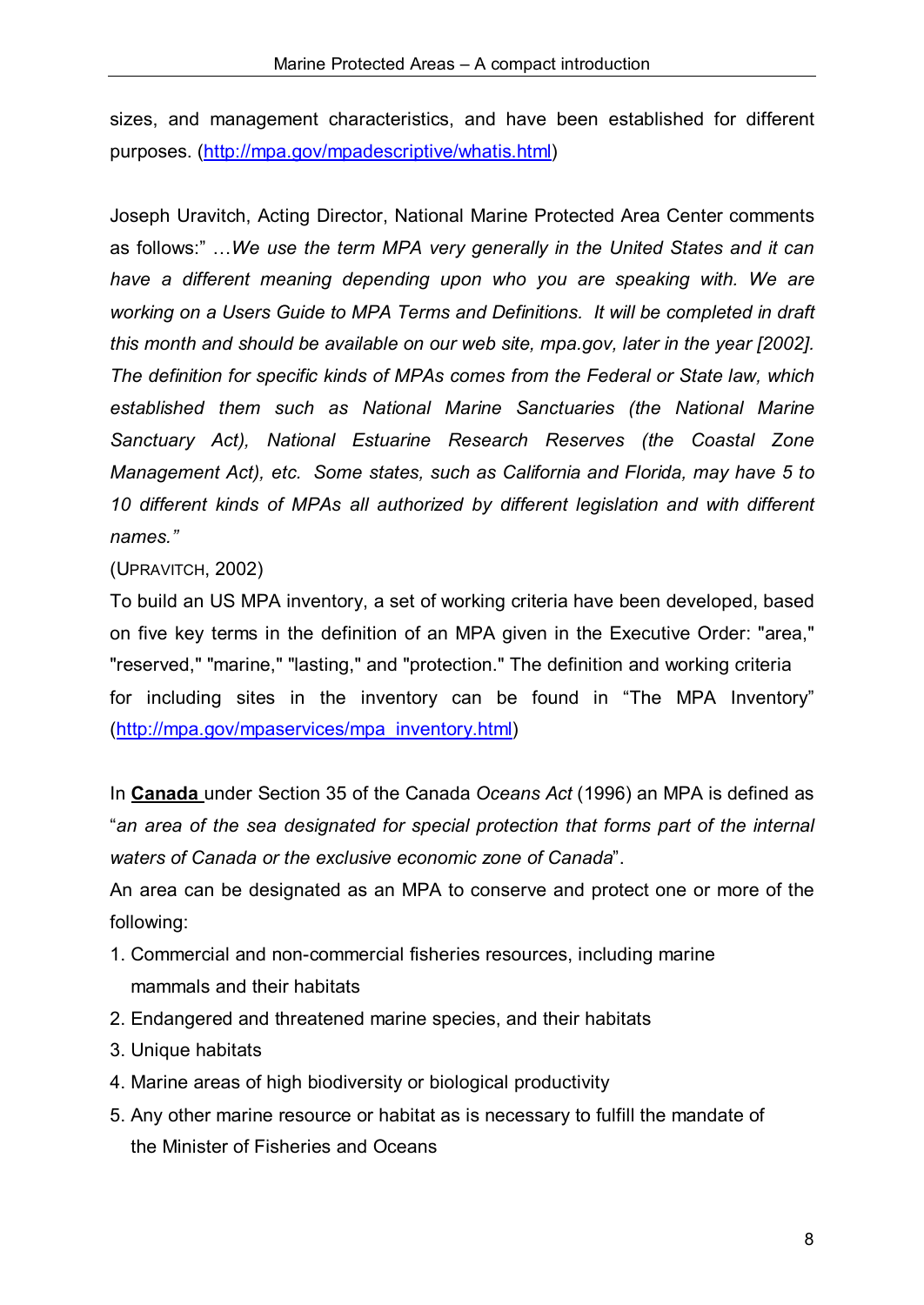In Canada, under the *Canada Wildlife Act* and *National Parks Act*, MPAs may be established in the Great Lakes as well as the oceans, whereas MPAs proposed under the draft *Canada Oceans Act* pertain only to the oceans.

For the protection of areas in the North-East Atlantic the following definition was given in Europe with respect to the OSPAR Convention<sup>2</sup>.

On the basis Annex V of the OSPAR Convention, in particular of its Art. 2, and on the basis of Art. 194 para. 5 UNCLOS MPAs can be briefly defined as follows:

*"MPAs are such marine areas, whose ecosystems and biological components*

- based on the general obligations under the OSPAR Convention, Art. 1 para. 1 a), *and the Convention on Biological Diversity (CBD), Art.6,*
- *because of their biodiversity, rareness and/ or fragility*
- *by means of appropriate measures and programmes (see Art. 194 para. 5 UNCLOS)*
- *against damages and deterioration due to adverse effects of human activities are protected or, if they have already been adversely affected, must be restored where practicable."*

(CZYBULKA AND KERSANDT, 2000)

In connection with new selection and management criteria for MPAs in the North-East Atlantic a new definition is in preparation, which is close to the IUCN definition. Publication of these criteria and definitions are planned for the official OSPAR meeting in June 2002. (RITTERHOFF, 2002)

  $2$  Please see Appendix I for the text of mentioned paragraphes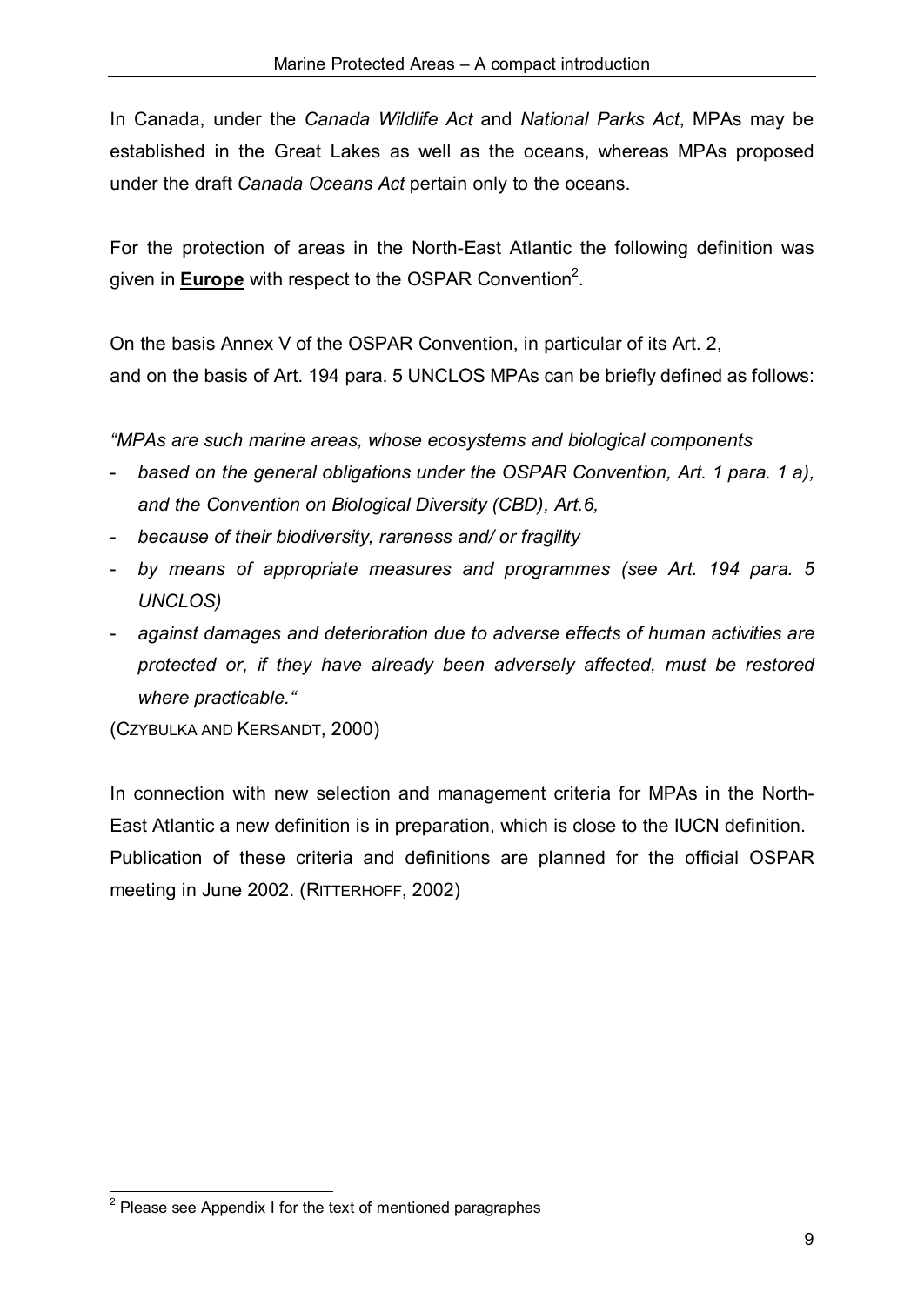# **5 Categories of Protected Areas**

There is a wide range of classification and names worldwide. The leading classification is once again the classification given by IUCN 1994.

Protected areas are divided into six types, depending on their objectives:

- **Category I** Protected area managed mainly for science or wilderness protection (Strict Nature Reserve/Wilderness Area);
- **Category II** Protected area managed mainly for ecosystem protection and recreation (National Park);
- **Category III** Protected area managed mainly for conservation of specific natural features (Natural Monument);
- **Category IV** Protected area managed mainly for conservation through Management intervention (Habitat/Species Management Area);
- **Category V** Protected area managed mainly for landscape/seascape conservation and recreation (Protected Landscape/Seascape);

**Category VI** – Protected area managed mainly for the sustainable use of natural ecosystems (Managed Resource Protected Area). (IUCN, 1994)

Full description of each category is provided in Annex II.

Table 2: Protected Areas Categories (IUCN, 1994)

This language essentially means that:

- An MPA always includes the marine environment but may also include coastal land areas and islands. It is commonly called an MPA when the total area of sea it encompasses exceeds the area of land within its boundaries, or the marine part of a large protected area is sufficient in size to be classified as an MPA in its own right;
- It has some form of protection, usually legal but not necessarily. For example, in the Pacific, many MPAs are established by customary tradition;
- The degree of protection is not necessarily the same throughout the area; indeed most large MPAs are of necessity zoned into areas of different impact and usage;
- The MPA (and so the provisions for its management) should cover not only the seabed but also at least some of the water column above with its flora and fauna;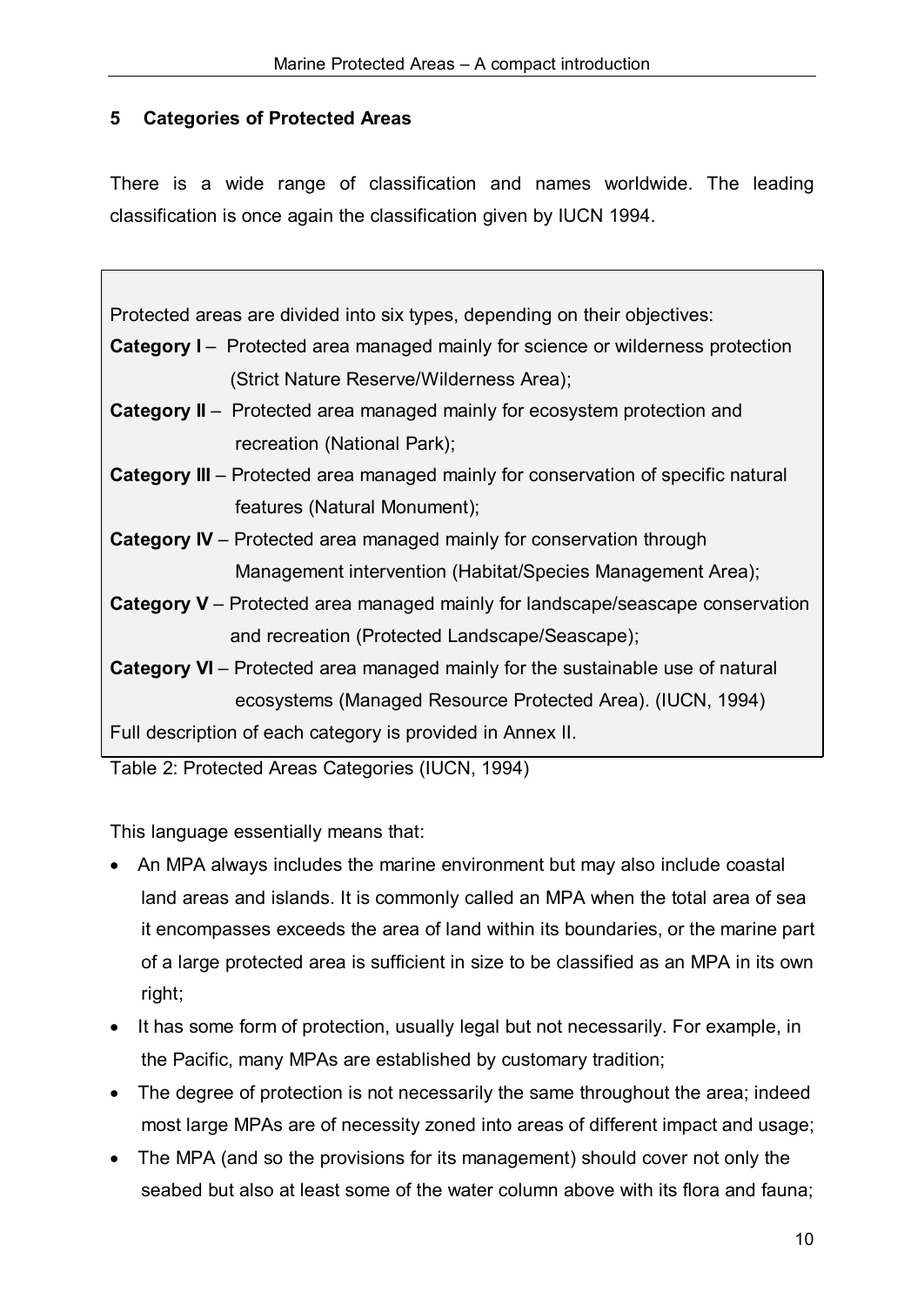MPAs are not just relevant for natural features but also for protecting cultural features such as wrecks, historic lighthouses and jetties.

One thing the definition does not say. It does not state that an MPA should keep people out. Indeed, marine conservationists are very keen to challenge the frequent perception that the major aim of MPAs is to exclude people. As these guidelines emphasize, MPAs only work if all the users of the marine environment have a stake in their success. And this usually means some form of managed access for each set of stakeholders. (Kelleher, 2000)

The management objectives determine the IUCN category.

The following matrix describes the relations between objectives and IUCN categories.

|                                                      | <b>CATEGORY</b> |                |                |                |                 |                            |              |
|------------------------------------------------------|-----------------|----------------|----------------|----------------|-----------------|----------------------------|--------------|
| <b>MANAGEMENT OBJECTIVE</b>                          | la              | Ib             | Ш              | III            | $\mathsf{IV}^-$ | v                          | VI           |
| Scientific research                                  | 1               | 3              | $2^{\circ}$    | $\overline{2}$ | $\overline{2}$  | $\overline{\phantom{0}}^2$ | 3            |
| Wilderness protection                                | $\overline{2}$  | $\mathbf{1}$   | $2^{\circ}$    | 3 <sup>7</sup> | 3 <sup>7</sup>  |                            | 2            |
| Preservation of species and genetic diversity        | $\mathbf{1}$    | $2^{\circ}$    | 1              | $\mathbf{1}$   | $\mathbf{1}$    | $\overline{2}$             | $\mathbf{1}$ |
| Maintenance of environmental services                | $\overline{2}$  | $\mathbf{1}$   | 1              | $\overline{a}$ | $\mathbf{1}$    | $\overline{2}$             | $\mathbf{1}$ |
| Protection of specific natural/cultural features     |                 |                | $2^{\circ}$    | 1              | 3               | $\mathbf{1}$               | 3            |
| Tourism and recreation                               |                 | $\overline{2}$ | 1 <sup>1</sup> |                | $1 \quad 3$     | $\mathbf{1}$               | 3            |
| Education                                            |                 |                | 2 <sup>7</sup> |                | $2\quad 2$      | 2 <sup>1</sup>             | 3            |
| Sustainable use of resources from natural ecosystems |                 |                | 3              |                | 3               | 2                          | 2            |
|                                                      |                 |                |                |                |                 |                            |              |
| Maintenance of cultural/traditional attributes       |                 |                |                |                |                 | 1                          | 2            |
|                                                      |                 |                |                |                |                 |                            |              |
| Key:                                                 |                 |                |                |                |                 |                            |              |
| 1 Primary objective                                  |                 |                |                |                |                 |                            |              |
| 2 Secondary objective                                |                 |                |                |                |                 |                            |              |
| 3 Potentially applicable objective                   |                 |                |                |                |                 |                            |              |
| - Not applicable                                     |                 |                |                |                |                 |                            |              |
|                                                      |                 |                |                |                |                 |                            |              |

Table 3: Category/ Objectives Matrix (IUCN, 1994)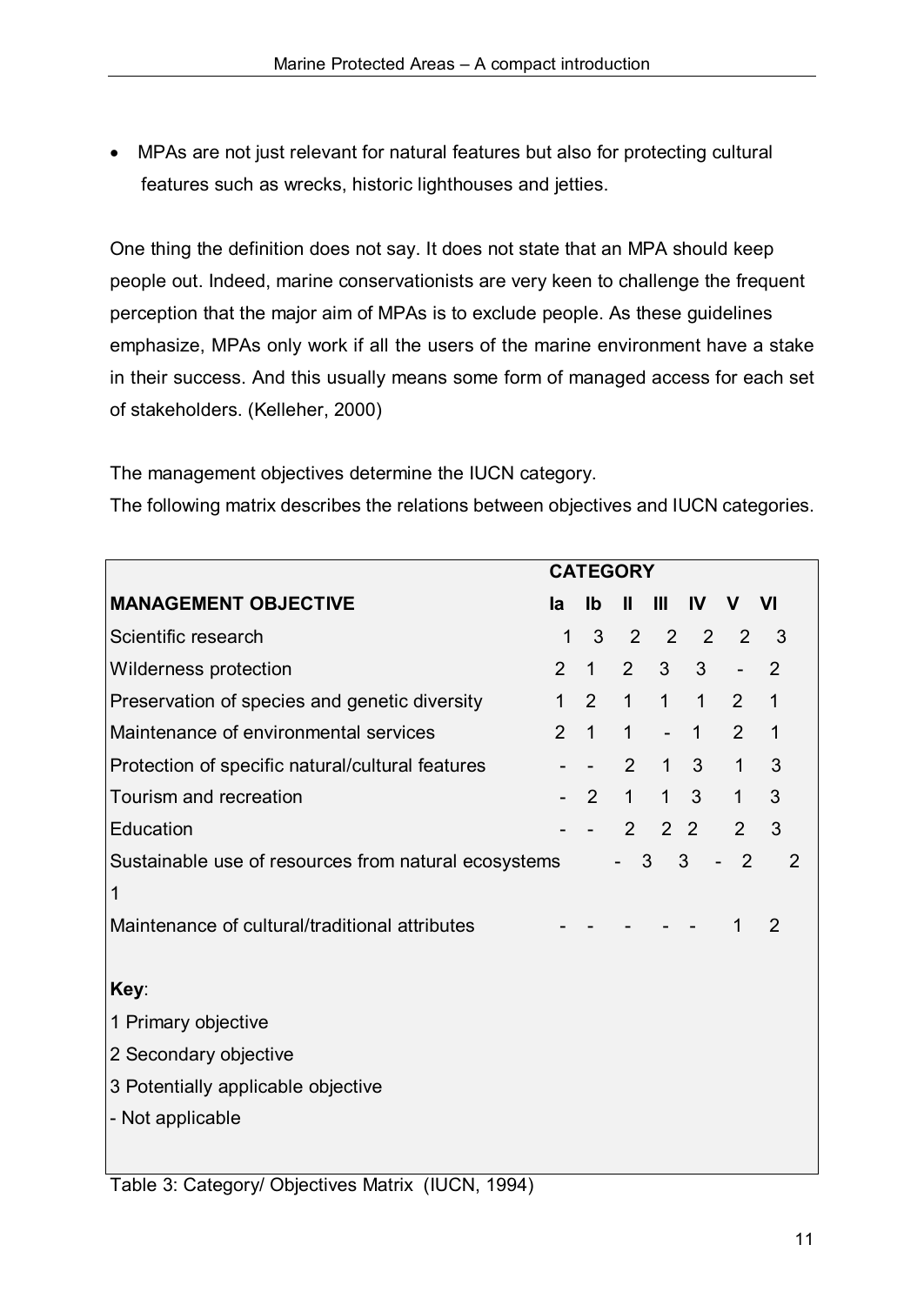Workgroups defining categories for the area covered by the OSPAR convention will do this closely to the categories of the IUCN (RITTERHOFF, 2002)

In practice there is a classification of types of MPAs regarding legal control as well. They include MPAs, which are:

- $\bullet$  Set up under customary tenure (e.g. in the Pacific region);
- Managed on a voluntary basis (e.g. in the UK);
- Developed and operated by the private sector (e.g. Chumbe, Zanzibar, Tanzania);
- Based and run by a local community (e.g. Philippine fishing villages);
- Set up and operated under collaborative management systems (e.g. Inuit communities) and
- Run by government agencies.

In addition, a number of MPAs have international designations, e.g. biosphere reserve, Ramsar site or World Heritage site. ( KELLEHER, 2000)

Another classification exists regarding size. There are

- Large
- Small and
- Networks of MPAs

Most preferable are networks of MPAs to assure exchange of nutrients, larvae etc.

Despite the international nomenclature provided by the IUCN there are still national categorizations in use. New South Wales for example works with the following categories (besides assigning each protected area to an IUCN category):

- 1. Marine Parks
- 2. Aquatic Reserves
- 3. National Parks and Nature Reserves

Often national names stand for areas in different categories of the IUCN nomenclature. "National Park" for example may be populated in one country and totally restricted for human uses in other countries. National Parks in the UK for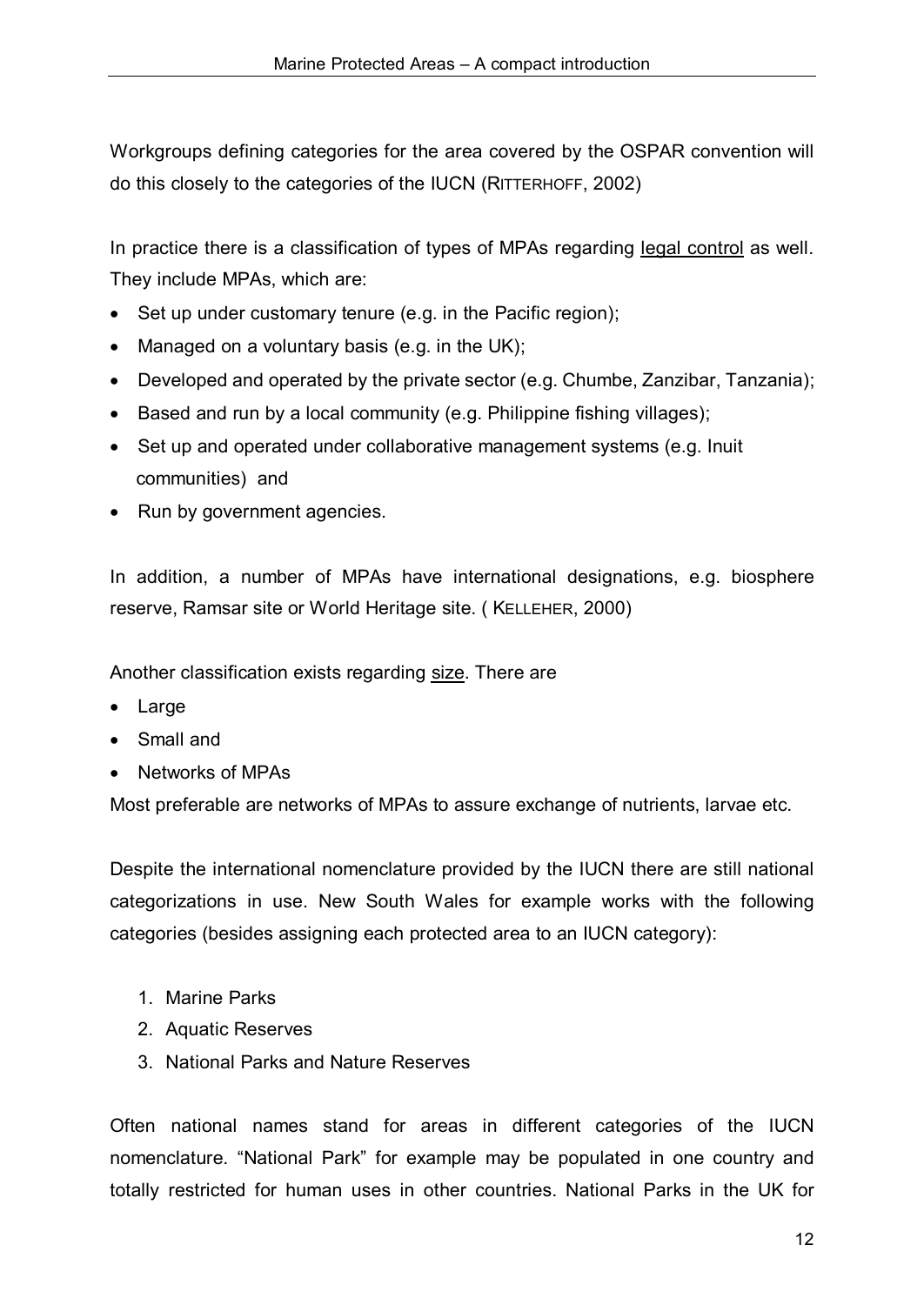example would be labeled with category V instead of II according to the old classification from 1978.

### **6 Management of MPAs**

#### **6.1 The Management plan**

The basis of all actions related to the administration should be the Management plan of the MPA. Guidelines how the write such a management plan are online in KELLEHER (1999), Annex 2 and in SALM (2000), chapter  $2^3$ .

The Management Plan for a particular site is a working document that is updated periodically. Because its arrangement and complexity it must be tailored to the needs of the site, generic models may be suggestive but not prescriptive. Each site needs its own customized plan, which needs review on a regular basis.

The **value** of such a plan is that it specifies particular courses of action for interested persons, decision makers and the site manager, for whom it will serve as a operational guide for daily management action. The plan will set realistic objectives and lead managers and other involved parties through the process to achieve the objectives. The plan should be flexible and easy to adapt to new conditions.

There are **many practical considerations** in designing MPAs that are to be addressed during the planning phase: location of MPA facilities; types of boats and motors for surveillance and transport; boundary demarcations; zoning of activities to separate incompatible uses where necessary; recruiting and training of staff; the development schedule and budgets; analysis of visitor use compatibility and safety considerations; conflict resolution and cooperative arrangements with local communities and industries; and such ecological factors as the types of habitats to include, and the size of the protected area and its different zones. Also there should be consideration of external impacts on the site and procedures to minimize these effects.

# **Examples of Australian management plans** are available on the Internet.

The following list contains a number of online published management plans for MPAs.

<sup>&</sup>lt;u>a</u><br><sup>3</sup> A model management plan is provided in Appendix III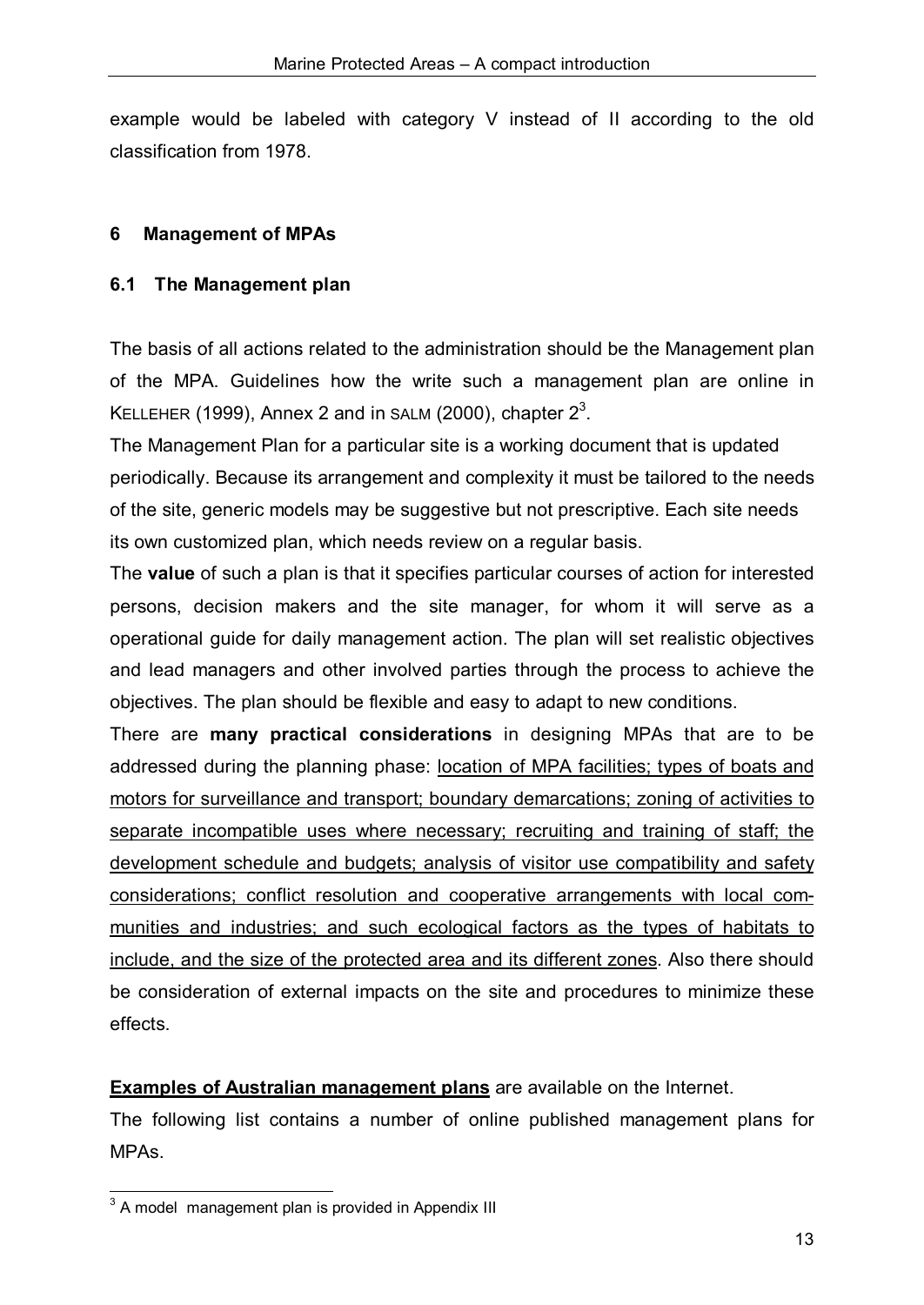# **IUCN Category I**

Environment Australia *(2002).*Ashmore Reef National Nature Reserve and Cartier Island Marine Reserve Management Plans.

[http://www.ea.gov.au/coasts/mpa/cartier/plan/management.html#iucn](HTTP://WWW.EA.GOV.AU/COASTS/MPA/CARTIER/PLAN/MANAGEMENT.HTML)

Environment Australia (2001).Coringa-Herald National Nature Reserve & Lihou Reef National Nature Reserve Management Plan.

[http://www.ea.gov.au/coasts/mpa/coringa/plan/chapter2.html#national](HTTP://WWW.EA.GOV.AU/COASTS/MPA/CORINGA/PLAN/CHAPTER2.HTML)

# **IUCN Category II**

Environment Australia (2002).Ningaloo Marine Park (Commonwealth Waters) Management Plan This is the second Management Plan for Ningaloo Marine Park (Commonwealth Waters). [http://www.ea.gov.au/coasts/mpa/ningaloo/plan/index.html](HTTP://WWW.EA.GOV.AU/COASTS/MPA/NINGALOO/PLAN/INDEX.HTML)

# **IUCN Category III**

At this time there is no management plan available online.

# **IUCN Category IV**

Environment Australia.(2001).Lord Howe Island Marine Park (Commonwealth Waters) Draft Management Plan.

[http://www.ea.gov.au/coasts/mpa/lordhowe/draft-plan.html](HTTP://WWW.EA.GOV.AU/COASTS/MPA/LORDHOWE/DRAFT-PLAN.HTML)

# **IUCN Category V**

At this time there is no management plan available online.

# **IUCN Category VI**

Environment Australia (2000). Great Australian Bight Marine Park (Commonwealth Waters) Plan of Management. [http://www.ea.gov.au/coasts/mpa/gab/plan/index.html](HTTP://WWW.EA.GOV.AU/COASTS/MPA/GAB/PLAN/INDEX.HTML)

Environment Australia (2001).Solitary Islands Marine Reserve (Commonwealth Waters) Management Plan. [http://www.ea.gov.au/coasts/mpa/solitary/plan/index.html](HTTP://WWW.EA.GOV.AU/COASTS/MPA/SOLITARY/PLAN/INDEX.HTML)

Examples of **Australian wetlands management plans** are available on the Internet as well. [\(http://www.ramsar.org/wurc\\_mgtplan\\_australia\\_towra1.htm\)](HTTP://WWW.RAMSAR.ORG/WURC_MGTPLAN_AUSTRALIA_TOWRA1.HTM)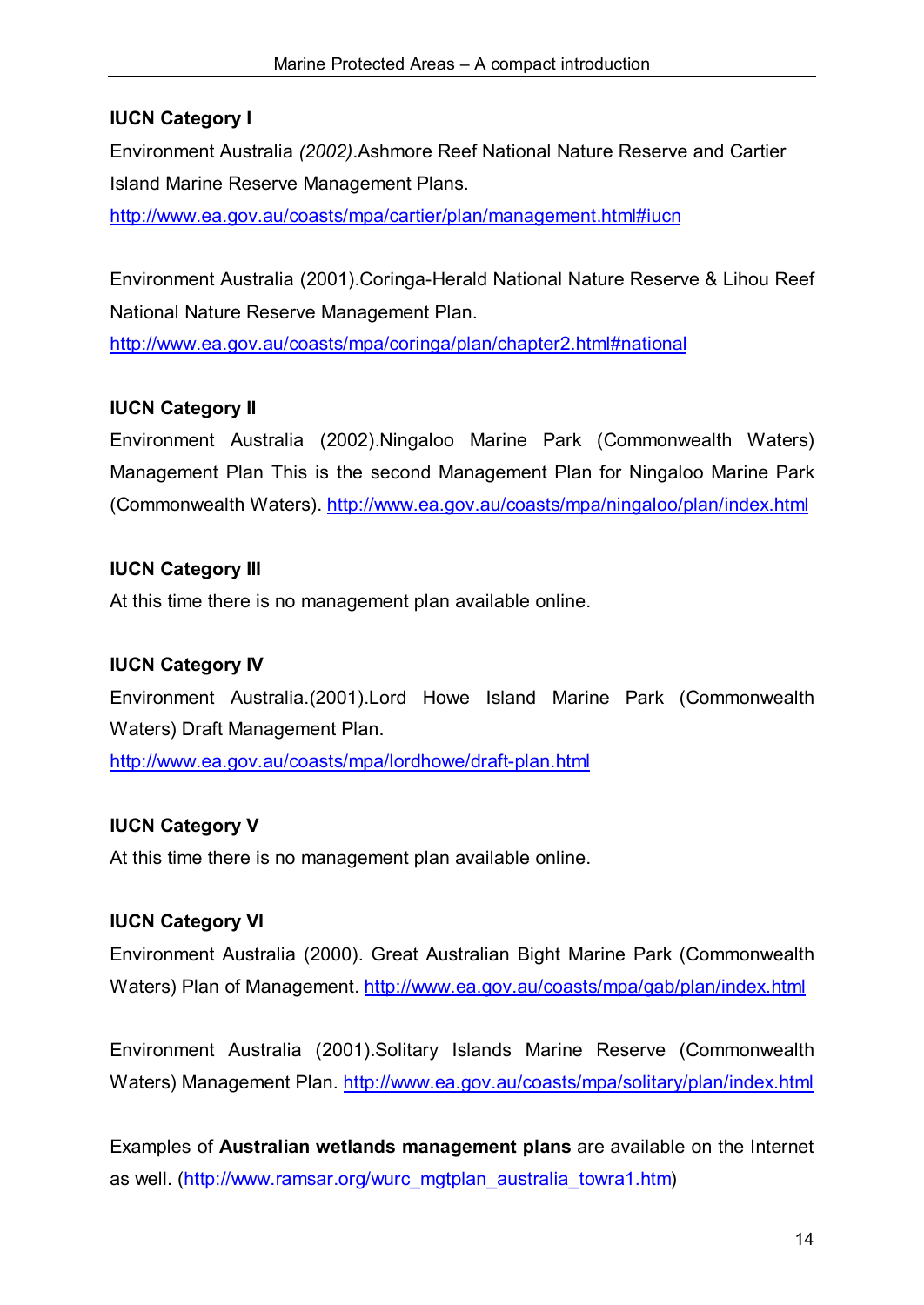# **6.2 Selection of MPAs**

According to Salm there are 4 Guiding principles for the selection of appropriate sites.

- 1. The needs, priorities and abilities of the country define the objectives and scope of the marine protected area program.
- 2. The objectives of the marine protected area programme provide the foundation for the selection process.
- 3. The scope of the MPA programme (national, provincial, number and size of MPA) defines the limits of the selection process.
- 4. Because each nation has different social, political, economic and environmental parameters, there can be no one definitive model for site selection.

The following steps are necessary during the selection process.

- 1. Data collection from all available sources
- 2. Analysis of these data
- 3. Synthesis of all relevant information
- 4. Identification of suitable sites

If urgency, opportunity and political and popular pressure make the first areas for protection obvious, criteria are not necessary. If there is a list of potential areas criteria's are needed.

Priorisation of criteria depends on the objectives of the MPA.

This is a short list of potential criteria. Similar to other issues in this paragraph more information is available in the guide (SALM, 2000)

# **6.2.1 Social Criteria.**

Social benefits are measured in the following terms:

- 1. *Social acceptance,* the degree to which the support of local people is ensured.
- 2. *Public health,* the degree to which the creation of a protected area may serve to diminish pollution or other disease agents that contribute to public health problems.
- 3. *Recreation,* the degree to which the area is, or could be, used for recreation by country residents.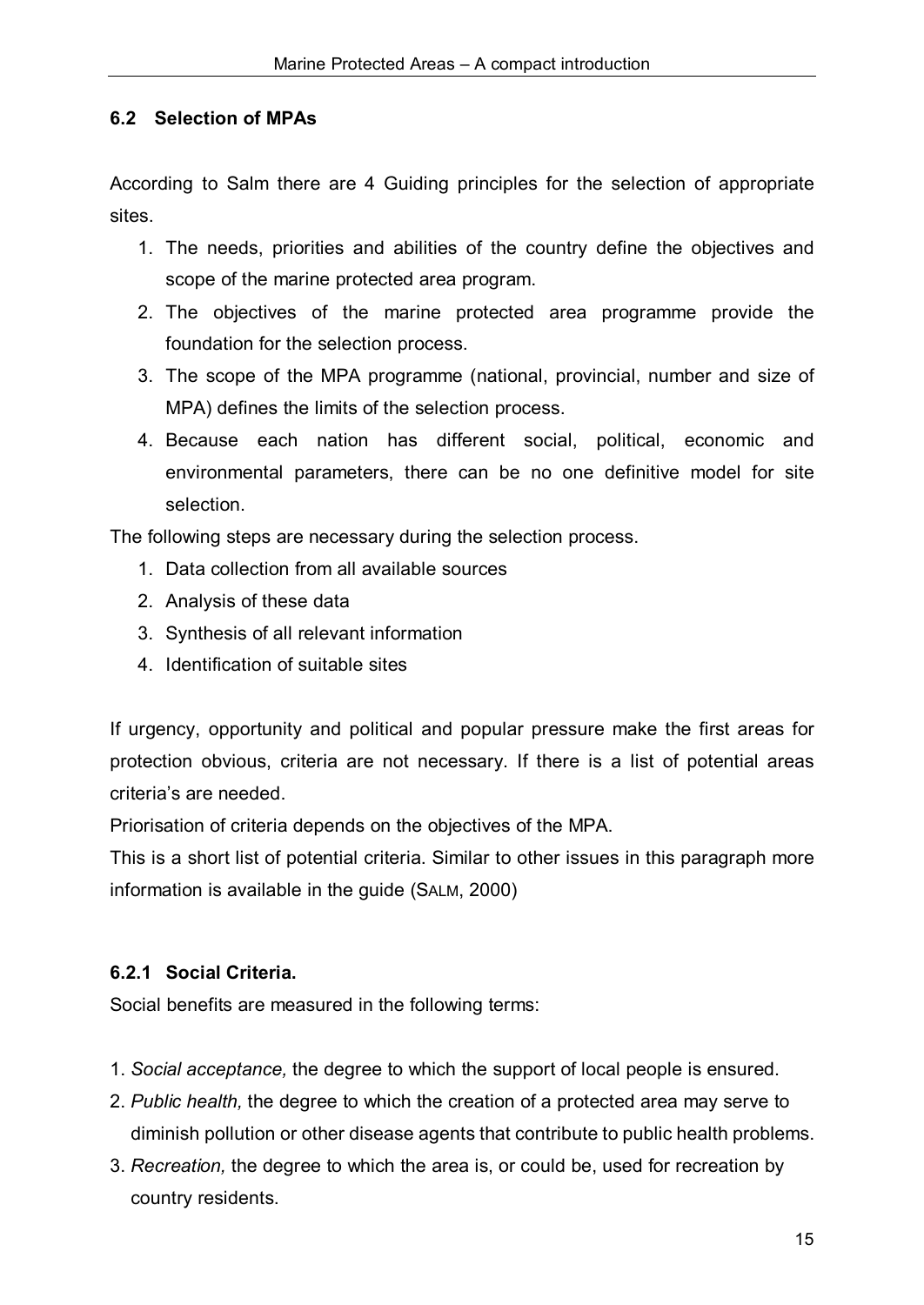- 4. *Culture,* the religious, historic, artistic, or other cultural value of the site.
- 5. *Aesthetics,* a seascape, landscape, or other area of exceptional scenic beauty.
- 6. *Conflicts of interest,* the degree to which area protection would affect the activities of local residents can minimize such conflicts.
- 7. *Safety,* the degree of danger to people from strong currents, surf, submerged obstacles, waves, etc. that they are able to pursue their activities safely.
- 8. *Accessibility,* the ease of access across both land and sea. Areas to be used by visitors, students, researchers, and fishermen must be accessible to them.
- 9. *Benchmark,* the degree to which the area may serve as a "control group" in the scientific sense, an un-manipulated area used to measure changes elsewhere.
- 10.*Education,* the degree to which the area represents various ecological characteristics and can serve for research and demonstration of scientific methods.

# **6.2.2 Economic Criteria.**

Economic benefits are measured in the following terms:

- 1. *Importance to species,* the degree to which certain commercially important species depend on the area.
- 2. *Importance to fisheries,* the number of de-pendent fishermen and the size of the fishery yield.
- 3. *Nature of threats,* the extent to which changes in use patterns threaten the overall value to people.
- 4. *Economic benefits,* the degree to which protection will affect the local economy in the long term.
- 5. *Tourism,* the existing or potential value of the area to tourism development.

# *6.2.3* **Ecological Criteria***.*

The values of ecosystems and species are measured in the following terms:

- 1. *Diversity,* the variety or richness of ecosystems, habitats, communities and species.
- 2. *Naturalness,* the lack of disturbance or degradation.
- 3. *Dependency,* the degree to which a species depends on an area, or the degree to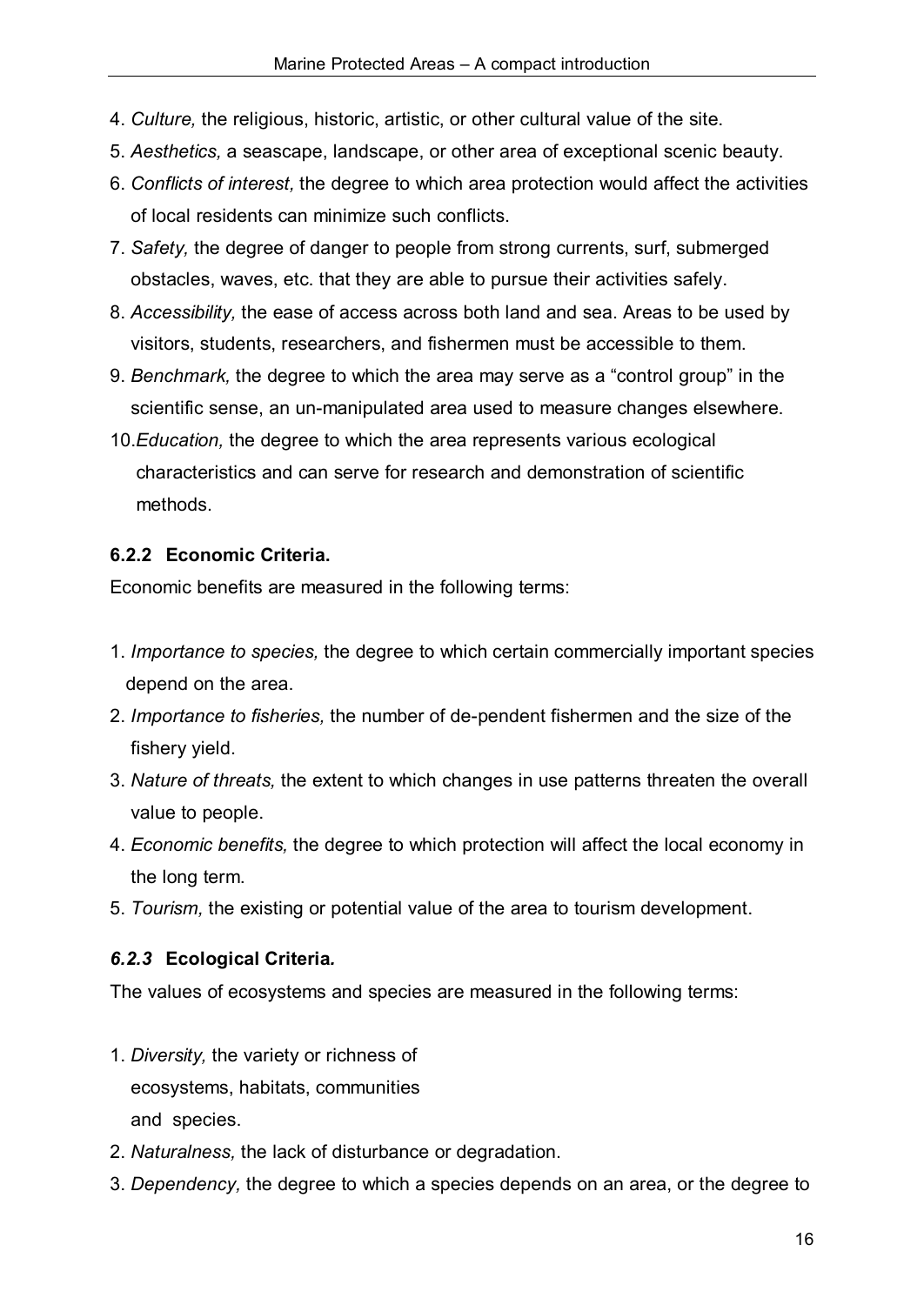which an ecosystem depends on ecological processes occurring in the area.

- 4. *Representativeness,* the degree to which an area represents a habitat type, ecological process, biological community, physiographic feature or other natural characteristic.
- 5. *Uniqueness,* whether an area is "one of a kind.
- 6. *Integrity,* the degree to which the area is a functional unit-an effective, self sustaining ecological entity.
- 7. *Productivity,* the degree to which productive processes within the area contribute benefits to species or to humans.
- 8. *Vulnerability,* the area's susceptibility to degradation by natural events or the activities of people.

# **6.2.4 Regional Criteria.**

The contribution of an area to a regional network of protected areas can be assessed in the following terms:

- 1. *Regional significance,* the degree to which the area represents a characteristic of the region, whether a natural feature, an ecological process, or a cultural site.
- 2. *Subregional significance,* the degree to which an area fills a gap in the network of protected areas from the sub-regional perspective.
- 3. *Awareness,* the degree to which monitoring, research, education, or training within the area can contribute knowledge and appreciation of regional values.
- 4. *Conflict and compatibility,* the degree to which the area may help to resolve conflicts between natural resource values and human activities, or the degree to which compatibilities between them may be enhanced.

# **6.2.5 Pragmatic criteria.**

The feasibility and appropriate timing of protection can be measured in terms of the following:

- 1. *Urgency,* the degree to which immediate action must be taken, lest values within the area be transformed or lost.
- 2. Size, which and how much of various habitats need to be included in the protected area.
- 3. *Degree of threat,* present and potential threats from direct exploitation and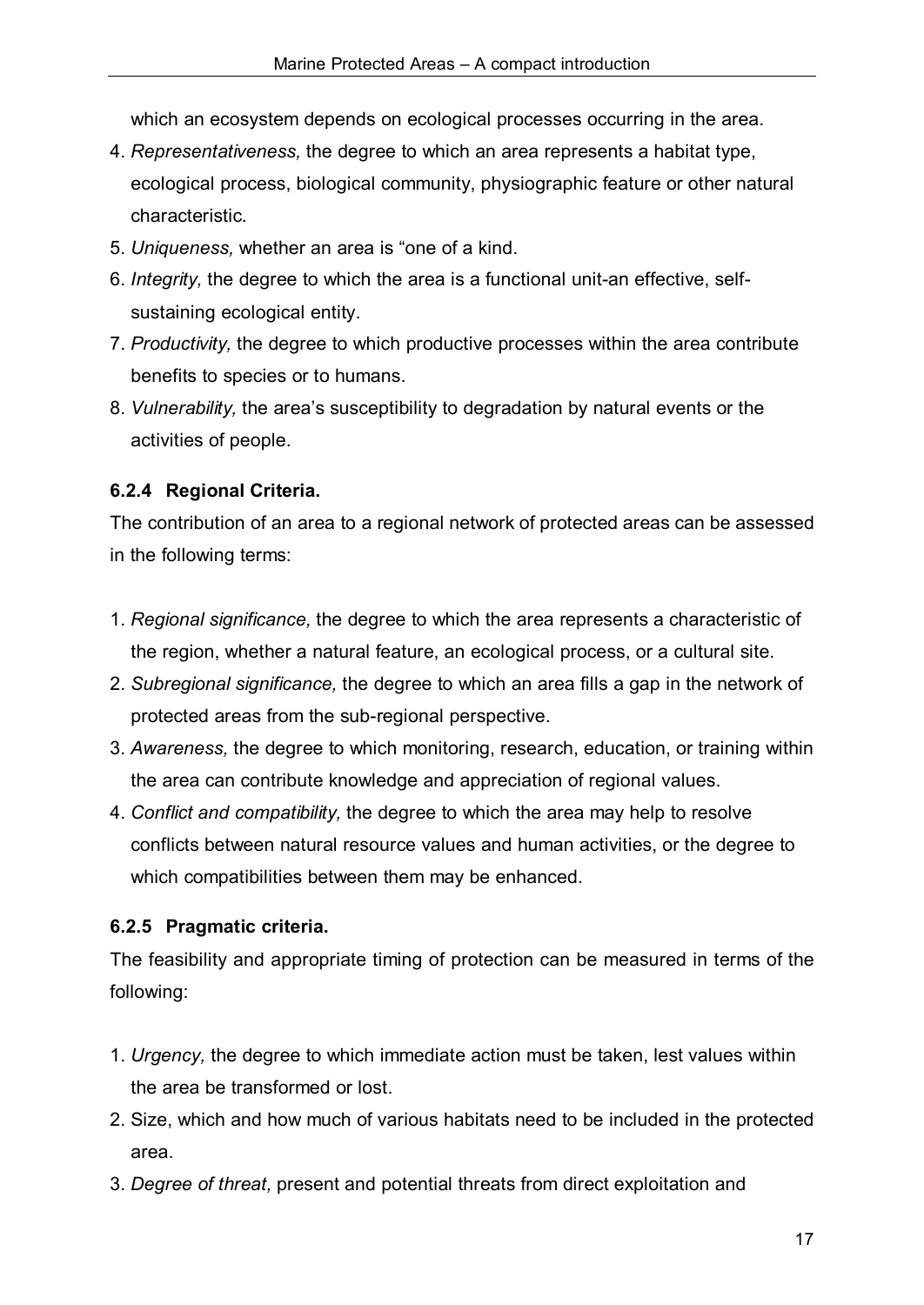development projects.

- 4. *Effectiveness*, the feasibility of implementing a management programme.
- 5. *Opportunism,* the degree to which existing conditions or actions already under way may justify further action.
- 6. *Availability,* the degree to which the area is available for acquisition or can be managed satisfactorily by agreement with the owners.
- 7. *Restorability,* the degree to which the area may be returned to its former natural state.

# **6.3 Guidelines for good MPA management**

Most of the management guidelines listed below are regional examples and have been formulated after identifying the problems that managing agencies face in managing their respective MPA in republic of Seychelles. Successes have also been noted and thus incorporated in the listed guidelines. These guidelines for good management are not only valid in this region but also worldwide.

- Stakeholders should be invited to get involved and actively participate at all level of planning and policy formulation before an area is designated as a protected area. This participatory approach will help to identify potential conflict areas at an early stage, thus solutions and/or alternatives may be put forward at this early stage.
- Clear goals and objectives should be set out in the management plan of protected areas; taking into accounts the availability of human and financial resources available. Indicators of successes or failures should be unambiguous and easy to measure. Regular check-up of the indicators is essential.
- Local community involvement in the day-to-day management of a designated area should be encouraged as far as possible. Experience shows that increased responsibility is demonstrated if economic benefits derived from resource rent is accrued to the local community rather than to an administrative entity that is from outside the community.
- Fiscal sustainability is a requirement for successful park management.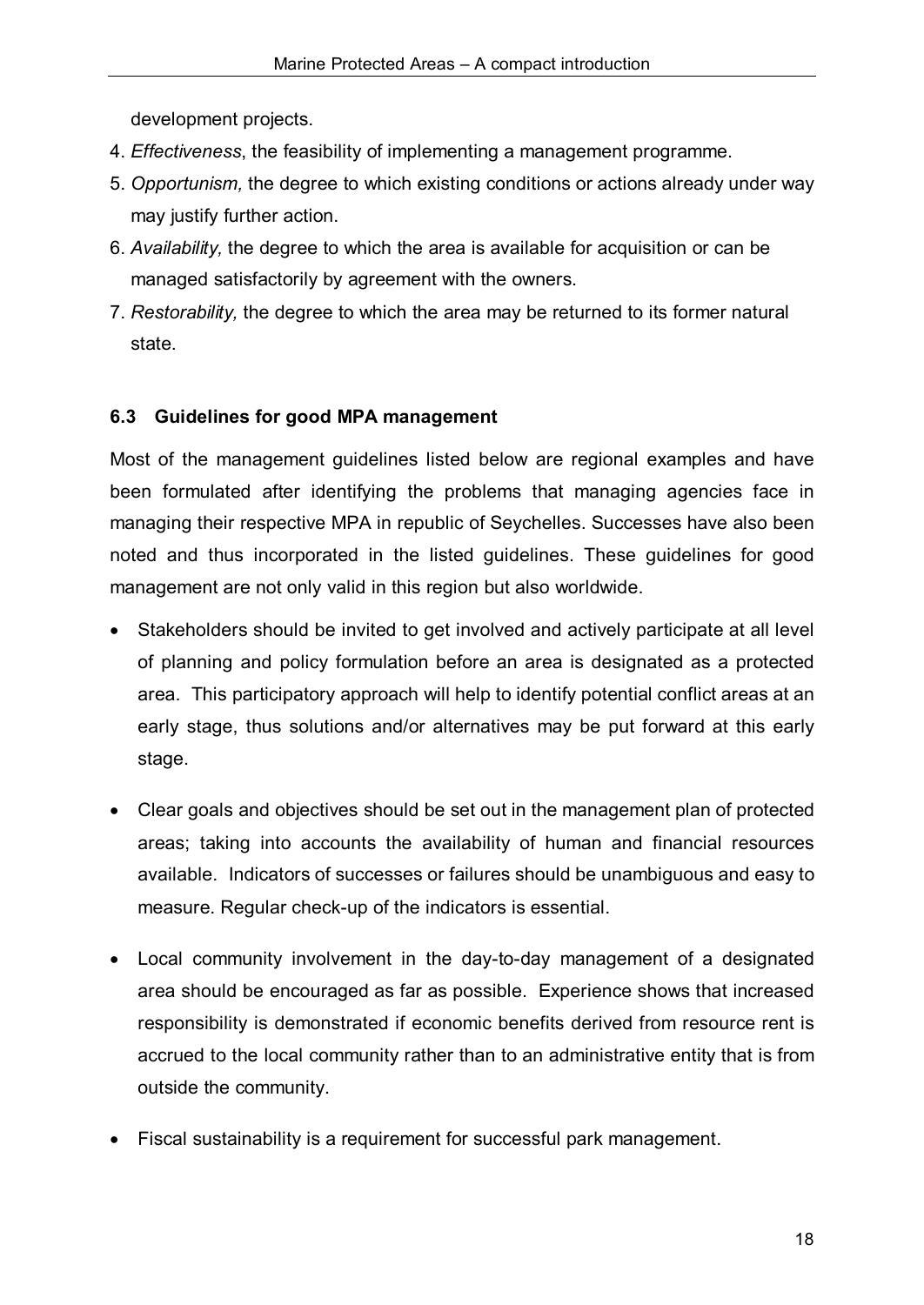- Since most marine protected areas cannot function in isolation, that is, away from anthropogenic activities, an integrated management approach is indispensable. At this juncture it is important to note that the location of an MPA will, to a large extent, determine the level of integration required for its management.
- Where there are multiple users of resources within a MPA, the introduction of activity zones will greatly help to reduce conflicts between different groups of resource users. Ideally zoning should emanate from traditional use of the different areas within the MPA.
- Education of the general public on the purposes of creating MPA and the differences that may exist between different MPA is imperative if the managing agencies are to achieve the co-operation of the public.
- Information dissemination is essential to maintain public awareness of what is happening within MPA and to generate the interests of the general public in these areas.
- The public needs to know what are their rights regarding MPA, and they should feel confident to contribute towards the management of these areas through constructive criticisms. All too often, because of a lack of information, stakeholders have taken the back seat whilst decisions, which affect the livelihood of their community, have been taken.
- Regulations need enforcement. If there are regulations, management should ensure that resources are used to enforce these restrictions.

Whilst this is not an exhaustive list, it seeks to bring out some of the essential points which should not be overlooked by management agencies of MPA in order to enhance their level of management success.(Domingue, G.,n.y.)

The chapter Lessonds learned contains also important facts how to run a MPA successful and efficient.

# **6.4 Effectiveness of MPA management**

There are more than 1000 MPAs created around the world. Unfortunately that does not have always the impact we could expect for the conservation of marine areas. A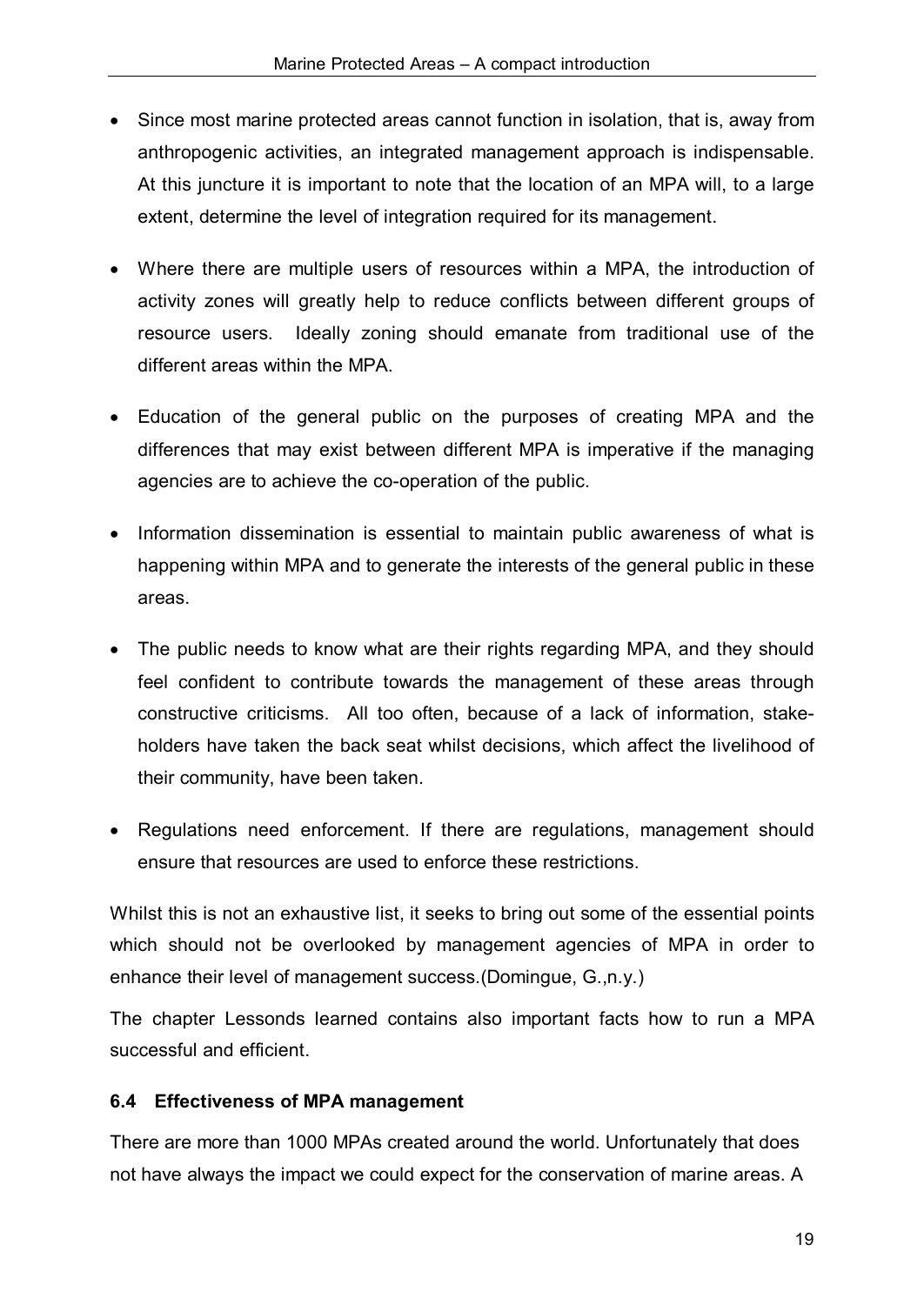lot of so called MPA suffer from bad management and the lack of enforcement. These "paper parks" need improvement and this problem is addressed by the International Marine Protected Area Management Effectiveness Initiative . This initiative is implemented by WCPA-Marine,the WWF and National Oceanic and Atmospheric Administration's National Ocean Service .

The primary objective of the initiative is to develop a tool for MPA managers and staff to use to measure how well site goals and objectives are being met and therefore able to adapt future plans to meet objectives more effectively.

The main elements of the initiative consist of:

- Developing MPA-specific indicators for measuring the effectiveness of MPA goals and objectives;
- Building on existing methodologies in assessing protected area management to produce guidelines specific to MPAs for managers to use in conducting planning, monitoring and evaluation;
- Testing the indicators and guidelines in a range of MPA pilot project sites;
- Increasing awareness and use of monitoring and evaluation in the management of MPAs.

The website of this initiative [\(http://ipo.nos.noaa.gov/mgmteffect/welcome.html](HTTP://IPO.NOS.NOAA.GOV/MGMTEFFECT/WELCOME.HTML)) offers the MPA Management Effectiveness Guidebook and operational indicators for governance, biophysical and socioeconomic indicators to measure effectiveness. Periodical review of these indicators and appropriate action if necessary ensure a well managed park .

# **6.5 Logistics**

Certain minimum equipment and circumstances are needed to ensure proper protection of an area. The equipment needed for any MPA is usually specific for that particular site- binoculars, boats, radios, vehicles, computers, or etc. Essential equipment should be:

#### • Buoys

Marking marine protected area boundaries in the sea is usually difficult and expensive to do and to maintain and is often unnecessary. Installing buoys may be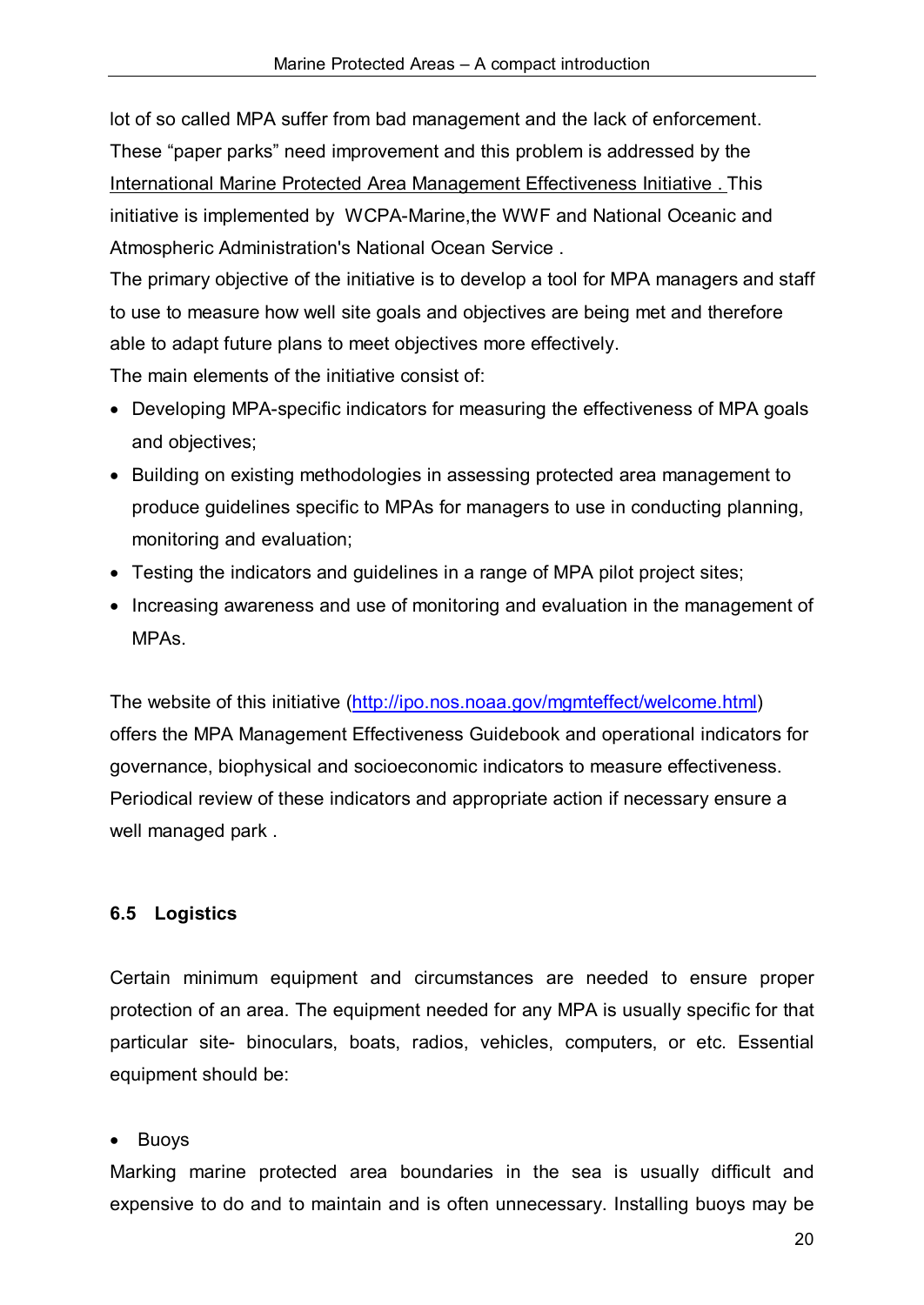expensive and difficult. These buoys require regular and costly maintenance and vigilant surveillance against theft.

Colour-coded buoys can be used to mark navigation problems (e.g., dangerous reefs) and identify boat channels. Mooring buoys are useful to demarcate snorkeling and diving sites and to prevent anchor damage

• Signs and Signboards

Strategically placed markers, signs, or buoys can contribute to enforcement by encouraging visitors to follow trails and reminding them of zoning regulations. Signboards above water are often essential (turtle nesting beaches, bird nesting or roosting colonies, dangerous marshes, and vulnerable sand dunes) to which the public would normally have ready access. It may be necessary to fence off particularly sensitive habitats to discourage public entry.

• Legal background

Protected areas need to be integrated in local or national laws to provide the staff with a legal background.

Surveillance and Enforcement equipment and standards

An enforcement programme is especially important in the early stages of establishing a protected area, before the interpretive programme begins to take effect. Necessary equipment depends on the location, resources and circumstances. On one location local observers with binoculars might be enough, while other areas require motorboats and external guards.

Cooperation with universities, NGOs or similar institutions

External institutions with knowledge and experience are needed to ensure research and observation of the marine resources to track changes in the ecosystem.

• Training of local staff

Local employees need to be trained if necessary to ensure appropriate maintenance and enforcement. More on that later in this paper.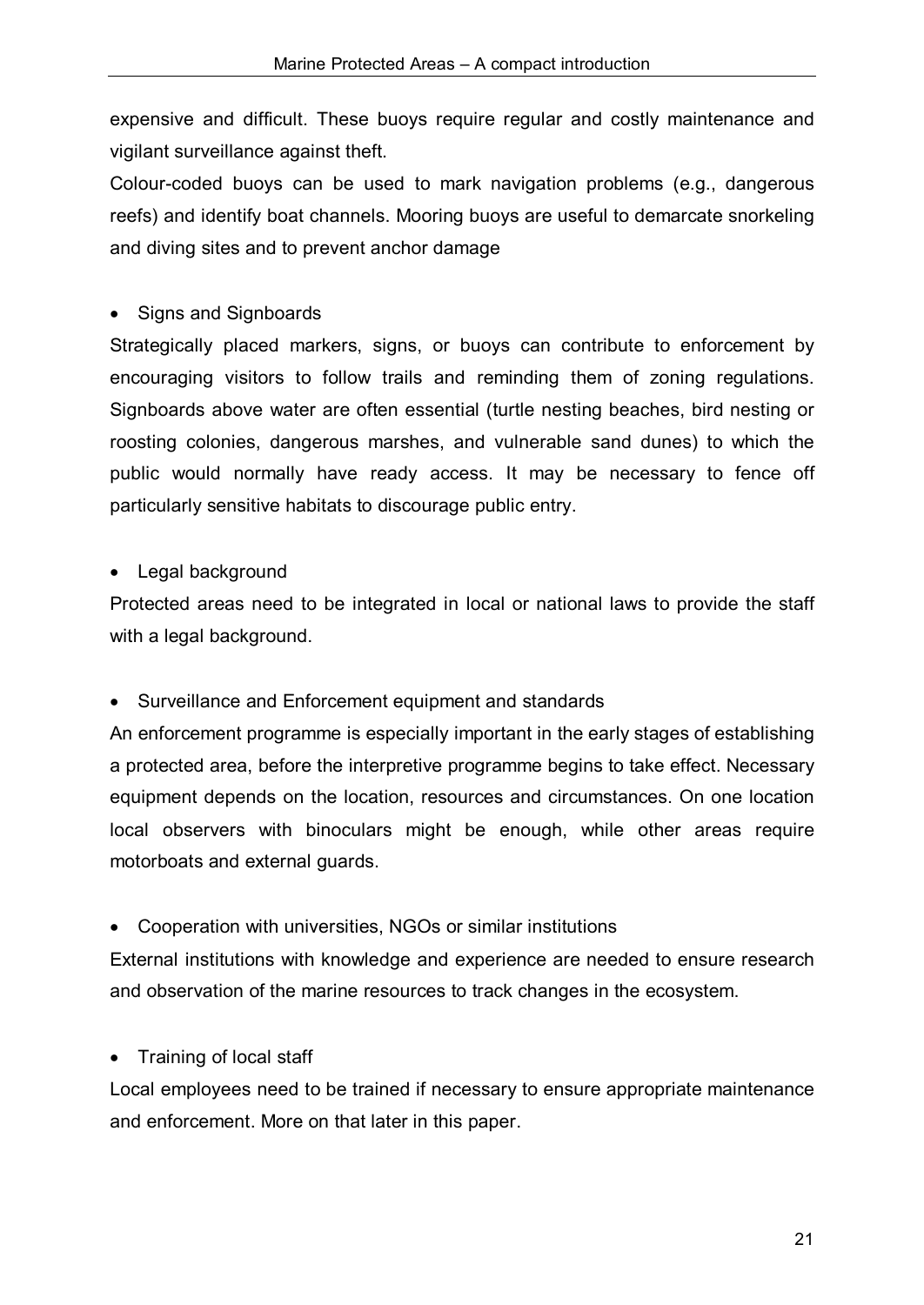# **6.6 Methods and tools**

Methods and tool important for the management of MPAs are described in SALM (2000). Due to the fact that only remote areas are easy manageable as "no take areas" different uses have to be incorporated into the MPA plan. The importance of zoning justifies the introduction to the zoning guidelines of the largest and most visited MPA – the Great Barrier Reef. This is an example and needs to be changed to local conditions.

# **Example of guidelines used to make zoning decisions: The Great Barrier Reef Marine Park**

These guidelines were used in the preparation of zoning plans for several sections of the Great Barrier Reef Marine Park. Each section covers a large area, of the order of 70,000km2. Each section of the Park is in effect a large MPA. Each section incorporates highly protected (IUCN categories I or II) zones. Other zones provide for a range of multiple uses such as commercial and recreational

fishing, mariculture and tourism.

The guidelines used in the Great Barrier Reef Marine Park may be adapted for use wherever zoning of MPAs

of any size is appropriate. However, in zoning a small



Example of a simple Zoning Plan

MPA which is surrounded by areas managed for sustainable use, there may be no need to provide for commercial and recreational activities within the MPA.

# **General, Legislative and Management Requirements**

- The zoning plan should be as simple as practicable.
- The plan should minimize the regulation of, and interference in, human activities, consistent with

 meeting the goal of providing for protection, restoration, wise use, understanding and enjoyment of the MPA in perpetuity.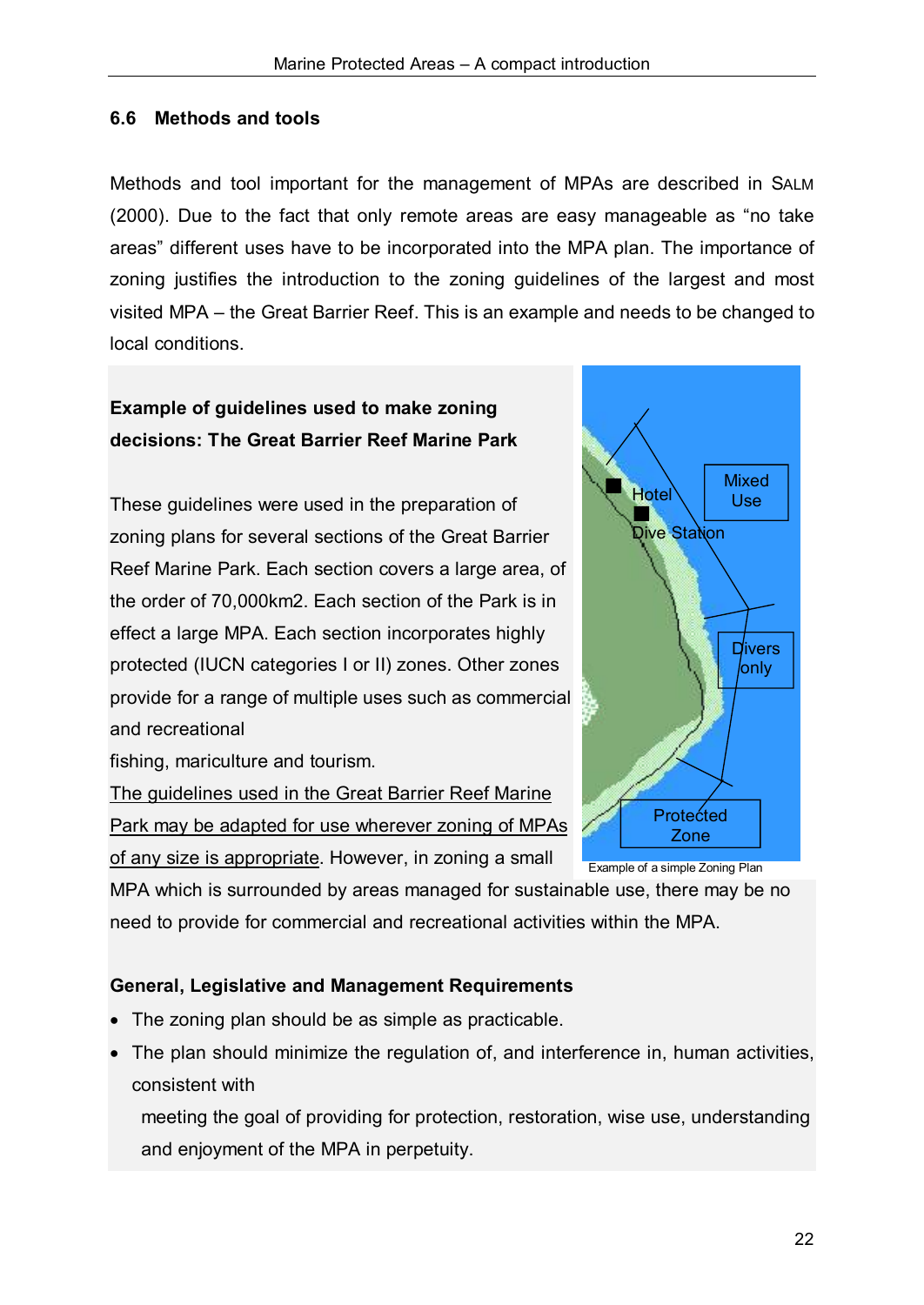- As far as practicable, the plan should be consistent with existing zoning plans in the country's other MPAs.
- As far as practicable, the pattern of zones within theMPAshould avoid abrupt transitions from highly protected areas to areas of relatively little protection.
- The concept of buffering should be applied so that highly protected zones are generally adjacent to, or surrounded by, zones which provide for moderate protection.
- As far as practicable, single zonings should surround areas with a discrete geographic description, e.g. an island or reef.
- As far as practicable, zoning boundaries should be described by geographical features (based on line of sight to aid identification in the field).
- As far as practicable, zoning plans should complement current regulations and management practices.

# **Conservation of Significant Habitat**

- As far as practicable, areas of world, regional or local significance to threatened species (for example, dugong, seals, whales, turtles, crocodiles) should be given appropriate protective zoning.
- As far as practicable, significant spawning, breeding or nursery sites should be given a high degree of protection, particularly for species subjected to harvesting (e.g. with IUCN Category I or II zoning, or by appropriate Seasonal Closure or Replenishment Area designation).
- As far as practicable, sources of coral and other sedentary species' larvae which replenish other areas should be identified in "source-sink" studies of larval movement and settlement, and given highly protected status by zoning.
- As far as practicable, representative samples of characteristic habitat types should be included in IUCN Category I or II zones.
- As far as practicable, protective zoning should be applied to a wide range of habitat types within one unit (e.g. reef/shoal complexes).

# **National Parks, Reserves and Historic Shipwrecks**

As far as practicable, zoning of reefs and waters adjacent to existing National Parks, fisheries reserves and historic shipwrecks should complement the objectives of those reserves.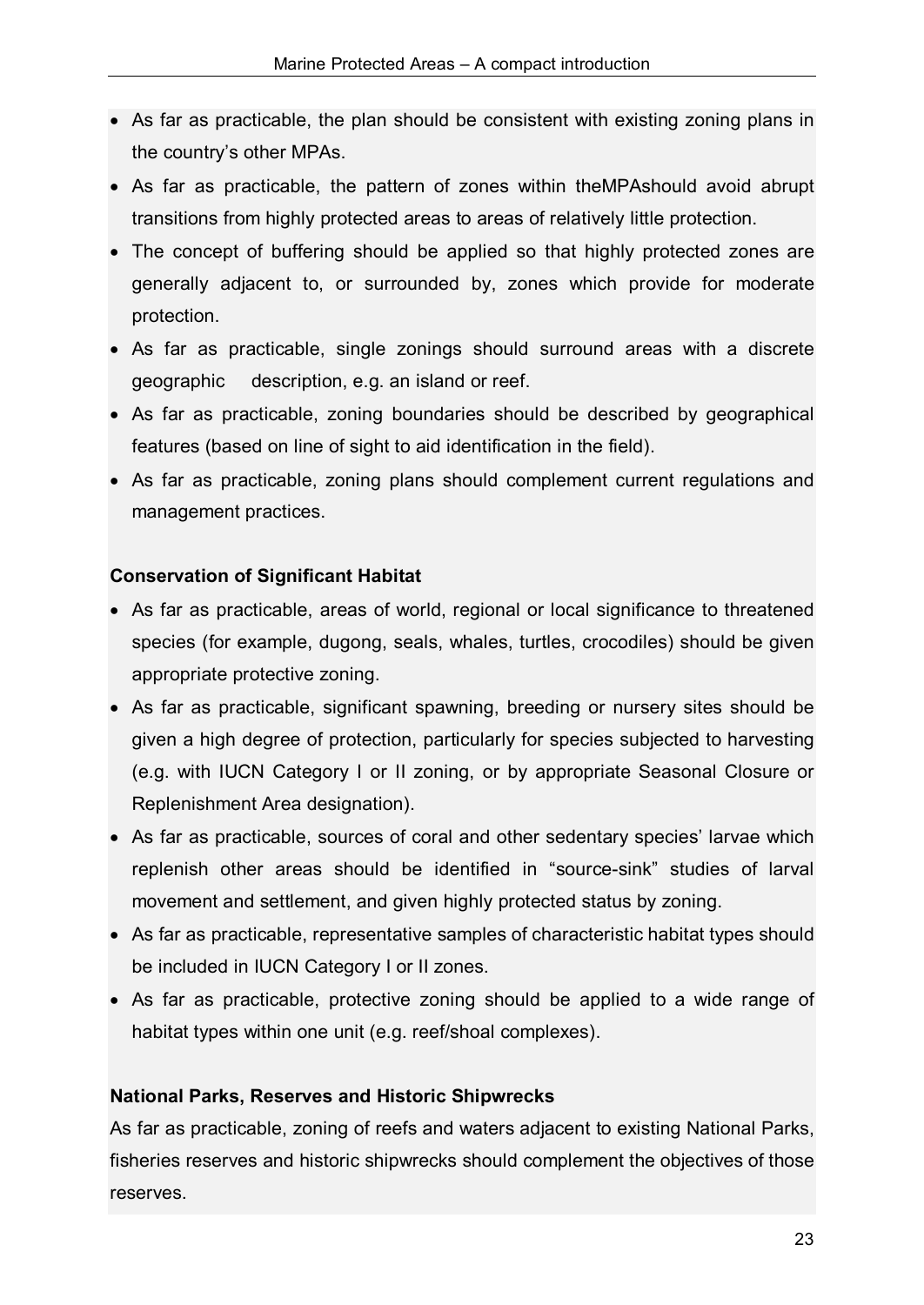### **Commercial and Recreational Activities**

- As a general rule, areas recognized and/or used for reasonable extractive activities (uses that involve removing any animal, plant or object) should be zoned for general use.
- As a general rule, areas of significance for non-extractive activities should be given IUCN Category I or II zoning.
- When a reef or reefs are zoned to exclude a particular activity, provision should be made for access to alternative areas as far as possible.

#### **Traditional Hunting and Fishing**

Where there is a continuing tradition of hunting or fishing by local inhabitants using appropriate methods for subsistence or cultural reasons, this should be normally allowed in the plan. However, where target species are endangered or very scarce, it may be necessary to restrict or exclude such traditional use. Nevertheless, as far as practicable, provision should be made for traditional hunting and fishing by indigenous people in protected areas.

# **Anchorages**

Zoning of major anchorage sites should permit most current overnight or longer anchoring of vessels to continue. The plan should retain access for small boats to important all-weather anchorages. Access to all zones during emergency conditions should always be allowed. Ideally, in sensitive and potentially heavily used areas, the need for anchoring should be removed by the provision of moorings and a requirement that these should be used.

# **Shipping**

The plan must not impede the access of commercial shipping along recognized, or proposed, shipping routes or to existing ports on the coast. Nor should it impede access to potential ports.

#### **Defence Areas**

The plan must recognize defence requirements.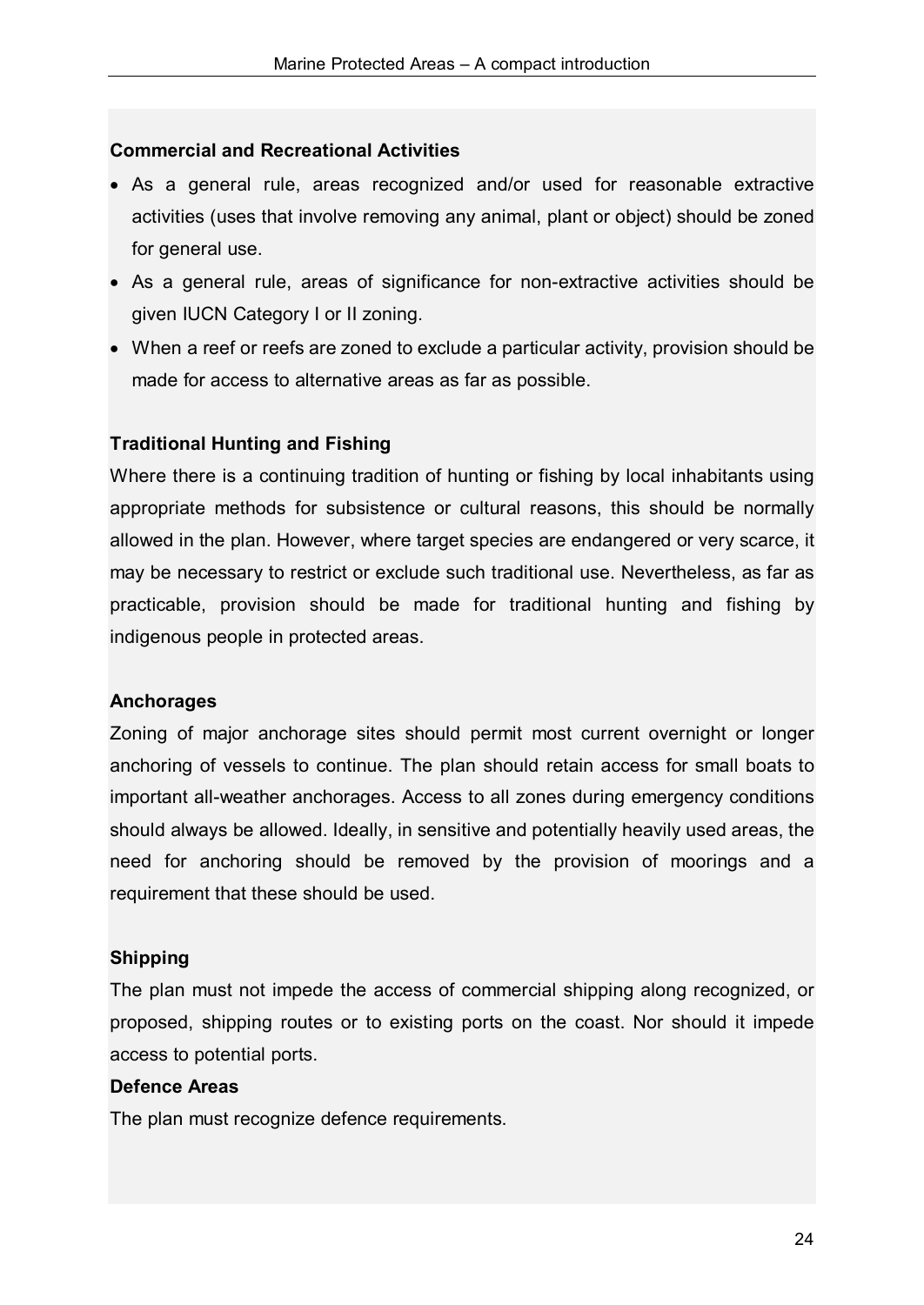# **Scientific Research**

Provision should be made for the conduct of scientific research throughout the MPA. However, areas should be zoned exclusively for scientific research only where existing and probable future research programmes indicate that they are likely to be used for that purpose on a frequent and regular basis.

KELLEHER (1999)

# **6.7 Lessons learned from project management**

These Lessons Learned are only examples from a wide range of publications. They address general recommendations and claim no completeness.

KELLEHER (1999) emphasizes the following lessons learned from project management.

- Participants function best when they have a broad understanding of the total picture.
- Time spent in group discussion of problems and solutions will help achieve this broad understanding and build a team.
- The number of key participants must be kept to a realistic minimum, and their quality to a maximum.
- The participants should be selected carefully and rationally **after** a detailed preliminary analysis of the MPA, and the skills that are required.
- The individual(s) who will eventually manage the MPA system or sites should be a key member of the team.
- The project manager's function is that of integrator, coordinator, communications centre, tactician and consensus-builder.
- The project should be organized in an organic/adaptive fashion. All aspects should be orchestrated so that decisions follow an orderly progress, and maximum flexibility is retained.
- Scheduling should concentrate on the broad aspects of key project elements rather than getting bogged down in detail.
- Cost control should rely on advance development of remedial tactics to stay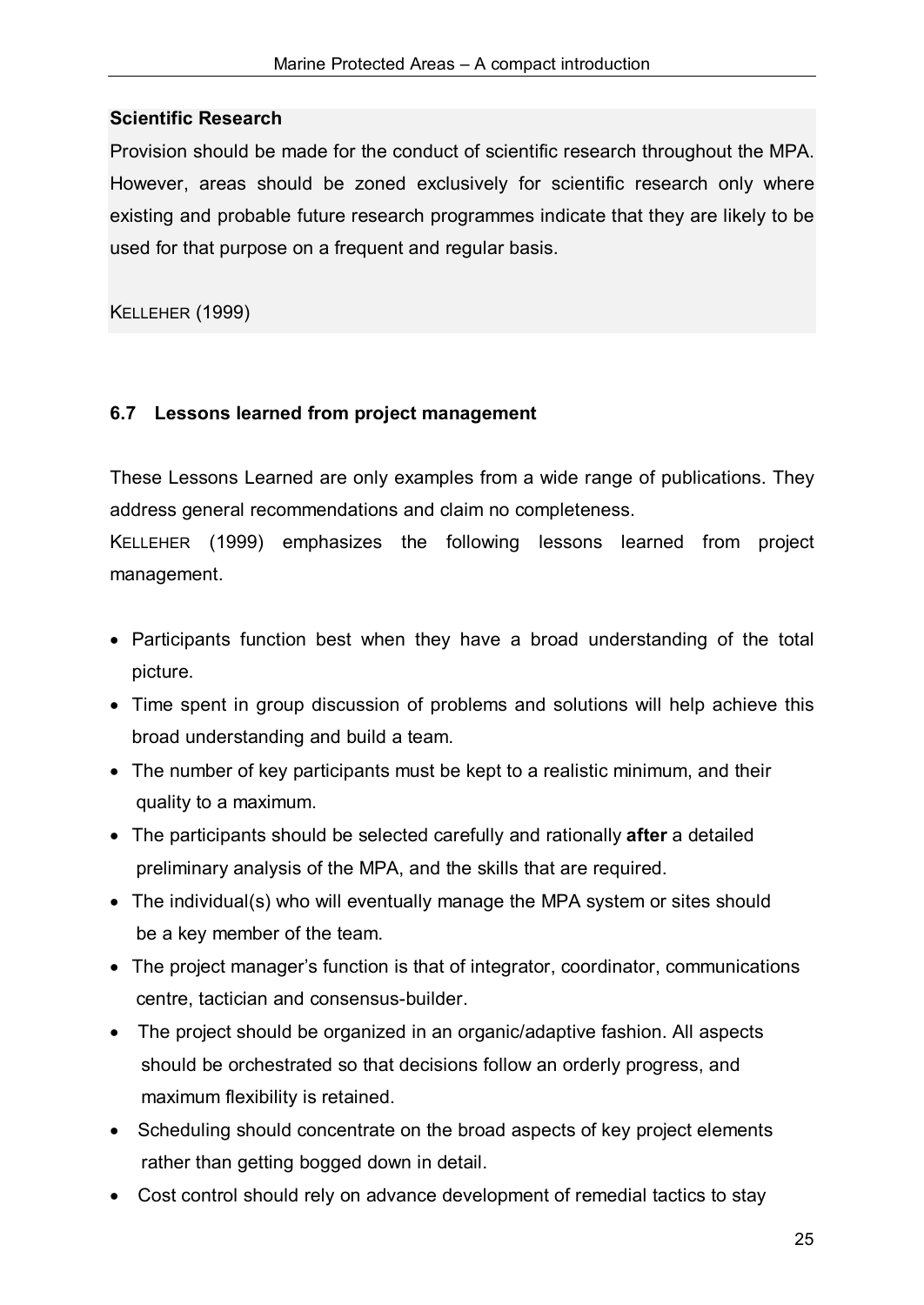within budget.

- Almost all MPAs contribute to the maintenance or restitution of both biological diversity and abundance, both of which are relevant to sustainable fisheries. It is not feasible in today's marine environment to divorce the questions of resource use and conservation, because marine natural resources and their living space are all sought now by many different users for many different purposes;
- The tendency in some areas to oppose the recognition of fishery reserves as MPAs seems to be counterproductive, inhibiting cooperation between fishers and environmentalists in creating and managing MPAs;
- There has been a long history in almost all areas of the world of conflict and lack of cooperation between environmental and fisheries management agencies. This lack of joint action inhibits progress in establishing MPAs and managing them wherever it is manifest. Individual MPAs and system plans should be designed to serve both sustainable use and environmental protection objectives, and relevant agencies should work together in planning and management;
- Local people must be deeply involved from the earliest possible stage in any MPA that is to succeed. This involvement should extend to them receiving clearly identifiable benefits from the MPA;
- Socio-economic considerations usually determine the success or failure of MPAs. In addition to biophysical factors, these considerations should be addressed from the outset in identifying sites for MPAs, and in selecting and managing them;
- It is better to have an MPA which is not ideal in the ecological sense but which meets the primary objective than to strive vainly to create the 'perfect MPA';
- It is usually a mistake to postpone action on the establishment of an MPA because biophysical information is incomplete. There will usually be sufficient information to indicate whether the MPA is justified ecologically and to set reasonable boundaries;
- Design and management of MPAs must be both top-down and bottom-up;
- An MPA must have clearly defined objectives against which its performance is regularly checked, and a monitoring programme to assess management effectiveness.
- Management should be adaptive, meaning that it is periodically reviewed and revised as dictated by the results of monitoring;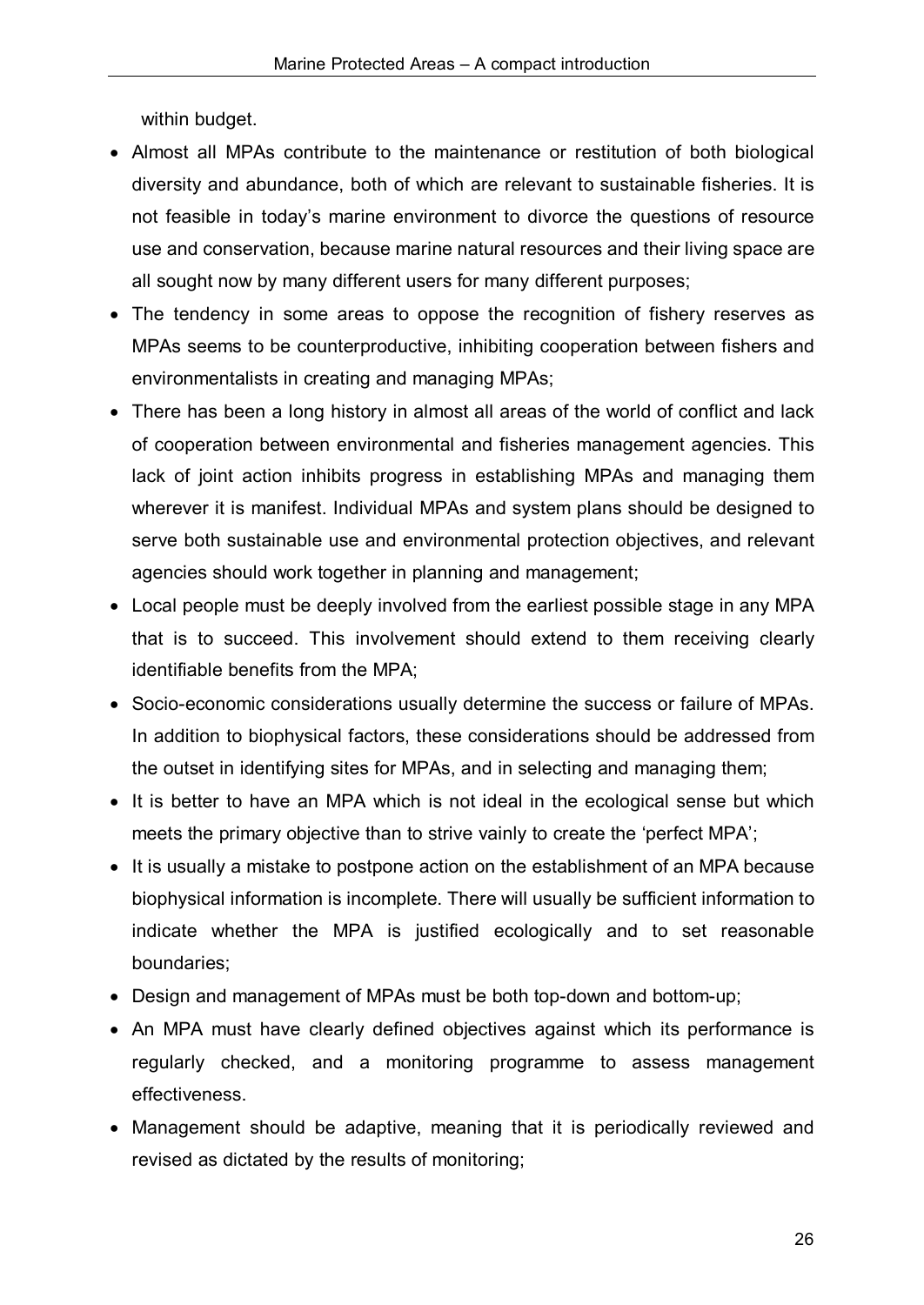- There is a global debate about the merits of small, highly protected MPAs and large, multiple use MPAs. Much of this debate arises from the misconception that it must be one or the other. In fact, nearly all large, multiple use MPAs encapsulate highly protected zones, which can function in the same way as individual highly protected MPAs. Conversely, a small, highly protected MPA in a larger area subject to integrated management can be as effective as a large, multiple use MPA;
- Because of the highly connected nature of the sea, which efficiently transmits substances and forcing factors, an MPA will rarely succeed unless it is embedded in, or is so large that it constitutes, an integrated ecosystem management regime. (KELLEHER IN *PARKS* 8(2), 1998)

# **6.8 Recent trends in protected area management**

The IVth World Parks Congress in Caracas, Venezuela (1992) set out a number of objectives and high priority actions for protected areas worldwide in the Caracas Action Plan. Since 1992, increasing emphasis has been given to:

- Bioregional planning, as an integrated approach to link protected area management to the use of land and water in the surrounding landscape. This is essentially a similar approach to integrated coastal management and emphasizes the links between terrestrial and marine environments.
- Co-management, which encourages good relations with the local community and their active involvement in the planning and management of the area. It is proving an ideal way of involving fishers and other stakeholders in MPA management.
- The changing structure of management. The trend has been for more private sector, local community, indigenous peoples and NGO involvement in the management of protected areas, following devolution of government functions as part of democratization and other trends. Not so well developed as on land, this trend is only just starting in the seas.
- Financial sustainability. The need is for protected areas to be more financially selfsustaining, by generating their own income and not relying on government budgets as their only source of funding. This depends on governments allowing MPA managers to retain the income they have generated for management, a practice, which finance departments sometimes oppose.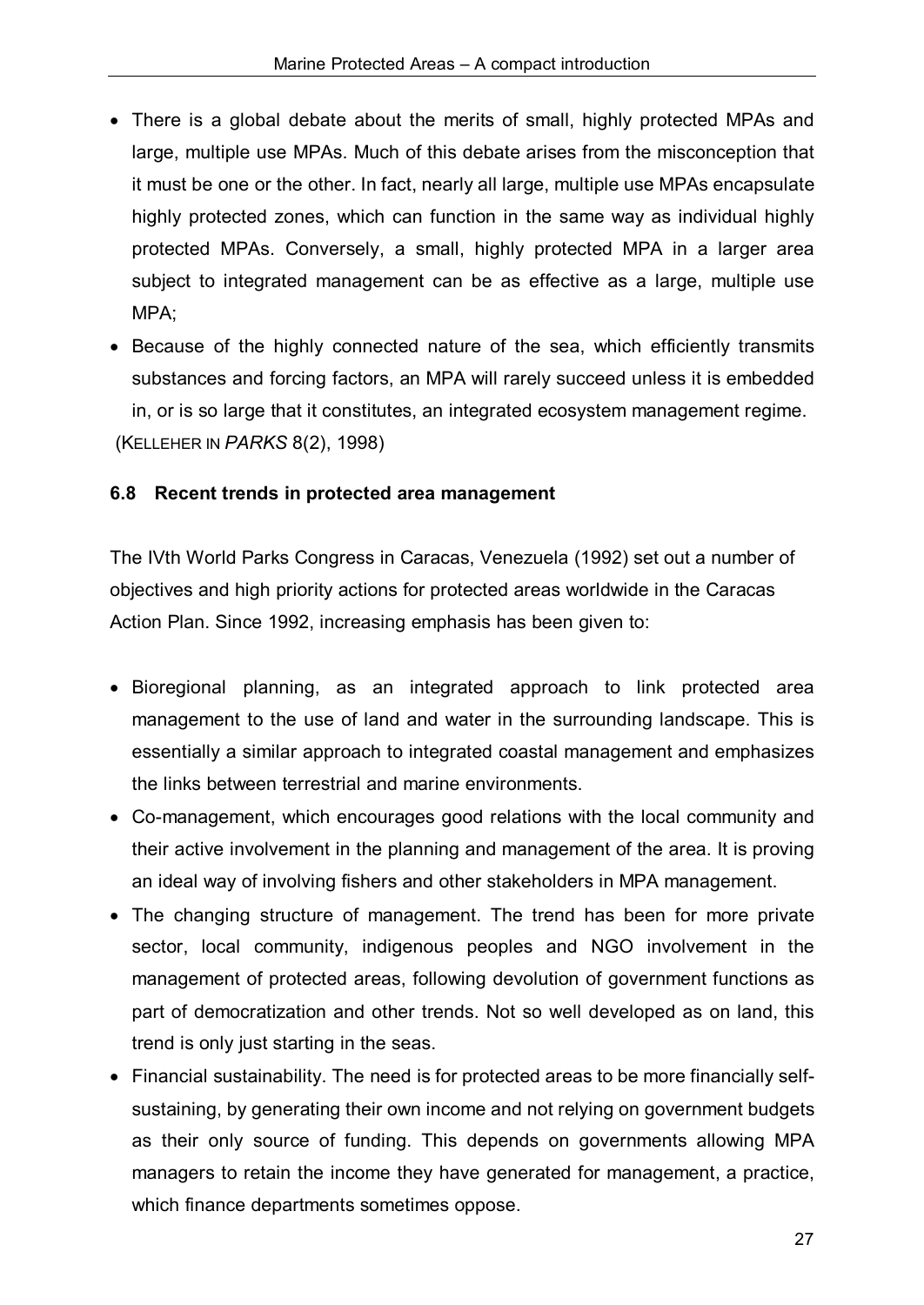The use of protected area models in which people work and live, as a way of combining conservation of biodiversity with continuation of local livelihoods and services. As a result, protected areas in Category V (protected lived-in landscapes) and Category VI (sustainable use reserves) are increasingly used. KELLEHER (1999)

# **7 Financing MPAs**

There are several publications explaining and describing ways to fund protected areas.

They are accessible through the Internet and therefore always available.

A comprehensive guide to financial resources is the publication by Dirk Kloss from the GTZ: **Guide to Sustainable Financing of Biodiversity and Protected Areas-**A compilation and coarse analysis of financing mechanisms at different levels for project-managers, their counterparts and national/international decision makers. This publication is available under

[http://www.conservationfinance.org/Documents/GTZ\\_CF\\_Guide/guide.pdf.](HTTP://WWW.CONSERVATIONFINANCE.ORG/DOCUMENTS/GTZ_CF_GUIDE/GUIDE.PDF)

Other sources are:

Bayon R., J. Steven Lovink, Wouter J.Veening.(2000).Financing Biodiversity Conservation. Sustainable Development Dept. Technical papers series ; ENV-134 [http://www.iadb.org/sds/doc/ENV-134FinancingBiodConservaE.pdf](HTTP://WWW.IADB.ORG/SDS/DOC/ENV-134FINANCINGBIODCONSERVAE.PDF)

U.S. Environmental protection agency(1999): A Guidebook of Financial Tools. 340 financial tools are collected in this online publication [http://www.epa.gov/efinpage/guidbk98/index.htm](HTTP://WWW.EPA.GOV/EFINPAGE/GUIDBK98/INDEX.HTM)

Philips, A. (2000). Financing Protected Areas. Guidelines for Protected Areas Managers. Best Practice Protected Area Guidelines Series No.5. IUCN. Gland.Switzerland

A very useful overview is given by Barry Spergel (Spergel, 2001) from the WWF. [http://www.pacificbiodiv.org/Files/Financing%20Biodiversity%20Conservation.doc](HTTP://WWW.PACIFICBIODIV.ORG/FILES/FINANCING BIODIVERSITY CONSERVATION.DOC)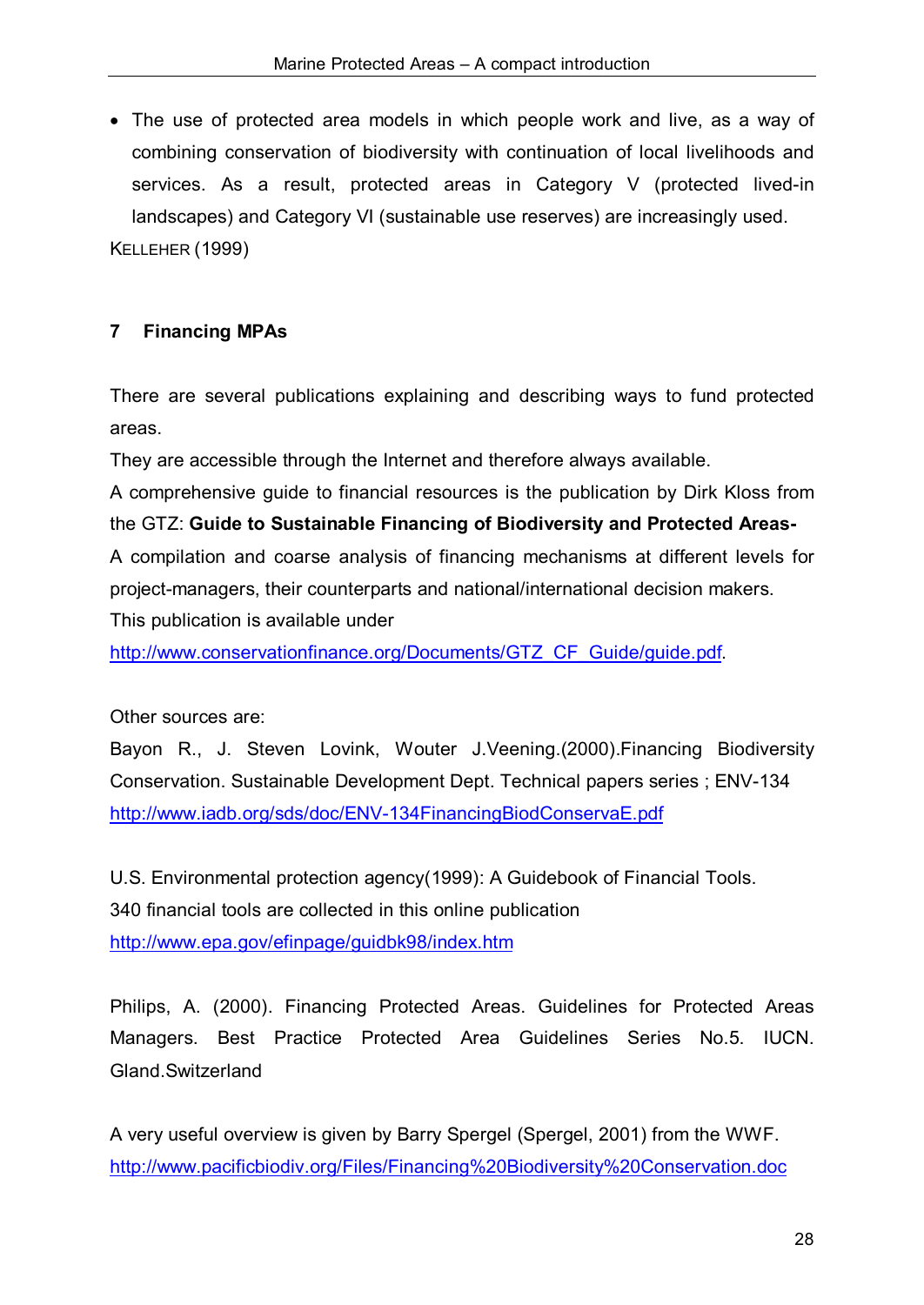The WWF dedicated a website for financing problems as well. [\(http://www.worldwildlife.org/conservationfinance](HTTP://WWW.WORLDWILDLIFE.ORG/CONSERVATIONFINANCE))

A short summary about sources of finance is given in the article: Finding International Funding for MPAs: Places to Search in MPA NEWS Vol. 3, No. 10 May 2002.

A very useful publication to get an overview of chances to fund a protected area is "**Funding Protected Area Conservation in the Wider Caribbean: A Guide for Managers and Conservation Organizations** by Ruth Norris.

The chart on the following pages is a schematic look at the possibilities, with comments about advantages, disadvantages, and circumstances under which each is most useful and appropriate.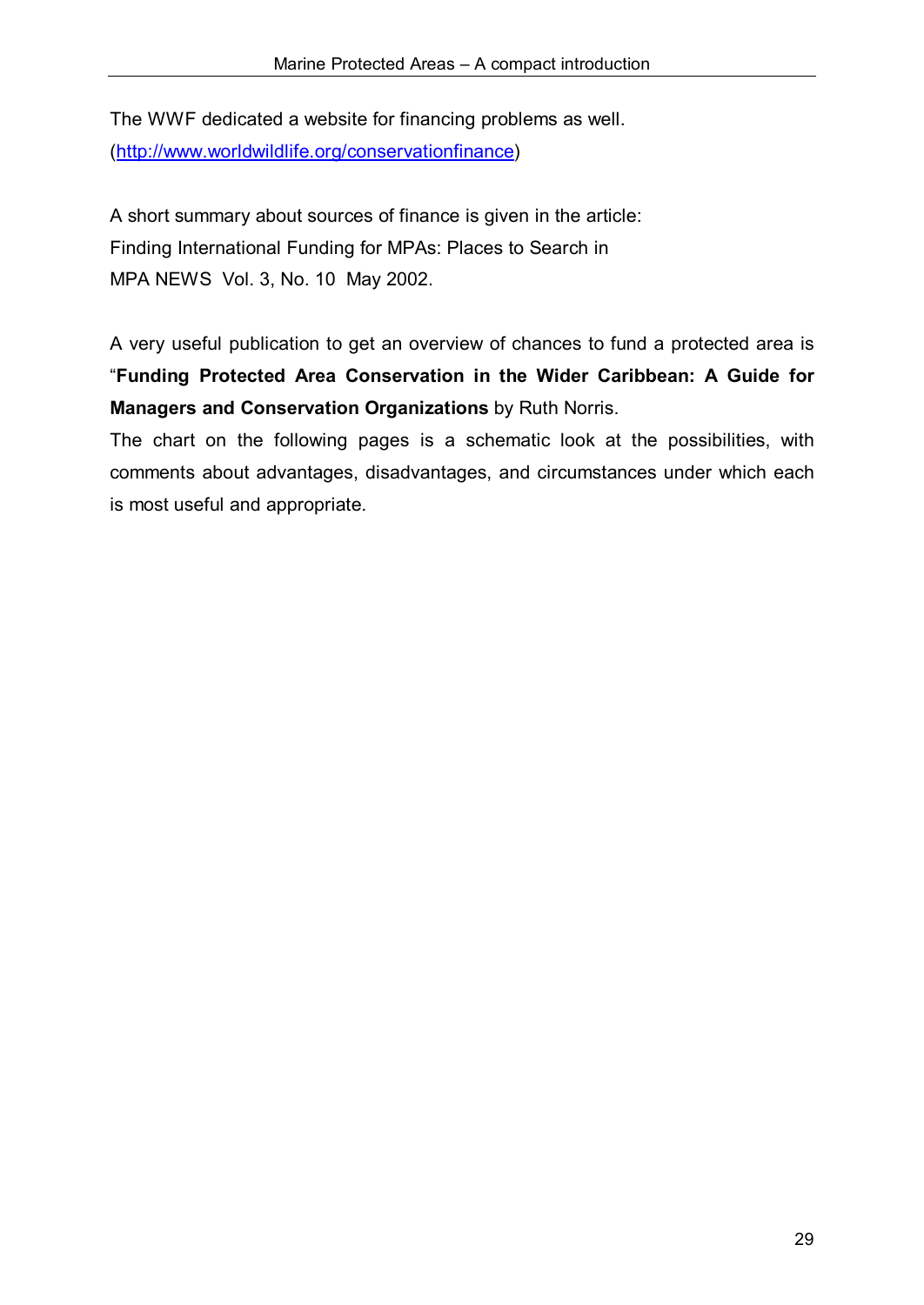| Source or<br><b>Mechanism</b>       | <b>Definition</b>                                                                                                                                                                     | <b>Who Can Use It</b>                                                                                                                                                          | <b>Advantages</b>                                                                                                                                                                                                                        | <b>Disadvantages</b>                                                                                                                                                                                                                                                                                               |
|-------------------------------------|---------------------------------------------------------------------------------------------------------------------------------------------------------------------------------------|--------------------------------------------------------------------------------------------------------------------------------------------------------------------------------|------------------------------------------------------------------------------------------------------------------------------------------------------------------------------------------------------------------------------------------|--------------------------------------------------------------------------------------------------------------------------------------------------------------------------------------------------------------------------------------------------------------------------------------------------------------------|
| Government<br><b>Appropriations</b> | Funds appropriated in national<br>budgets for protected area<br>management agency                                                                                                     | National protected area<br>agencies                                                                                                                                            | Regular, recurrent income<br>Maximum compatibility with<br>national environmental priorities                                                                                                                                             | Usually inadequate to needs<br>Funds sometimes not available in<br>timely fashion or when needed<br>Complex budgeting and accounting<br>rules                                                                                                                                                                      |
| Taxes, Levies,<br><b>Surcharges</b> | Fees and levies imposed on<br>certain classes of activities, sales<br>or purchases                                                                                                    | Government<br>prerogative to impose<br>and collect; proceeds<br>may be earmarked for<br>annual use, trust funds,<br>etc.                                                       | Regular, recurrent income, use<br>generally unrestricted<br>Can capture economic benefits<br>from resource uses (tourism,<br>water consumption,<br>hunting/fishing, boating, tourism,<br>$etc.$ )                                        | Can result in promotion of inapprop-<br>riate activities as a means to capture<br>income<br>May require special authorizing<br>legislation<br>May generate controversy,<br>especially among constituencies to<br>be taxed (requires public education<br>on advantages and purposes of levy)                        |
| <b>Entry Fees</b>                   | Charge for visitation, usually "per<br>person" or "per vehicle"; may<br>include such variations as<br>seasonal or annual passes,<br>charges to tour firms bringing<br>escorted groups | The entity with<br>jurisdiction over a<br>protected area can<br>collect fees itself or<br>designate another party<br>to do so on its behalf,<br>depending on<br>applicable law | Regular, recurrent income, use<br>generally unrestricted<br>Embodies "user pays" principle<br>Can be used to regulate access,<br>control over-use, manage<br>visitation flow among protected<br>areas<br>Fasy to implement in areas with | Not appropriate for little-visited areas<br>(projected revenue should exceed<br>cost of collection)<br>Potential equity issues (can be<br>addressed by lowering fees for<br>national/local residents, scheduling<br>one free day per week)<br>Introducing fees for areas that<br>provincely ware free oon acperate |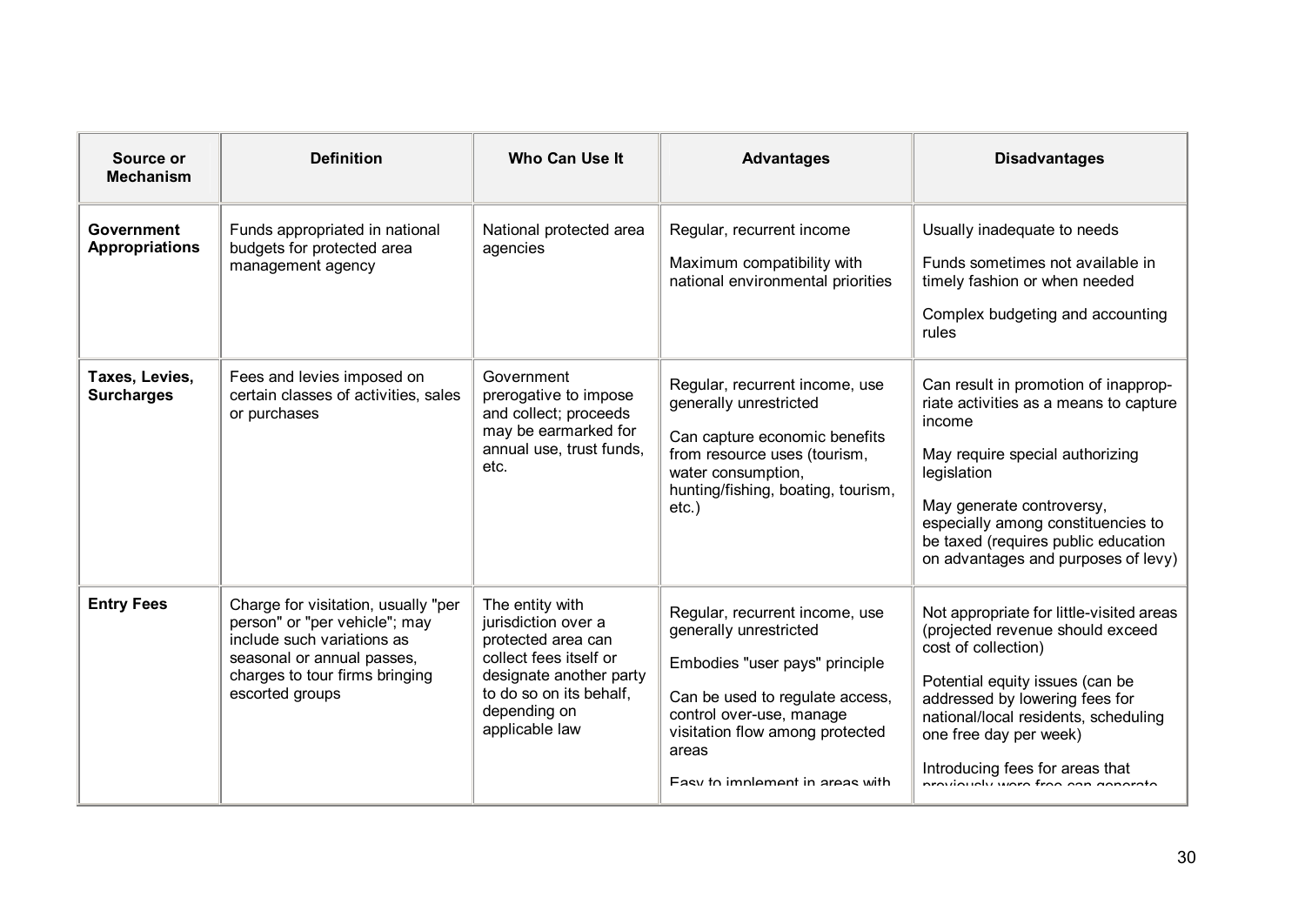|                                  |                                                                                                                                                                                                                                                                       |                                                                      | limited number of access points                                                                                                                                                                                                                                                                                                                                                          | controversy (requires local outreach<br>and education before<br>implementation)                                                                                                                                                                                                                                                                                        |
|----------------------------------|-----------------------------------------------------------------------------------------------------------------------------------------------------------------------------------------------------------------------------------------------------------------------|----------------------------------------------------------------------|------------------------------------------------------------------------------------------------------------------------------------------------------------------------------------------------------------------------------------------------------------------------------------------------------------------------------------------------------------------------------------------|------------------------------------------------------------------------------------------------------------------------------------------------------------------------------------------------------------------------------------------------------------------------------------------------------------------------------------------------------------------------|
| Leases and<br><b>Concessions</b> | Legally binding agreements<br>between the entity with authority<br>over the protected area and<br>private organizations or<br>entrepreneurs, who market goods<br>and services related to the<br>protected area and return some<br>share of the profits, or a flat fee | Protected area<br>agencies, private<br>reserves, NGOs,<br>businesses | An effective mechanism to<br>provide services with little up-<br>front investment by the protected<br>area.<br>Concessionaire incurs the risks<br>associated with potential<br>unprofitability<br>Concessionaires bring marketing<br>and business skills to the table<br>Frees management agency to<br>focus on resource protection<br>Provides opportunities for local<br>entrepreneurs | Concessionaires operate for profit<br>motive, may not share values of<br>protected area and need to be<br>carefully monitored<br>Estimation of fees is complex and<br>difficult; need to ensure healthy and<br>safe service at reasonable price to<br>visitor; fair return to both protected<br>area and entrepreneur.<br>Not appropriate for little-visited<br>areas. |
| Sale of goods<br>and services    | Gift and souvenir shops, sale of<br>items such as maps and guides,<br>fee-for-service tours, anchorage,<br>mooring, equipment rental, camp<br>or picnic space rental, entry to<br>exhibits, etc.                                                                      | Parks agencies, NGOs,<br>concessionaires                             | Goods and services can do<br>double duty as sources of income<br>and visitor education, promotion<br>Generally does not require<br>additional legal authorization;<br>easy to keep proceeds within<br>area                                                                                                                                                                               | Initial investment required for<br>production of inventory of goods,<br>recruitment of providers of services<br>Goods and services should be<br>limited to those related to protected<br>area purposes<br>Potential for competition with other<br>local providers of goods and<br>services                                                                             |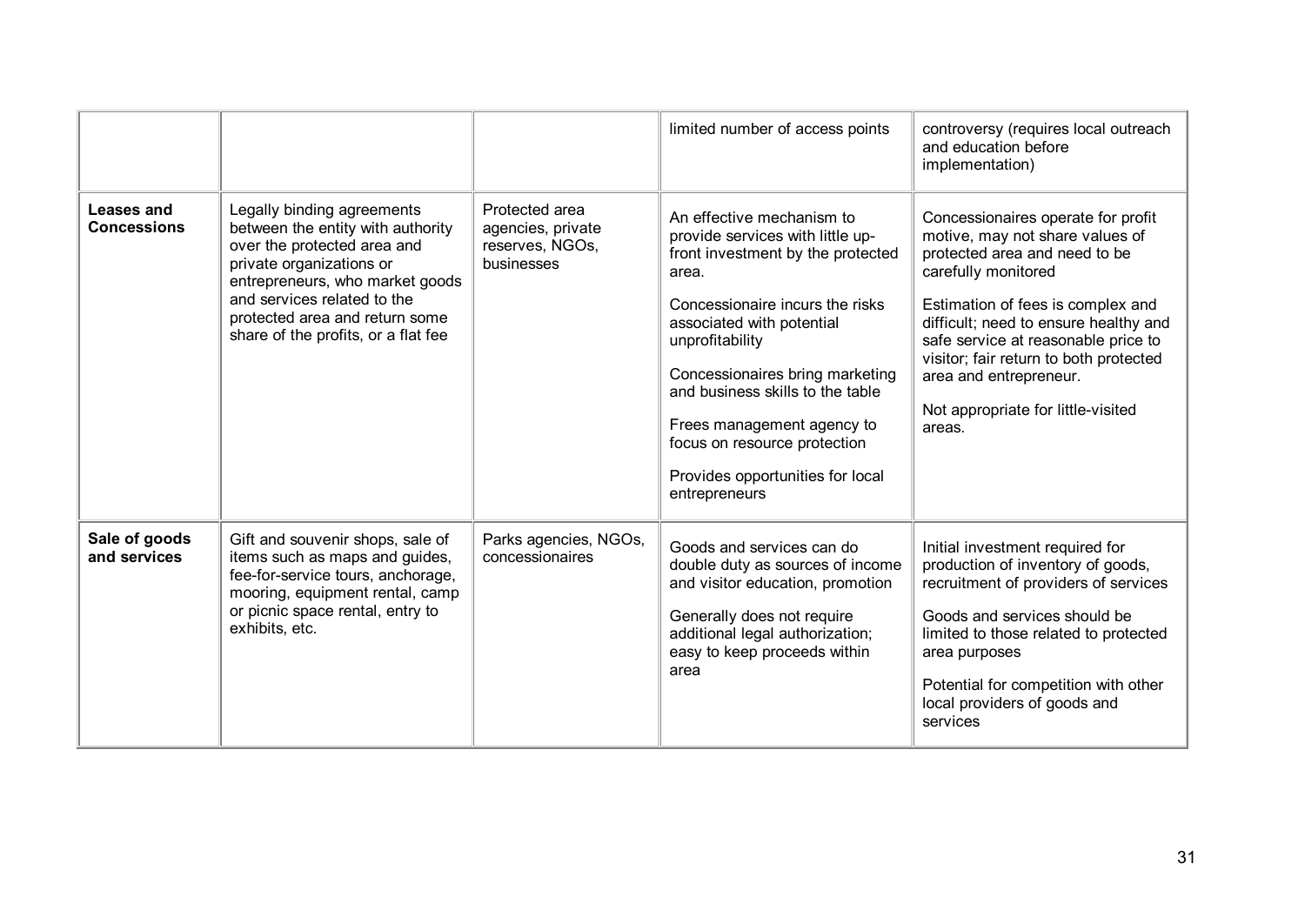| Source or<br><b>Mechanism</b>             | <b>Definition</b>                                                                                                                                                                                                                                                                 | <b>Who Can Use It</b>                                                                                                                                                                                                                         | <b>Advantages</b>                                                                                                                                                                                                                               | <b>Disadvantages</b>                                                                                                                                                                                                                   |
|-------------------------------------------|-----------------------------------------------------------------------------------------------------------------------------------------------------------------------------------------------------------------------------------------------------------------------------------|-----------------------------------------------------------------------------------------------------------------------------------------------------------------------------------------------------------------------------------------------|-------------------------------------------------------------------------------------------------------------------------------------------------------------------------------------------------------------------------------------------------|----------------------------------------------------------------------------------------------------------------------------------------------------------------------------------------------------------------------------------------|
| Cause-related<br><b>Marketing</b>         | Sale of mostly intangible items<br>(membership, "adopt an Acre,"<br>voluntary add-ons to hotel and<br>restaurant bills, etc.) whose<br>primary value is the purchaser's<br>knowledge of having helped<br>conservation                                                             | Most often used by<br><b>NGOs</b>                                                                                                                                                                                                             | Combines promotion, education,<br>and fundraising<br>In some cases contributions may<br>be tax-deductible<br>Markets can be easily identified<br>(park visitors, NGO members,<br>$etc.$ )<br>Involves local business<br>community in protection | Many areas have no built-in market,<br>must develop visitor logs, etc.<br>Requires fairly sophisticated<br>understanding of marketing and<br>what will sell, or an experimental<br>approach                                            |
| <b>Biodiversity</b><br><b>Prospecting</b> | Contracts in which a<br>pharmaceutical company or other<br>entrepreneur secures rights to<br>genetic resources (plant materials<br>collected and processed for<br>analysis) in return for cash<br>payments and/or royalties on any<br>medicines/products that may be<br>developed | Generally government<br>or parastatal agencies,<br>sometimes private<br>research institutions<br>with consent of<br>appropriate government<br>agencies                                                                                        | Up-front cost is minimal<br>Opportunity to train and employ<br>local researchers in collection<br>and initial processing                                                                                                                        | Speculative enterprise, impossible to<br>know potential financial return up<br>front<br>Requires skilled legal representation<br>for contracts                                                                                         |
| <b>Debt-for-Nature</b><br><b>Swaps</b>    | Transactions involving the<br>forgiveness or buy-back of<br>foreign debt in return for<br>commitments to conservation<br>(usually local-currency payments<br>into a conservation project or<br>fund)                                                                              | Key actors include<br>national government<br>(Ministry of Finance);<br>country or commercial<br>bank to whom the debt<br>is owed; intermediary<br>organization that raises<br>funds to purchase<br>discounted debt (in<br>commorsial susanali | Reduction of national debt,<br>substituting local-currency<br>payments to national fund or<br>bonds for hard-currency debt<br>service<br>Donor increases conservation<br>investment by buying debt notes<br>below face value and redeeming      | Potentially controversial due to debt<br>legitimacy issues<br>Valuable only when debt is deeply<br>discounted or creditor is willing to<br>write off<br>Requires policy authorization and full<br>participation of national government |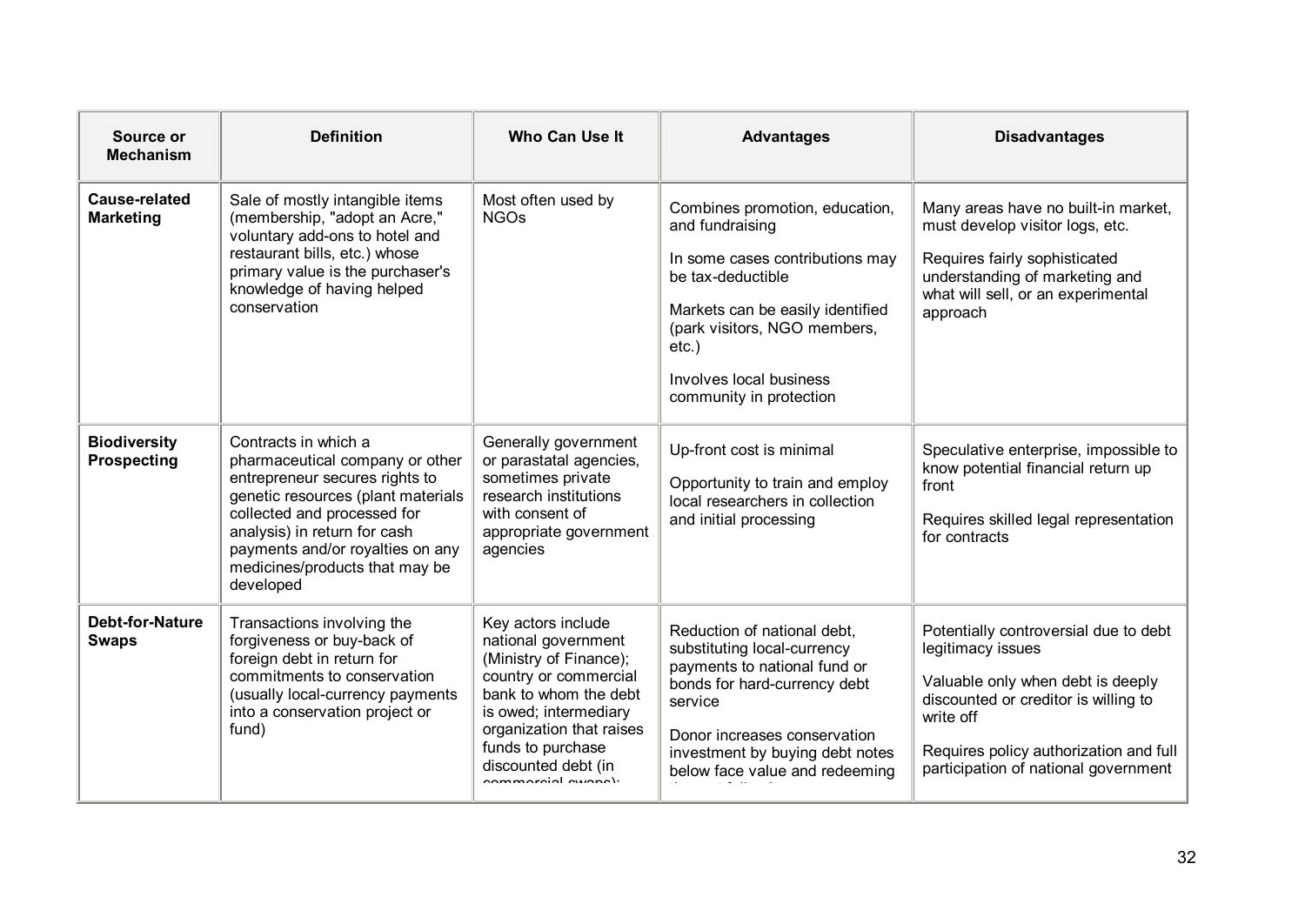|                                                        |                                                                                                                                                                  | national beneficiary<br>entity (often a parks<br>trust fund)<br>To participate, the<br>country must have a<br>significant amount of<br>commercial or bilateral<br>debt in arrears. | them at full value<br>Net transfer of funds to<br>conservation purposes<br>Can help to capitalize national<br>protected areas trust funds |                                                                                                                                                                                                                                    |
|--------------------------------------------------------|------------------------------------------------------------------------------------------------------------------------------------------------------------------|------------------------------------------------------------------------------------------------------------------------------------------------------------------------------------|-------------------------------------------------------------------------------------------------------------------------------------------|------------------------------------------------------------------------------------------------------------------------------------------------------------------------------------------------------------------------------------|
| <b>Global</b><br><b>Environment</b><br><b>Facility</b> | A funding mechanism that<br>supports activities under the<br><b>Biodiversity and Climate Change</b><br>conventions, implemented by<br>World Bank, UNDP, and UNEP | Governments and<br><b>NGOs</b>                                                                                                                                                     | Source of new money for<br>conservation planning and<br>implementation                                                                    | Restricted to areas of global<br>significance and to the incremental<br>costs of their protection.<br>Application procedures can be time-<br>consuming and cumbersome<br>Generally not applicable to ongoing<br>or recurrent costs |
| <b>Bilateral Donors</b>                                | Aid agencies of developed<br>countries, e.g. USAID, JICA,<br>GTZ, etc.                                                                                           | Most aid is government-<br>to-government but there<br>are significant<br>opportunities for funding<br>of NGO activities                                                            | Significant source of revenue,<br>particularly for start-up and<br>public-involvement aspects of<br>protected area management             | Funds will be restricted to specific<br>uses<br>Generally not a source for recurrent<br>costs<br>Long application procedures and<br>complex reporting requirements                                                                 |
| Philanthropic<br><b>Foundations</b>                    | Grant-giving organizations                                                                                                                                       | Generally available only<br>to nonprofit<br>organizations                                                                                                                          | Can be a significant source of<br>revenue for specific project<br>activities or start-up of new<br>programs                               | Not a source of recurrent funding<br>Intense com-petition for limited<br>funding often leads to significant<br>invest-mint of effort in proposals with<br>low-to-medium chance of funding                                          |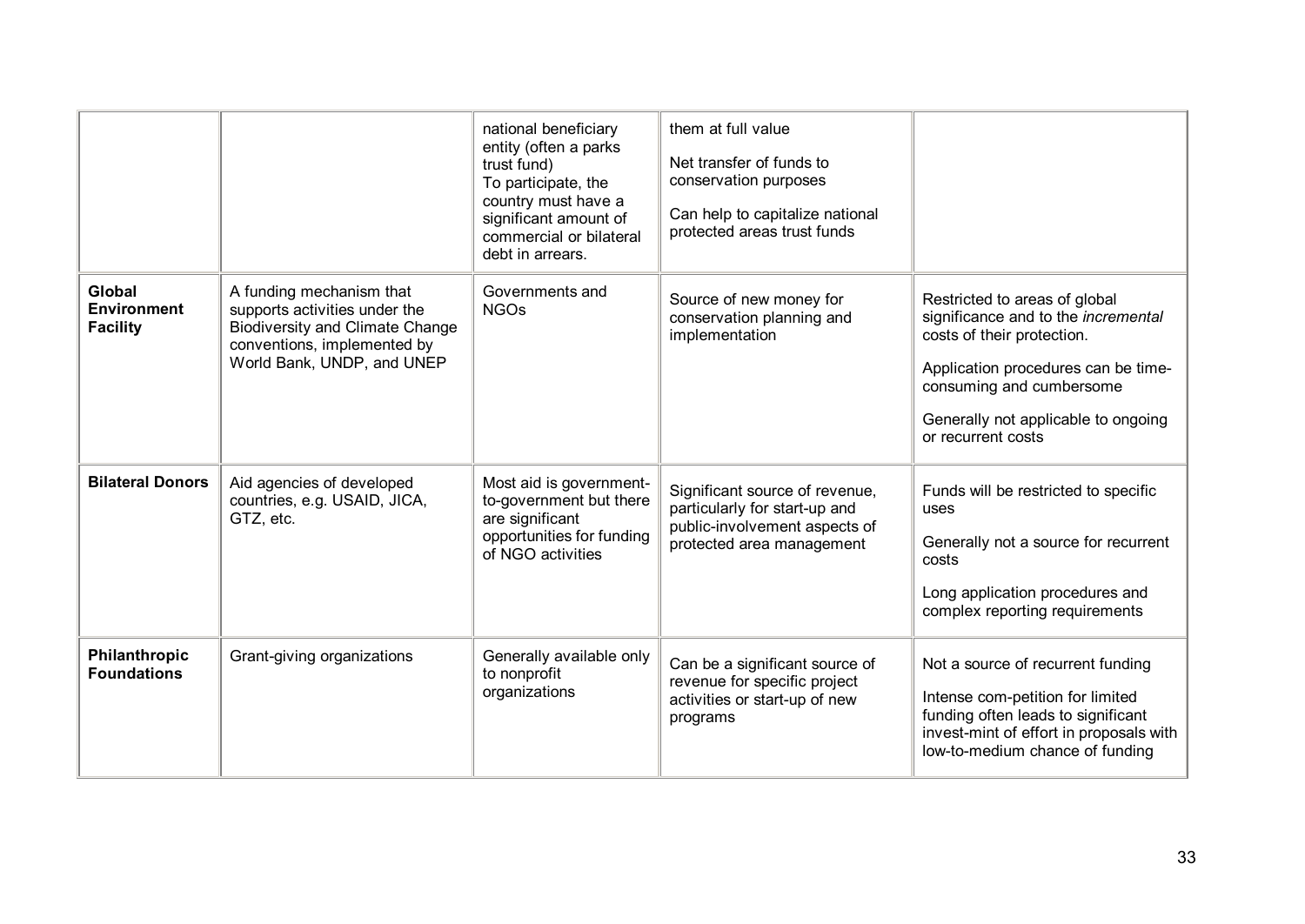| Source or<br><b>Mechanism</b>         | <b>Definition</b>                                                                                                   | Who Can Use It                                              | <b>Advantages</b>                                                                                                                                                                                                                                                                                                                | <b>Disadvantages</b>                                                                                                                                                                                                                                                                   |
|---------------------------------------|---------------------------------------------------------------------------------------------------------------------|-------------------------------------------------------------|----------------------------------------------------------------------------------------------------------------------------------------------------------------------------------------------------------------------------------------------------------------------------------------------------------------------------------|----------------------------------------------------------------------------------------------------------------------------------------------------------------------------------------------------------------------------------------------------------------------------------------|
| <b>Corporations</b>                   | Sponsorship or other types of<br>voluntary payments by<br>companies                                                 | Parks agencies, NGOs                                        | Generally a means of raising both<br>national and international support<br>for facilities or management<br>Corporate donors' expectations<br>often can be met with simple<br>acknowledgment placards<br>Means to link com-ponies that<br>benefit from protected areas to<br>supporting them (tourism,<br>hospitality industries) | Often corporations desiring to be<br>sponsors are those with whom the<br>protected area may not wish to be<br>associated (resource exploitation<br>sector)<br>What corporate sponsors get in<br>return needs to be carefully limited<br>before donations are solicited and<br>accepted |
| <b>Individual</b><br><b>Donations</b> | Gifts by individuals through a<br>variety of mechanisms - direct<br>gifts, memberships, wills and<br>bequests, etc. | Generally NGOs but<br>sometimes protected<br>areas agencies | Potential donors come to you<br>and only need to be asked<br>No cumbersome application<br>process<br>Can build donor loyalty over<br>time<br>Usually unrestricted gifts                                                                                                                                                          | Requires insight into potential<br>givers and what motivates them<br>Some gifts, especially bequests,<br>may take years to cultivate and<br>eventually realize                                                                                                                         |

Table 4: Sources for funds (Norris, 1999)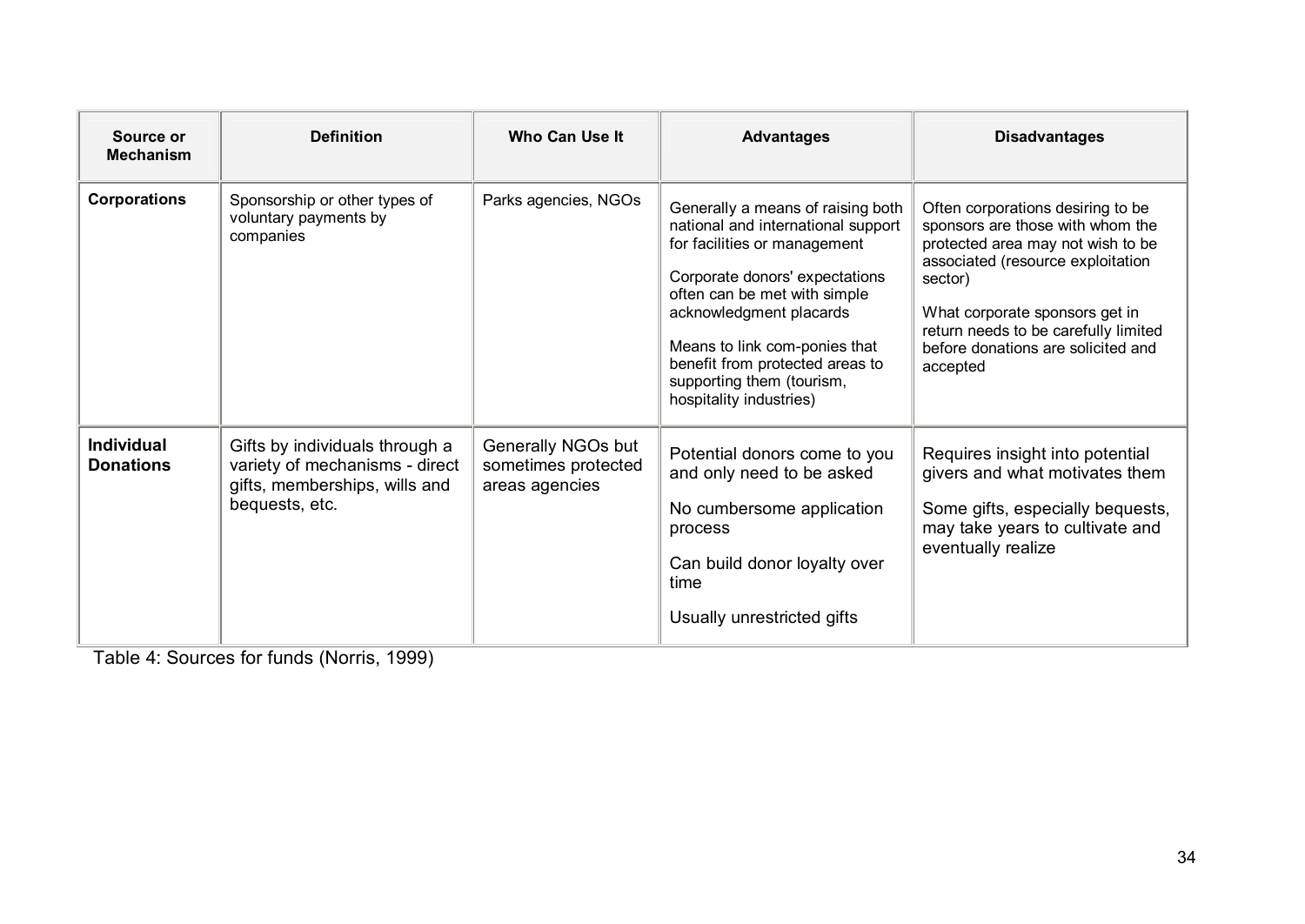Another useful resource for learning more about financing and selecting the right methods to acquire funds is the publication on CD "MOBILIZING FUNDING FOR BIODIVERSITY CONSERVATION- A User-friendly Training Guide for Understanding, Selecting, and Implementing Conservation Finance Mechanisms"

This Guide – and the set of highly practical tools that it contains -- is being developed as a centerpiece of a comprehensive **Conservation Finance Capacity Building Program (CFCBP)**. The survey identified many critical gaps in the available body of existing tools (see Table below). Most importantly, existing materials are not written in ways that support on-the-ground, practical application of conservation finance mechanisms by individuals with limited knowledge of the field and with limited or no assistance from technical experts. Conservation practitioners and planners require information packaged in much more user-friendly and action-oriented formats that help them better understand various finance mechanisms and select/ implement appropriate options for their particular situation by guiding them through systematic decision-making processes.

This Guide has been designed primarily to assist five target audiences that are most critical to putting innovative conservation finance mechanisms in place. These "change agents" are:

- government officials;
- protected area managers;
- conservation NGOs;
- technical consultants; and,
- donor agencies.

This guide is available online as well:

[http://www.conservationfinance.org/training\\_guide.htm](HTTP://WWW.CONSERVATIONFINANCE.ORG/TRAINING_GUIDE.HTM)

KELLEHER (1999) gives the following recommendations to finance parks.

**Some possible ways of funding protected areas**

 **Develop alternative sources of income**. One possibility is bioprospecting, using the safeguards of the CBD to ensure revenues return to the protected areas and local communities.

 **Create Environment Funds**. In developing countries, debt renegotiation between States, and between the State and private banks,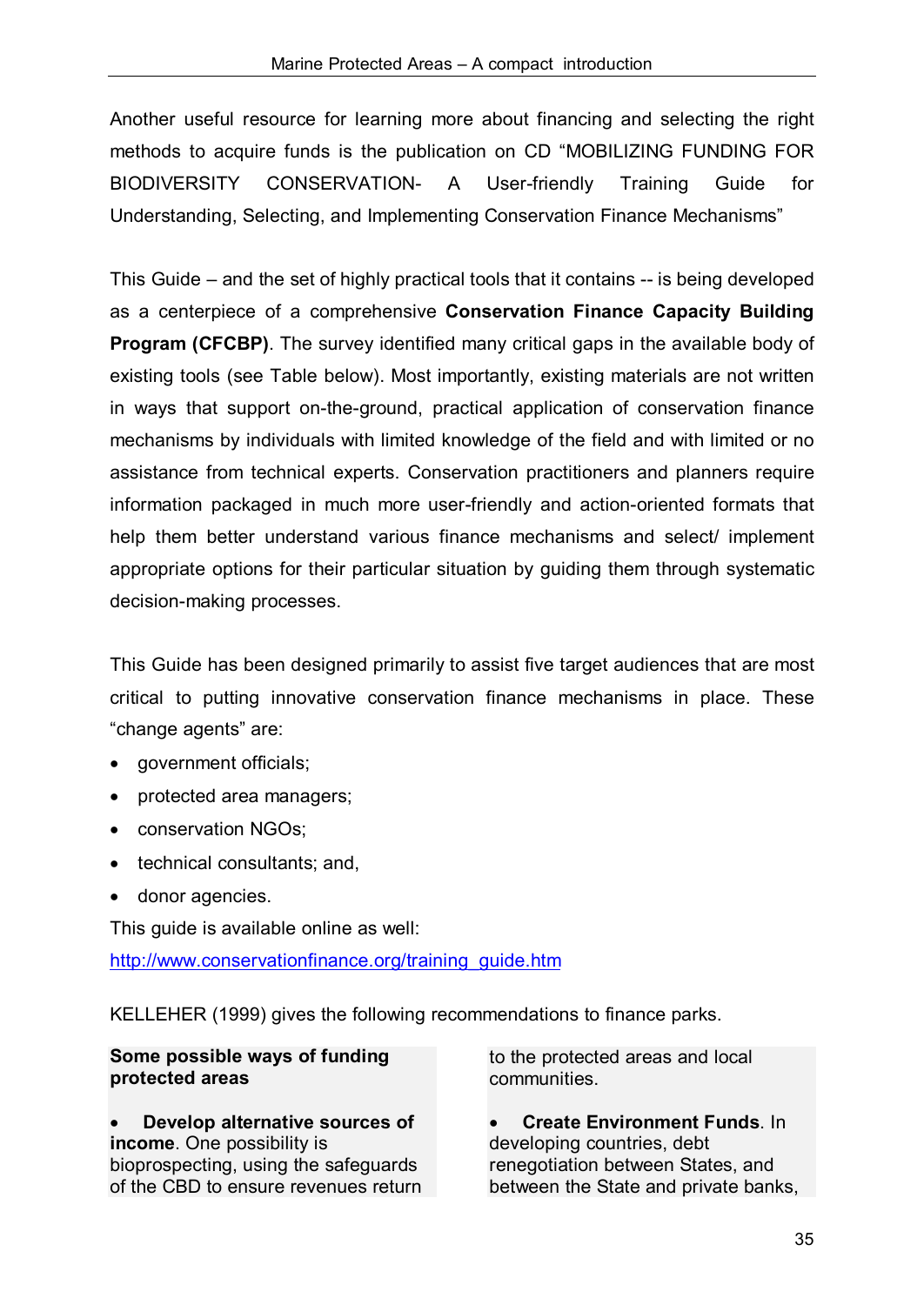can lead to the creation of environment funds as a condition of debt forgiveness. These capital funds can be used in perpetuity or for a fixed period. The funds created are usually national in scale rather than specific to a particular protected area.

 **Start a Friends Organization**, to capitalize on the goodwill of the visitors. This can cover nationals, especially business people who want to help the MPA, and overseas visitors who want to maintain links with a place they have enjoyed visiting.

 **Try to capture existence values**, for example by encouraging donations by wealthy visitors to the area.

 **Demand heavy compensation** for uses that cannot be avoided and are damaging to the MPA, for example from pollution caused by passing ships.

 **Press for ecosystem services**  provided by the MPA to be charged. This could include a charge for sewage discharge from towns where this affects a nearby MPA.

 **Obtain sponsorship from business**. This is a strong tradition in many developed countries and has potential elsewhere as economies develop. For example, the national wildlife NGOs of East and Central Africa have all had sponsors from local businesses.

 **Raise revenue from users as far as the market will stand**. This includes fees for divers and leases of moorings and other facilities. Bonaire Marine Park in the Netherlands Antilles is almost entirely funded by visitor fees.

# **8 Training of Staff**

Many organisations and programs offer training courses for MPA management. Local programs of the UNEP like the Caribbean Environmental program offer training courses on various subjects.

[\(http://www.cep.unep.org/pubs/cepnews/v15n4/education\\_training.htm\)](HTTP://WWW.CEP.UNEP.ORG/PUBS/CEPNEWS/V15N4/EDUCATION_TRAINING.HTM)

They offer a **manual for the training of trainers** in English and Spanish. UNEP-CEP (1998). Training of Trainers in Marine Protected Areas Management. CEP.Kingston, Jamaika. [http://www.cep.unep.org/issues/MPA%20manual.htm](HTTP://WWW.CEP.UNEP.ORG/ISSUES/MPA MANUAL.HTM)

Examples of NGO arranged courses are WWF-Scripps scholarships and conservation training courses, which include a degree program in marine conservation offered through the new Scripps Center for Marine Biodiversity and Conservation (CMBC). In this degree program, students will work with both Scripps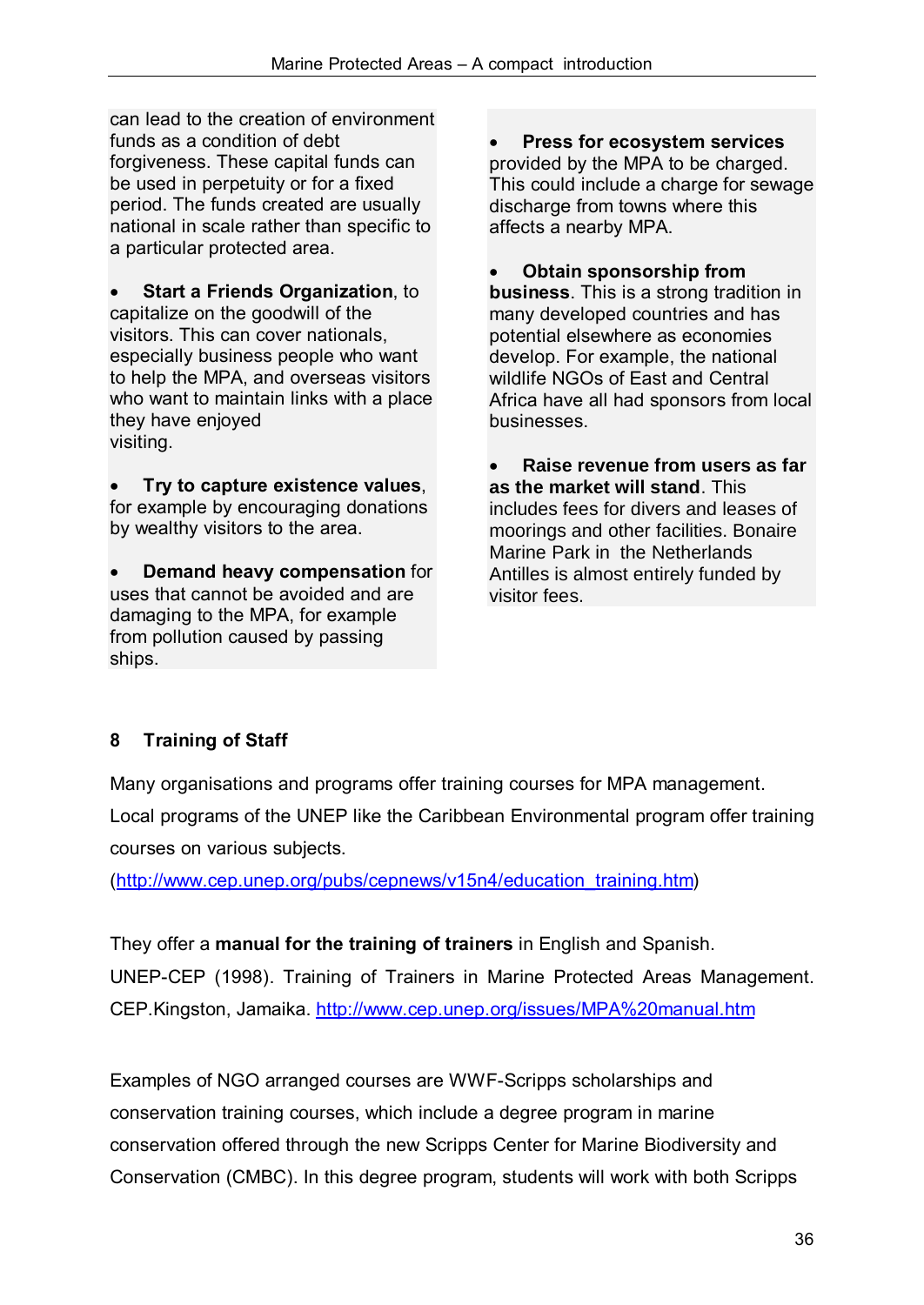and WWF staff to gain both theoretical and real world training in the challenges and rewards of conservation work.

[http://www.worldwildlife.org/news/headline.cfm?newsid=342](HTTP://WWW.WORLDWILDLIFE.ORG/NEWS/HEADLINE.CFM?NEWSID=342)

ICLARM offers a Coastal Management Training Program as well. It is available under [http://www.iclarm.org/resprg\\_2.htm](HTTP://WWW.ICLARM.ORG/RESPRG_2.HTM)

An interesting programme is the **TRAIN-SEA-COAST Programme** - an inter-country cooperative training network composed of training/educational centres in developing countries, countries in transition and developed countries.

It aims at strengthening the capabilities of institutions and individuals having responsibilities in the field of coastal and ocean management.

They develop concepts for courses about special topics, which are demanded by other parties. After that they offer these courses, provide a lecturer and adapt the course to the target group.

[http://www.un.org/Depts/los/tsc\\_new/TSCprog.htm](HTTP://WWW.UN.ORG/DEPTS/LOS/TSC_NEW/TSCPROG.HTM)

There is expertise **within the GTZ** as well. R. Hermes for example, working in the Philippines right now, organized these kinds of courses in the past for locals in the Philippines.

# **9 Relevant Organisations and Programs**

The following collection of organisations and programs is a small selection of important institutions. There are many more, but these selected addresses are entry points for further research on local levels.

# **UNEP World Conservation Monitoring Centre – WCMC**

The UNEP World Conservation Monitoring Centre provides information services on conservation and sustainable use of the world's living resources, and helps others to develop information systems of their own. WCMC maintains a large amount of information relating to marine and coastal environments and their conservation. Increasingly, this information is managed using Geographic Information Systems (GIS). [http://www.unep-wcmc.org/](HTTP://WWW.UNEP-WCMC.ORG/)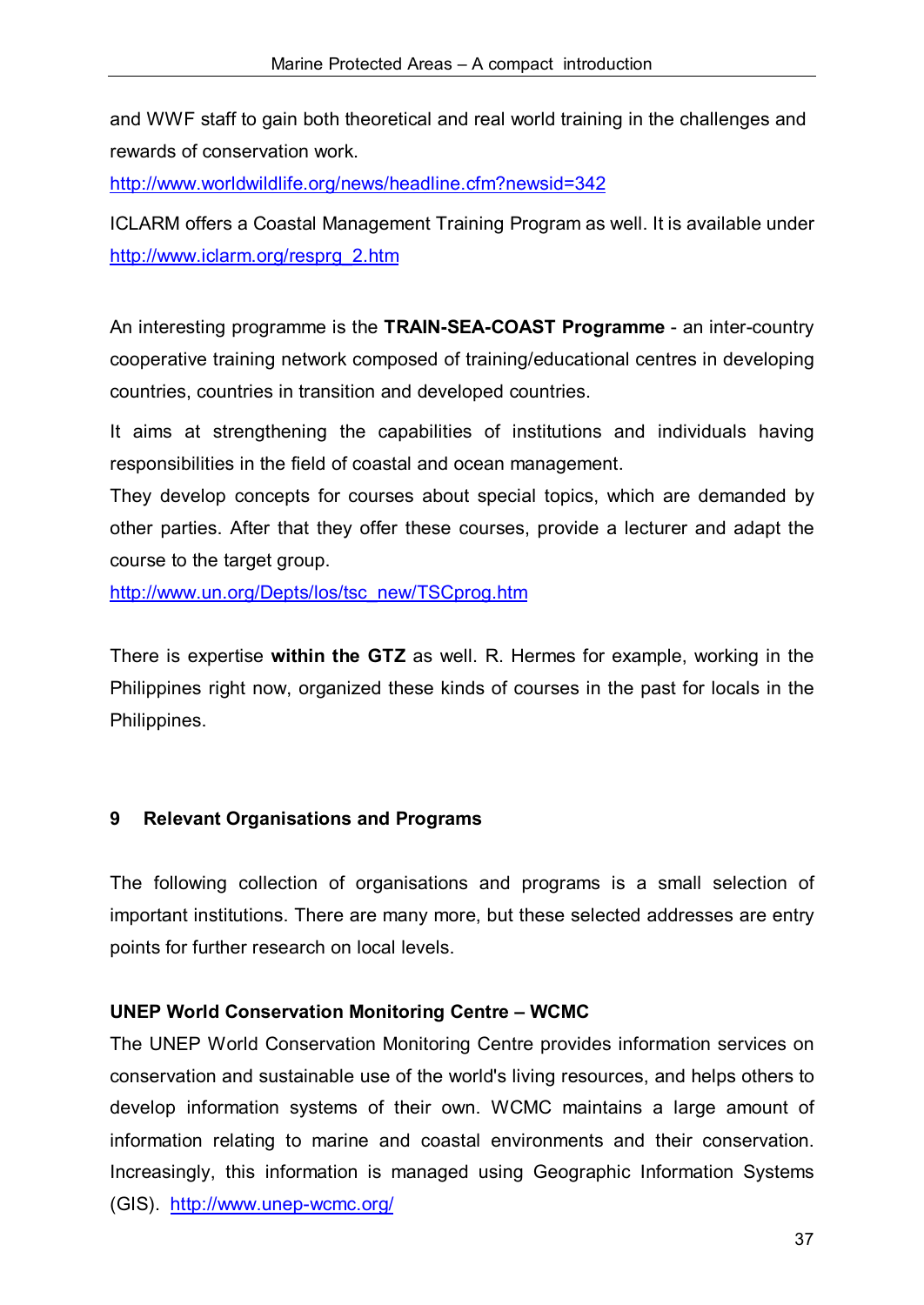#### **UNEP Regional Seas Programme**

**T**he Regional Seas programme at present includes 13 regions and has over 140 coastal States and Territories participating in it. It is conceived as an action-oriented programme having concern not only for the consequences but also for the causes of environmental degradation and encompassing a comprehensive approach to combating environmental problems through the management of marine and coastal areas. Each regional action plan is formulated according to the needs of the region as perceived by the Governments concerned. [http://www.unep.ch/seas/](HTTP://WWW.UNEP.CH/SEAS/)

# **The Global Environmental Facility**

The GEF is a financial mechanism structured as a trust fund that operates in collaboration and partnership with the three implementing agencies (UNDP, UNEP, and the World Bank) for the purpose of achieving global environmental benefits. GEF is an important source of financial support for implementing organisations.

[http://www.undp.org/gef/index.html](HTTP://WWW.UNDP.ORG/GEF/INDEX.HTML)

# **International Union for Conservation of Nature - IUCN**

The World Conservation Union brings together States, government agencies and a diverse range of non-governmental organizations in a unique world partnership: over 980 members in all, spread across some 140 countries.

The goal of the Marine Programme (IUCN-MP) is to contribute towards conservation of marine biodiversity by promoting, influencing and catalyzing sustainable uses and equitable sharing of the resources as well as protecting the ecosystems.

IUCN periodically publishes books, analyses, guidelines, occasional papers and other documents related to conservation, management and sustainable use of marine resources and ecosystems, either independently or in co-operation with partner organisations. IUCN is one of the leading organisations regarding MPAs. [http://www.iucn.org/themes/marine/](HTTP://WWW.IUCN.ORG/THEMES/MARINE/)

# **World Commission on Protected Areas - WCPA**

The World Commission on Protected Areas (WCPA) is the world's leading global network of protected area specialists. The IUCN Programme on Protected Areas (PPA) is the focal point within the IUCN Secretariat for Protected Areas and serves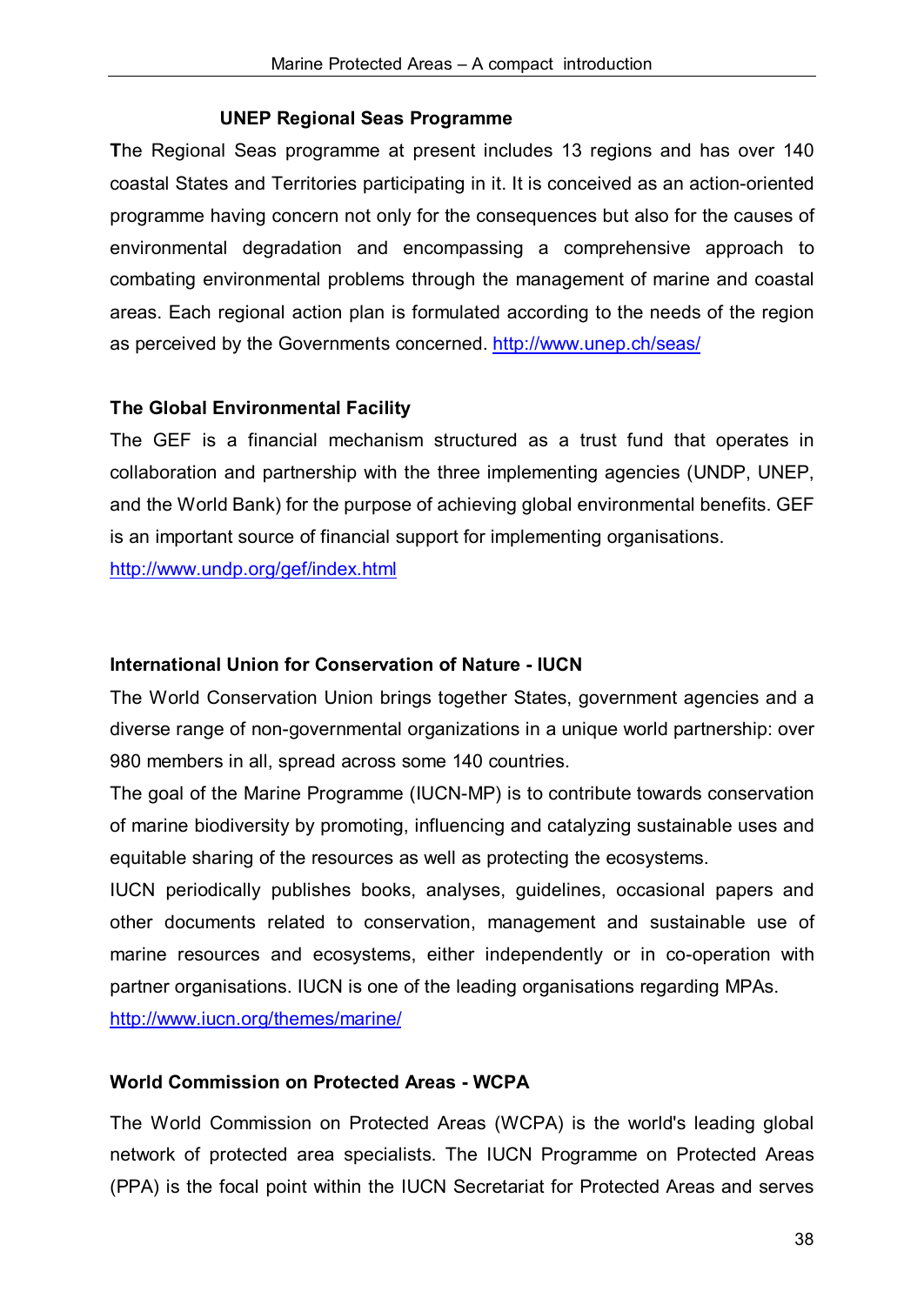as the Secretariat for WCPA. WCPA's international mission is to promote the establishment and effective management of a worldwide representative network of terrestrial and marine protected areas, as an integral contribution to the IUCN mission.

To achieve this goal, WCPA-Marine is focused on three primary themes:

- Demonstration of the effectiveness of marine protected areas (MPAs) as a tool of sustainable fisheries management and for protecting and restoring marine biodiversity;
- Implementation of MPAs as exemplary systems of participatory and adaptive management in the context of integrated coastal management; and
- Encouragement of sustainable tourism by creating new partnerships with the tourism community and engaging it in MPA management.

[http://wcpa.iucn.org/biome/marine/marine.html](HTTP://WCPA.IUCN.ORG/BIOME/MARINE/MARINE.HTML)

 **World Wide Fund – WWF**WWF's Endangered Seas Campaign is urging governments, businesses, local communities, fishers and conservation organizations to protect and restore our fisheries. The campaign is working to:

- Safeguard fisheries and marine biological diversity by establishing marine protected areas.
- Reduce wasteful government subsidies that contribute to overfishing.
- Create market incentives for sustainable fishing through the Marine Stewardship Council's new certification initiative.

WWF was 1998 involved in over 120 MPA-related projects in nearly 60 countries, in a wide variety of roles. Together with the IUCN they are the leading promoters for MPAs on High Seas and management effectiveness measures and improvements. [http://www.panda.org/endangeredseas/](HTTP://WWW.PANDA.ORG/ENDANGEREDSEAS/)

**The International Coral Reef Initiative – ICRI**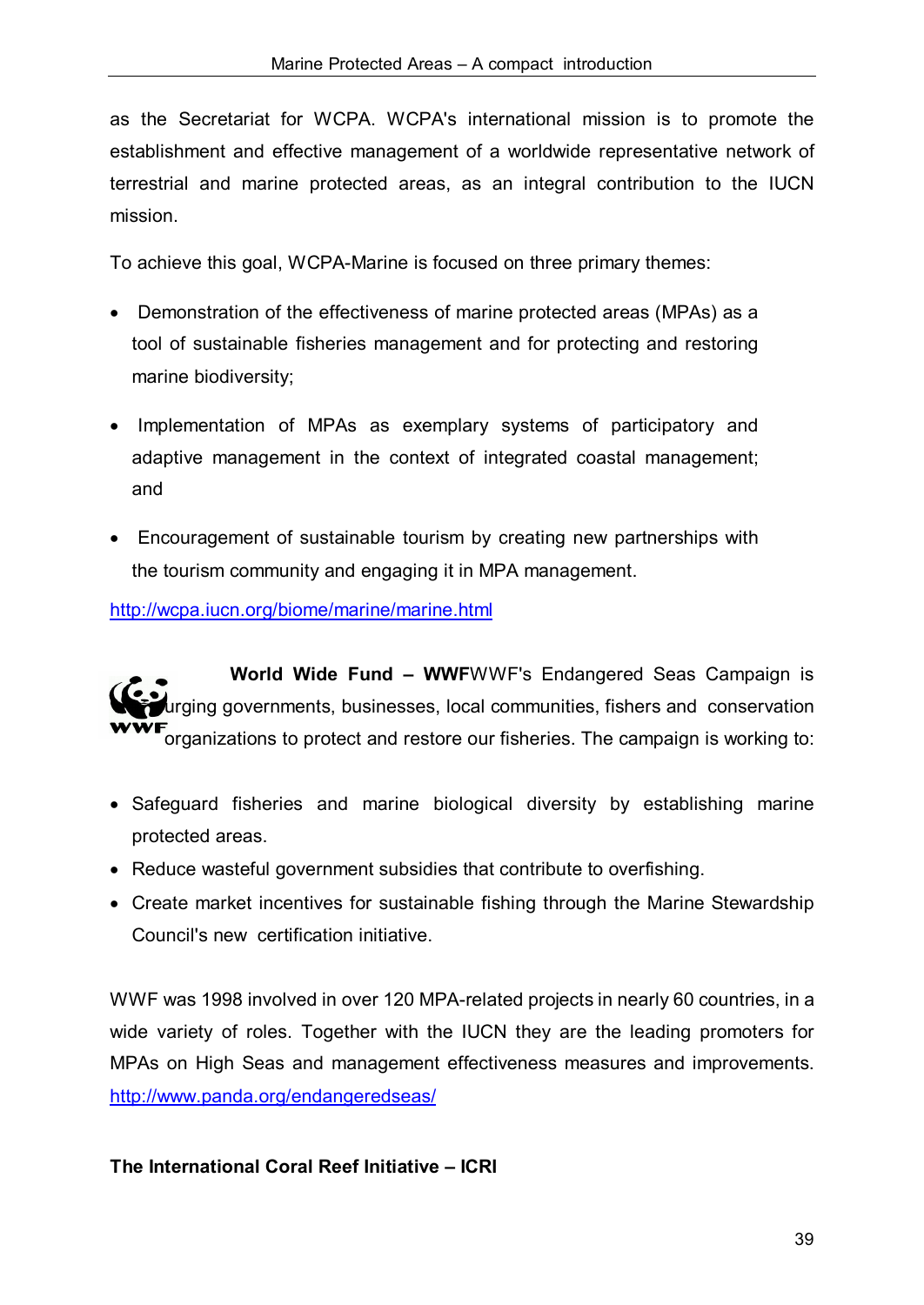The International Coral Reef Initiative (ICRI) is a partnership among nations and organisations seeking to implement Chapter 17 of Agenda 21, and other international Conventions and agreements for the benefit of coral reefs and related ecosystems. The Initiative was established in order to stop and reverse the global degradation of coral reefs and related ecosystems. The ICRI partnership and approach thus far has been to mobilize governments and a wide range of other stakeholders in an effort to improve management practices, increase capacity and political support, and share information on the health of these ecosystems.

[http://www.icriforum.org/](HTTP://WWW.ICRIFORUM.ORG/)

# **Conservation International - CI**

CI is a field-based, nonprofit organization that protects the Earth's bio-logically richest areas and helps the people who live there improve their quality of life. The key marine areas in which CI works are:

Abrolhos Bank, Brazil; Gulf of California, Mexico, Papua New Guinea; Palawan Province, Philippines; Togians-Banggai Corridor, Indonesia.

[http://www.conservation.org/](HTTP://WWW.CONSERVATION.ORG/)

# **The International Coral Reef Action Network – ICRAN**

ICRAN is an innovative and dynamic global partnership of many of the world's leading coral reef science and conservation organizations. The partnership draws on its partners' investments in reef monitoring and management to create strategically linked actions across local, national and global scales. ICRAN is thus the first partnership to respond to conservation needs at the global scale by recognizing both traditional and scientific perspectives of coral reef dynamics and respective social dependency. [http://www.icran.org/](HTTP://WWW.ICRAN.ORG/)

# **The World Bank Group**

The World Bank is a founding member of the *International Coral Reef Initiative* and has remained actively engaged in development of the ICRI Partnership since its inception in 1995.

Since the early 1990s, *World Bank projects* involving coral reefs and associated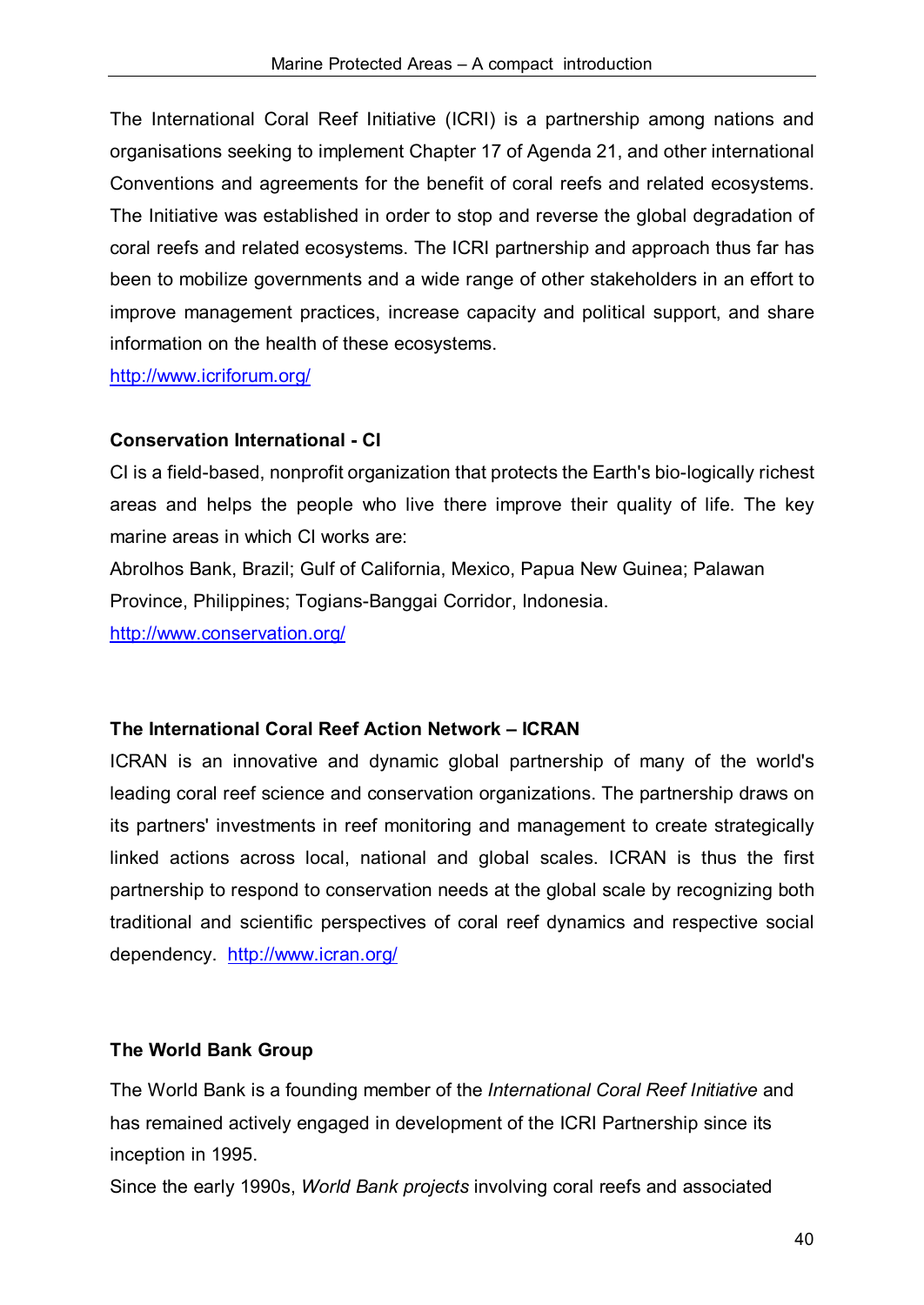marine environments are estimated at more than 235 USD\$ million. In particular, the Bank is supporting several regional initiatives designed to address transboundary environmental issues that affect poverty alleviation and sustainable development.

In partnership with IUCN and the Great Barrier Reef Marine Park Authority, the World Bank produced the four volume set "A Global Representative System of Marine Protected Areas"

The World Bank group maintains a Database of Coastal and Marine Projects, of Biodiversity Projects and World Bank Coral Reef Projects in the World Bank. In Addition to that they have an evaluation report of Integrated Coastal and Marine Management projects.

[http://lnweb18.worldbank.org/ESSD/essdext.nsf/42ByDocName/CoastalandMarineM](HTTP://LNWEB18.WORLDBANK.ORG/ESSD/ESSDEXT.NSF/42BYDOCNAME/COASTALANDMARINEMANAGEMENT) anagement

# **The Center for Tropical Marine Ecology – ZMT**

An important German institution is the Center for Tropical Marine Ecology at the University of Bremen. Its tasks are manifold. The Center

- plans and implements partnership projects to better understand and manage tropical marine ecosystems
- engages in educational activities in the field of tropical aquatic ecology and cooperates in scientific capacity building in tropical countries
- facilitates coordination and communication among scientists and institutions active in the field of tropical marine ecology

[http://www.zmt.uni-bremen.de/](HTTP://WWW.ZMT.UNI-BREMEN.DE/)

# **Government Offices**

Very useful sources for information gathering and examples how to maintain MPAs are parks managed by several government offices. Leading countries are

- Australia: [Great Barrier Reef Marine Park Authority GBRMPA](HTTP://WWW.ICRIFORUM.ORG/UTIL/EXT_DISP.CFM?UVAL=HTTP://WWW.GBRMPA.GOV.AU)
- United State of America: [U.S. Agency for International Development](HTTP://WWW.ICRIFORUM.ORG/UTIL/EXT_DISP.CFM?UVAL=HTTP://WWW.USAID.GOV), U.S. Department of Commerce - National Oceanic and Atmospheric Administration - NOAA, [U.S. Department of State](HTTP://WWW.ICRIFORUM.ORG/UTIL/EXT_DISP.CFM?UVAL=HTTP://WWW.STATE.GOV)
- Canada: [http://www.ncr.dfo.ca/oceanscanada](HTTP://WWW.NCR.DFO.CA/OCEANSCANADA)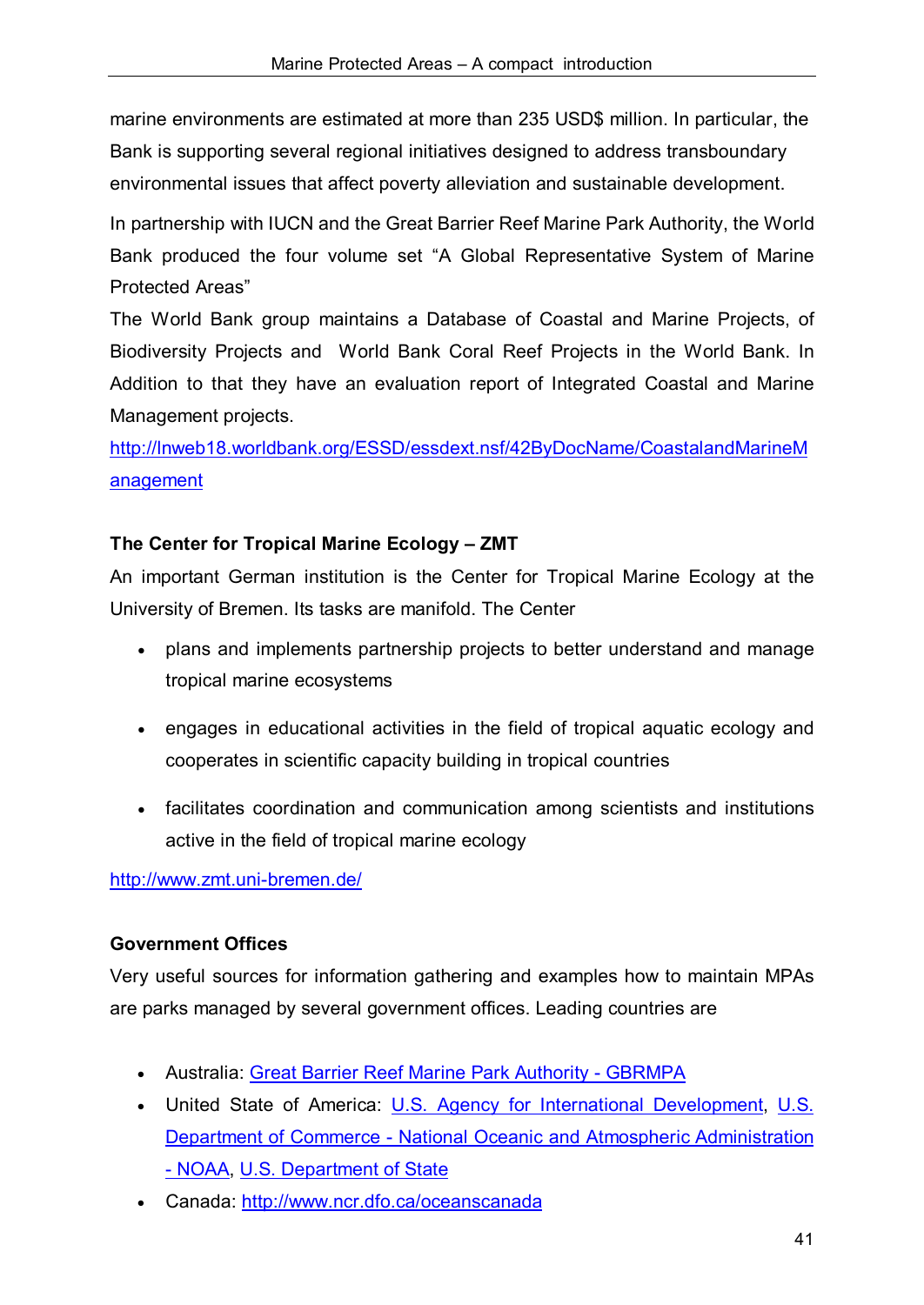# **10 MPA Management in the GTZ**

The GTZ as the leading development cooperation corporation supports and implements numerous projects in the fishery and aquatic resource management sector.

Many fishery projects include conservation for breeding grounds for example as well, but the main intention as a fishery management tool does not match with the topic of this book.

The management of Marine Protected Areas is a field where the GTZ is not heavily involved. There is a lot of expertise regarding biodiversity and resource management, but the management of a MPA is only targeted in one project- the management improvement of the Banc d' Arguin National Park in Mauretania.

Main tasks are:

- Consulting and support for a more effective administration of the park
- Optimizing of management and administrative processes
- Promotion of usage of the park by locals according to the protection objectives
- Training of employees
- Coordination with other donor organisations
- Development of functioning sustainable financial instruments

As mentioned in chapter 6 the GTZ is able to provide profound knowledge in the field of financing national parks (Mack, R a.o., Conservation).

There are small projects as well where employees of the GTZ support the creation and management of marine protected areas (sanctuaries) in connection with the management of fishery resources. Examples are the **FCDRMP** in Sri Lanka (Schirm, B. and M. Waltemath, FCDRMP 2001) or the financial support for the **SYMCOR** Project in the Philippines with financial resources gained by selling special stamps (TÖB Program) .

There are other departments in the GTZ, which touch the protection of natural resources as well, like projects focusing on implementing the Biodiversity Convention (BIODIV) or projects working on improvement of coastal zone management or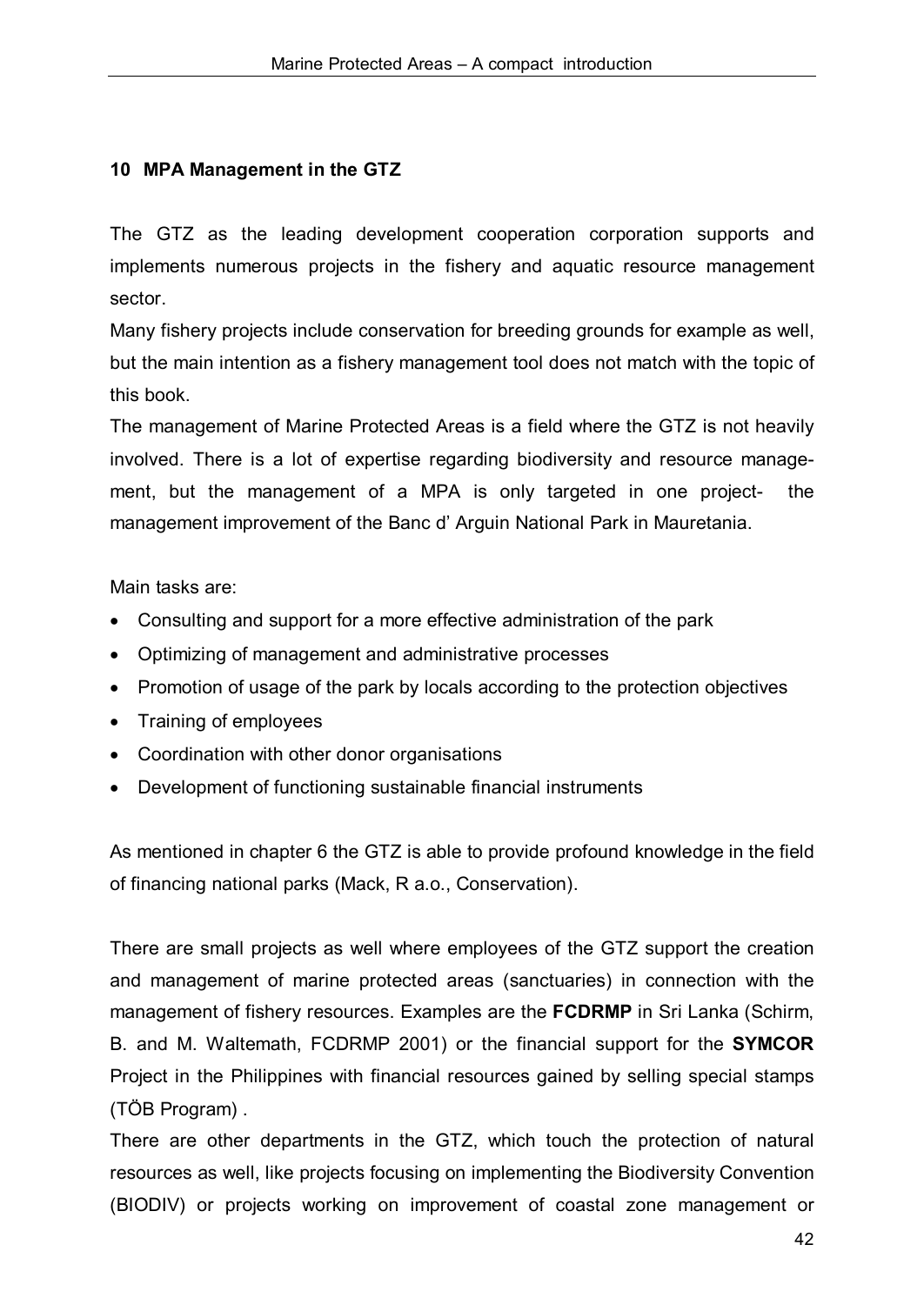activities in land based parks. Nevertheless these procects do not suit the intention of this paper.

# **11 Other Internet based MPA Information Sources**

**Literature Search:** UNEP-WCMC Library Catalogue [http://nessie.wcmc.org.uk/dbtw-wpd/outwcmc/default.htm](HTTP://NESSIE.WCMC.ORG.UK/DBTW-WPD/OUTWCMC/DEFAULT.HTM)

ConserveOnline [http://www.conserveonline.org/](HTTP://WWW.CONSERVEONLINE.ORG/)

Coral Literature Search for each Country: [http://www.reefbase.org/References/ref\\_literature.asp?Country=PHL&searchactive=yes](HTTP://WWW.REEFBASE.ORG/REFERENCES/REF_LITERATURE.ASP?COUNTRY=PHL&SEARCHACTIVE=YES)

IUCN publications http://www.iucn.org/themes/marine/pubs.html

**Information about Protected Areas sorted by country** [http://www.reefbase.org/management/man\\_mpa.asp?country=PHL](HTTP://WWW.REEFBASE.ORG/MANAGEMENT/MAN_MPA.ASP?COUNTRY=PHL)

**WCMC Database of Protected Areas** [http://www.unep-wcmc.org/protected\\_areas/data/nat2.htm](HTTP://WWW.UNEP-WCMC.ORG/PROTECTED_AREAS/DATA/NAT2.HTM)

**Coastal Guide Experts Database of coastal expert institutes and consultants** [http://www.coastalguide.org/experts/index.html](HTTP://WWW.COASTALGUIDE.ORG/EXPERTS/INDEX.HTML)

**Links to organisations doing research in marine and coastal areas:** [http://www.coastalguide.org/links/index.html](HTTP://WWW.COASTALGUIDE.ORG/LINKS/INDEX.HTML)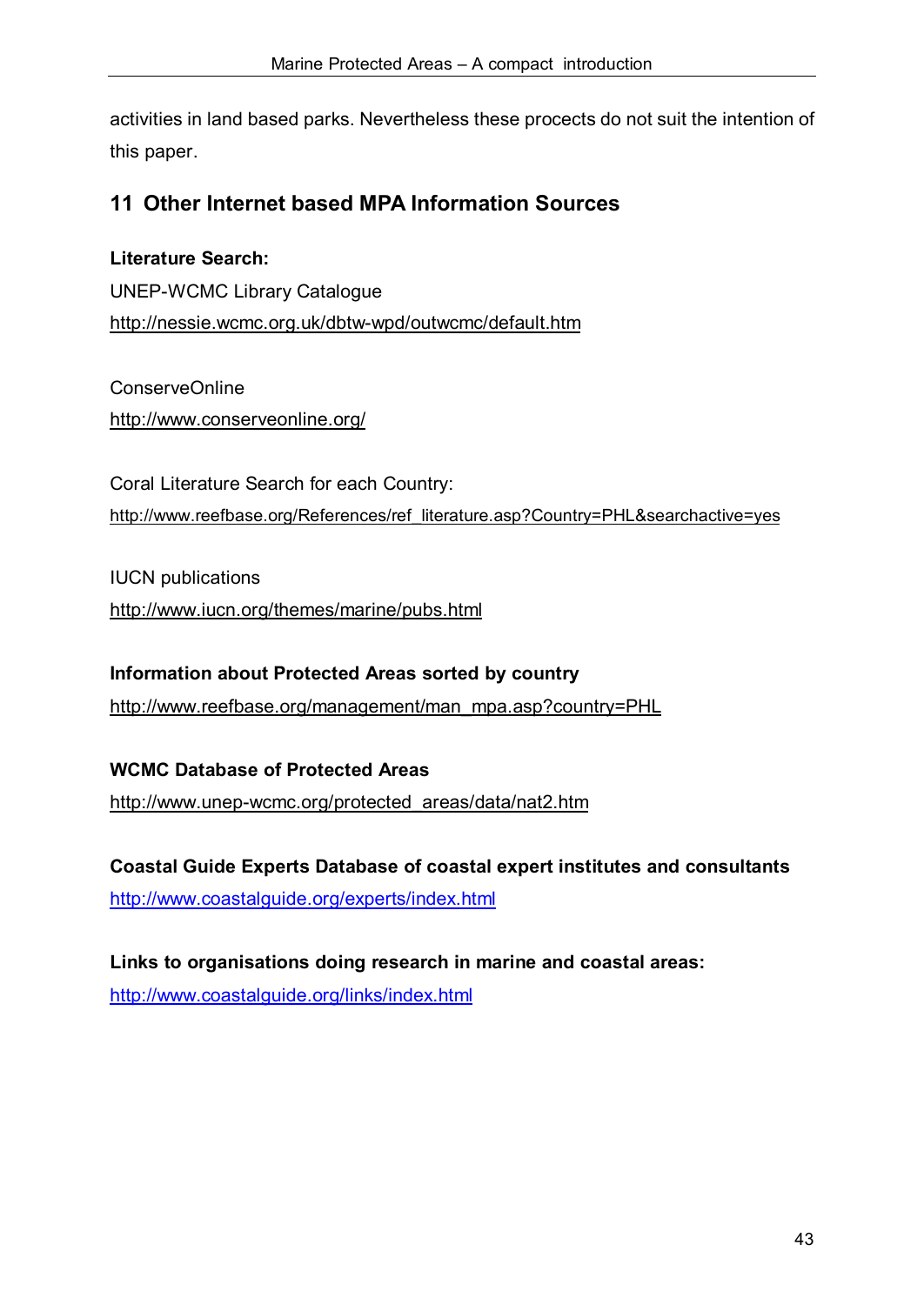#### **12 References**

Cripps, S.J. and S. Christiansen (2001). A strategic approach to protecting areas on the high seas. MPAs on the High Seas- Scientific Requirements and Legal Aspects, workshop Vilm/ Germany.March 2001.

Czybulka, D. and P. Kersandt (2000). Legal regulations, legal instruments and competent authorities with relevance for marine protected areas (MPAs) in the exclusive economic zone (EEZ) and the high seas of the OPSPAR maritime area. BMZ. Bonn.

Domingue G.,R. Payet and N. J. Shah (n.y.).Marine Protected Areas in the republic of Seychelles.

Environment Australia. (2002). Australian IUCN Reserve Management Principles for Commonwealth Marine Protected Areas. Commonwealth of Australia, Canberra

EFAB / EFC (1999). Guidebook of Financial Tools*.* US Environmental Protection Agency.

FCDRMP (2001). Establishment of a Marine Management Area adjacent to Yala National Park. In: Project news, vol.1 July 2001.Tangalle.Sri Lanka

GEF,GTZ,UNEP a.o. (2001). Mobilizing Funding for Biodiversity conservation. A User-friendly Training Guide for Understanding, Selecting, and Implementing Conservation Finance Mechanisms. Working Draft – Nov. 2001.

Government of NSW/ Australia (2001). Developing a Representative System of Marine Protected Areas in NSW: An Overview.Sydney.2001

Hale, P. and D. Farrow (2001). Creating MPA Inventories: How Canada and the US Are Meeting the Challenge. In: MPA News. August 2001. University of Washington: School of Marine Affairs

IUCN. (1994). Guidelines for Protected Area Management Categories. Gland, Switzerland: IUCN

IUCN. (1999). The World Bank and IUCN – The World Conservation Union: Growing Collaboration in the Field of Natural Resource Management. Press release. Gland, Switzerland: IUCN.

Kelleher, G. (1996). A Global Representative System of Marine Protected Areas (MPAs). In: ATSE Focus, No. 90, Jan/Feb 1996

Kelleher, G. (1999). Guidelines for Marine Protected Areas. IUCN -World Commission On Protected Areas. Washington, D.C.: Island Press [http://www.iucn.org/themes/marine/mpaguid.html](HTTP://WWW.IUCN.ORG/THEMES/MARINE/MPAGUID.HTML)

Kelleher, G. (1992) Guidelines for establishing MPAs. A Marine Conservation and Development Report. Gland, Switzerland: IUCN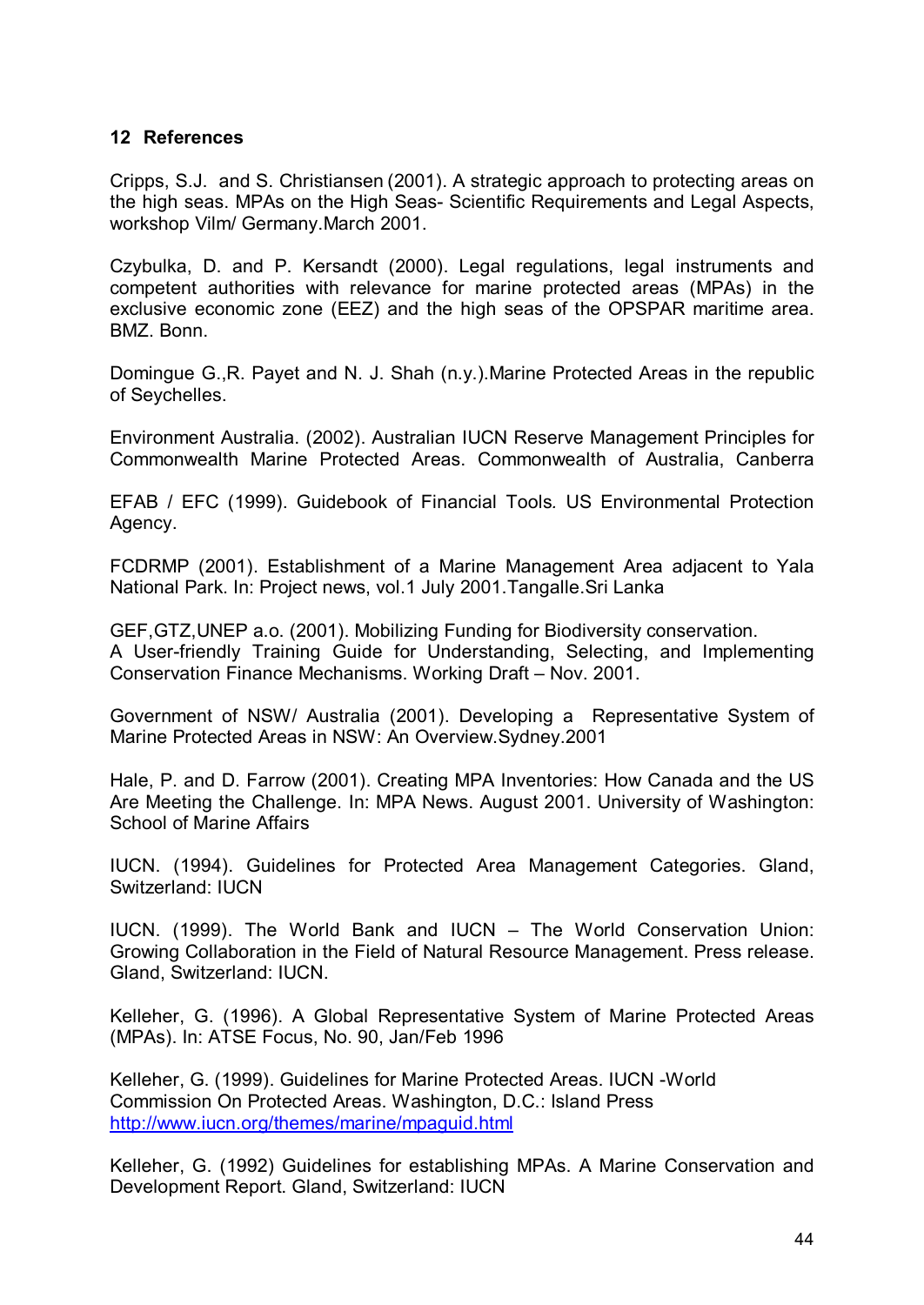[http://www.iucn.org/themes/marine/pdf/guidelns.pdf](HTTP://WWW.IUCN.ORG/THEMES/MARINE/PDF/GUIDELNS.PDF)

MPA News Vol. 1, No. 4 (December 1999/January 2000)

Nijkamp, H. and Peet, G. (1994). Marine protected areas in Europe. Report of a study within the BioMar Project commissioned by the LIFE programme of the Commission of European Communities, AIDEnvironment, Amsterdam, March 1994.

Norris, R. (Ed.)(1999). Funding Protected Area Conservation in the Wider Caribbean: A Guide for Managers and Conservation Organizations. Published by United Nations Environment Programme and The Nature Conservancy.

Salm, R. and J. Clark. (2000). Marine and Coastal Protected Areas: A Guide For Planners and Managers. Washington.D.C.: IUCN. [http://www.iucn.org/themes/marine/pdf/mpaguid2.pdf](HTTP://WWW.IUCN.ORG/THEMES/MARINE/PDF/MPAGUID2.PDF)

Salm, R. (2001). Preparing Marine Protected Areas to Survive Global Change. Additional Guidelines to address coral bleaching. First draft for comment. [http://wcpa.iucn.org/biome/marine/docs/MPA\\_change.pdf](HTTP://WCPA.IUCN.ORG/BIOME/MARINE/DOCS/MPA_CHANGE.PDF)

Spergel, B. (2001). Financing Biodiversity Conservation. Gland, Switzerland :WWF.

Thiel, H. and J. Anthony Koslow (Eds.)(2002). Managing Risks to Biodiversity and the Environment on the High Sea, Including Tools Such as Marine Protected Areas - Scientific Requirements and Legal Aspects. BfN Script No. 43. Bonn

Wells, S. (1998). Marine Protected Areas: WWF's Role in Their Future. Gland, Switzerland: WWF.

Zurbrigg, E. (1996). Towards an Environment Canada Strategy For Coastal and Marine Protected Areas. CWS Marine Habitat Working Group-Canadian Wildlife Service. Hull, Quebec

Correspondence and Interviews:

Joseph Uravitch. AICP, Acting Director, National Marine Protected Area Center, NOAA's Ocean Service [Joseph.Uravitch@noaa.gov], e-mail.13.08.2002

Ritterhoff, J. Telephone call 12.08.2002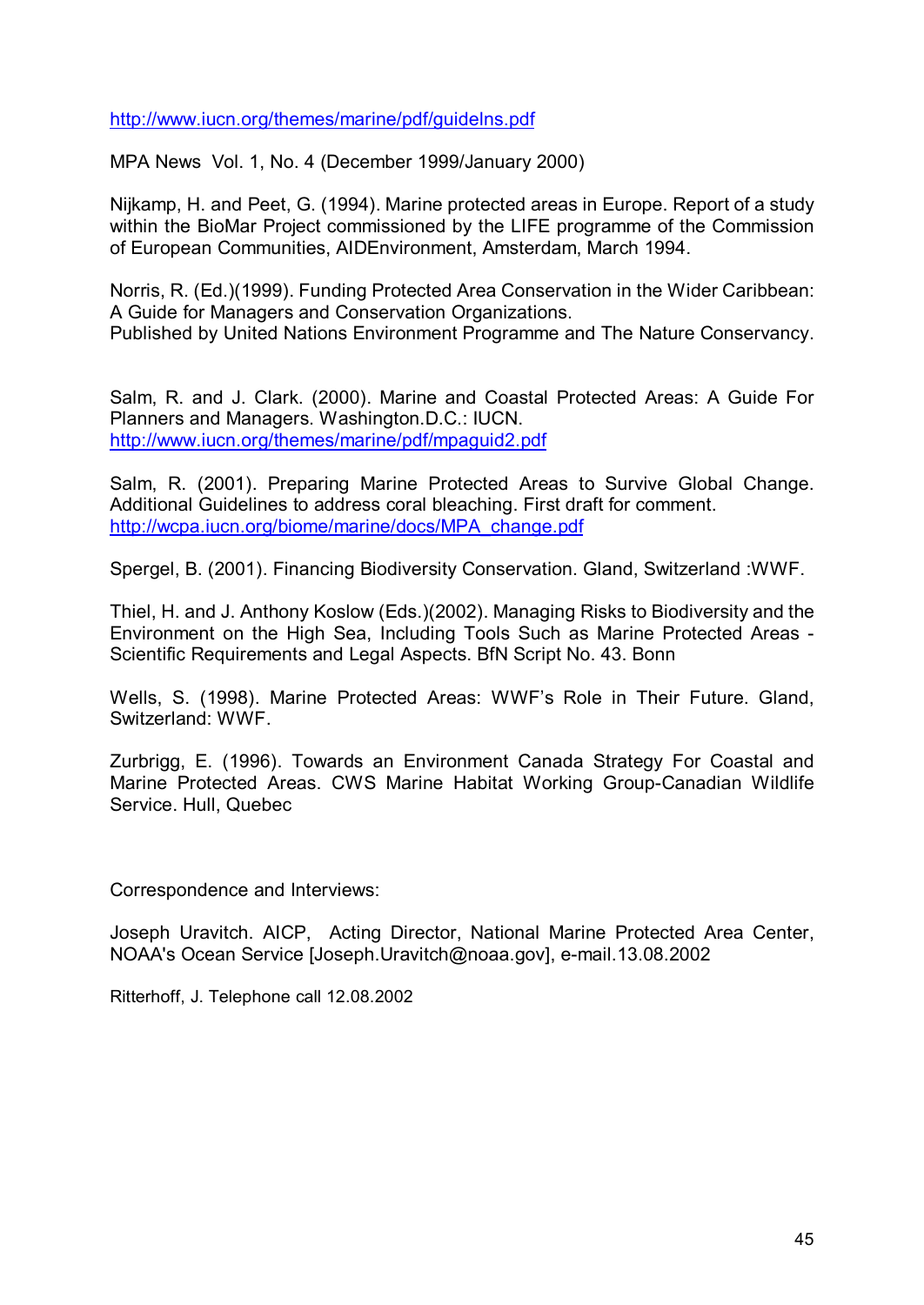# **Appendix I - Relevant paragraphs for the OSPAR definition**

#### *Annex V, article 2 of the OSPAR Convention*

In fulfilling their obligation under the Convention to take, individually and jointly, the *necessary measures to protect the maritime area against the adverse effects of human activities so as to safeguard human health and to conserve marine ecosystems and, when practicable, restore marine areas which have been adversely affected, as well as their obligation under the Convention on Biological Diversity of 5 June 1992 to develop strategies, plans or programmes for the conservation and sustainable use of biological diversity, Contracting Parties shall:*

- *a. take the necessary measures to protect and conserve the ecosystems and the biological diversity of the maritime area, and to restore, where practicable, marine areas which have been adversely affected; and*
- *b. cooperate in adopting programmes and measures for those purposes for the control of the human activities identified by the application of the criteria in Appendix 3.*

#### *Article 194 UNCLOS*

*Measures to prevent, reduce and control pollution*

*of the marine environment*

*1. States shall take, individually or jointly as appropriate, all measures consistent with this Convention that are necessary to prevent, reduce and control pollution of the marine environment from any source, using for this purpose the best practicable means at their disposal and in accordance with their capabilities, and they shall endeavour to harmonize their policies in this connection.*

*2. States shall take all measures necessary to ensure that activities under their jurisdiction or control are so conducted as not to cause damage by pollution to other States and their environment, and that pollution arising from incidents or activities under their jurisdiction or control does not spread beyond the areas where they exercise sovereign rights in accordance with this Convention.*

*3. The measures taken pursuant to this Part shall deal with all sources of pollution of the marine environment. These measures shall include, inter alia, those designed to minimize to the fullest possible extent:*

- *(a) the release of toxic, harmful or noxious substances, especially those which are persistent, from land-based sources, from or through the atmosphere or by dumping;*
- *(b) pollution from vessels, in particular measures for preventing accidents and dealing with emergencies, ensuring the safety of operations at sea, preventing intentional and unintentional*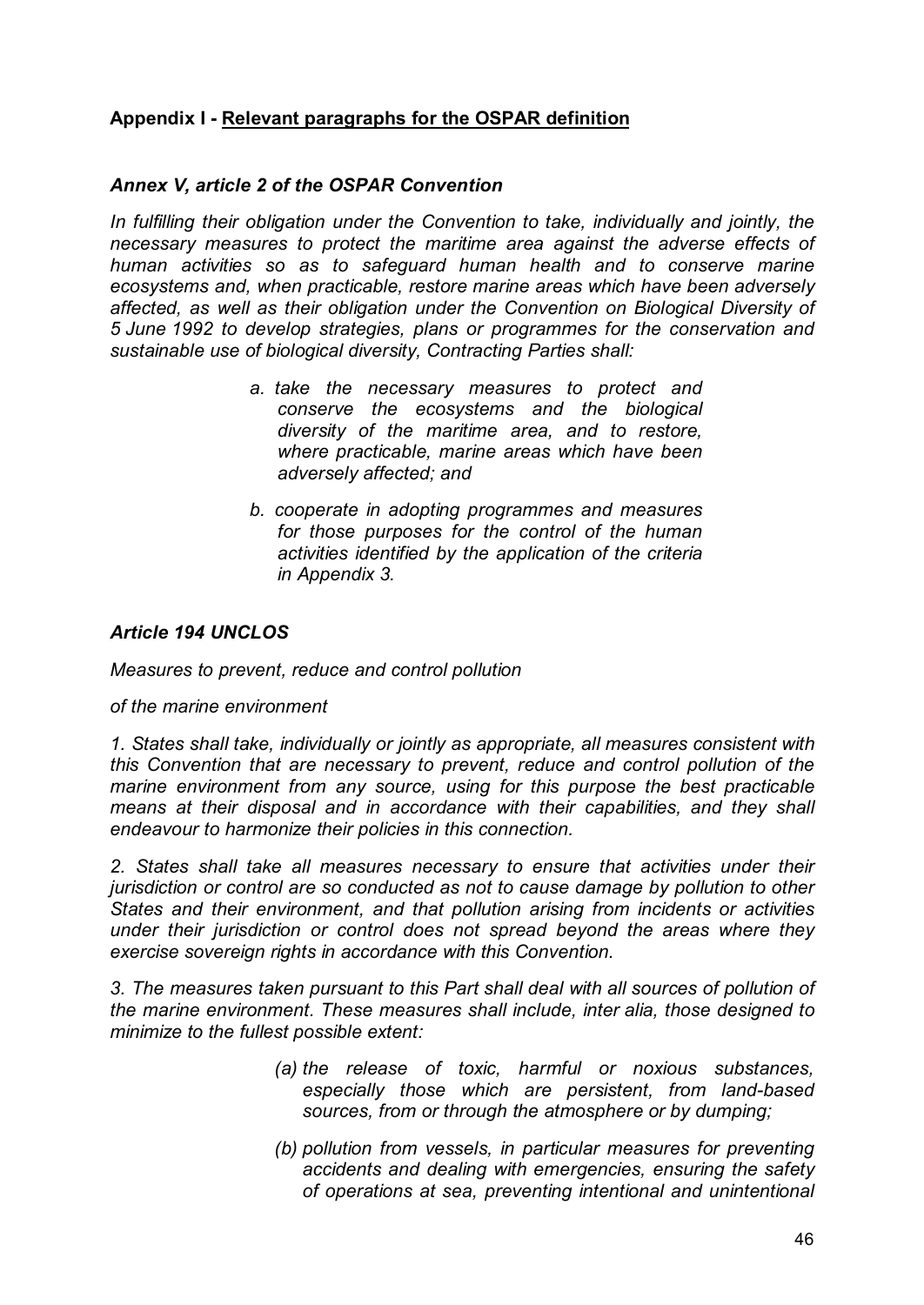*discharges, and regulating the design, construction, equipment, operation and manning of vessels;*

- *(c) pollution from installations and devices used in exploration or exploitation of the natural resources of the seabed and subsoil, in particular measures for preventing accidents and dealing with emergencies, ensuring the safety of operations at sea, and regulating the design, construction, equipment, operation and manning of such installations or devices;*
- *(d) pollution from other installations and devices operating in the marine environment, in particular measures for preventing accidents and dealing with emergencies, ensuring the safety of operations at sea, and regulating the design, construction, equipment, operation and manning of such installations or devices.*

*4. In taking measures to prevent, reduce or control pollution of the marine environment, States shall refrain from unjustifiable interference with activities carried out by other States in the exercise of their rights and in pursuance of their duties in conformity with this Convention.*

*5. The measures taken in accordance with this Part shall include those necessary to protect and preserve rare or fragile ecosystems as well as the habitat of depleted, threatened or endangered species and other forms of marine life.*

#### *OSPAR Convention, Art. 1 para. 1 a),*

"*Maritime area" means the internal waters and the territorial seas of the Contracting Parties, the sea beyond and adjacent to the territorial sea under the jurisdiction of the coastal state to the extent recognised by international law, and the high seas, including the bed of all those waters and its sub-soil, situated within the following limits:*

*Develop national strategies, plans or programmes for the conservation and sustainable use of biological diversity or adapt for this purpose existing strategies, plans or programmes which shall reflect, inter alia, the measures set out in this Convention relevant to the Contracting Party concerned.*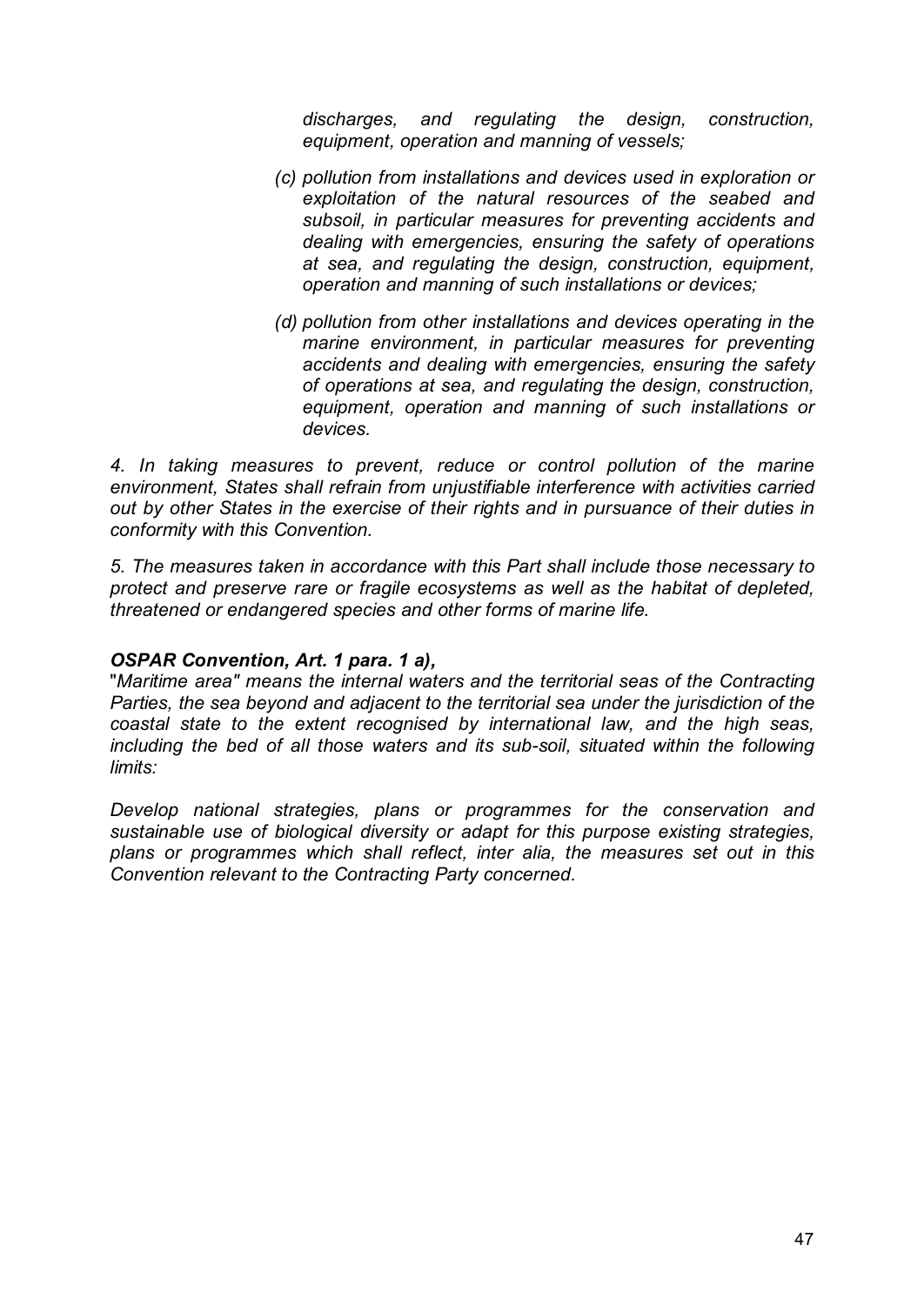# **Annexes II – Description of IUCN categories.**

# **CATEGORY I**

**Strict Nature Reserve/Wilderness Area: protected area managed mainly for science**

**or wilderness protection**

# **CATEGORY la Strict Nature Reserve: protected area managed mainly for science**

#### *Definition*

Area of land and/or sea possessing some outstanding or representative ecosystems, geological or physiological

features and/or species, available primarily for scientific research and/or environmental monitoring.

#### *Objectives of Management*

- to preserve habitats, ecosystems and species in as undisturbed a state as possible;
- to maintain genetic resources in a dynamic and evolutionary state;
- to maintain established ecological processes;
- to safeguard structural landscape features or rock exposures;
- to secure examples of the natural environment for scientific studies, environmental monitoring and education, including baseline areas from which all avoidable access is excluded;
- to minimise disturbance by careful planning and execution of research and other approved activities; and
- to limit public access.

#### *Guidance for Selection*

- The area should be large enough to ensure the integrity of its ecosystems and to accomplish the management objectives for which it is protected.
- The area should be significantly free of direct human intervention and capable of remaining so.
- The conservation of the area's biodiversity should be achievable through protection and not require substantial active management or habitat manipulation (c.f. Category IV).

#### *Organizational Responsibility*

Ownership and control should be by the national or other level of government, acting through a professionally qualified agency, or by a private foundation, university or institution which has an established research or conservation function, or by owners working in cooperation with any of the foregoing government or private institutions. Adequate safeguard and controls relating to long-term protection should be secured before designation. International agreements over areas subject to disputed national sovereignty can provide

exceptions (e.g. Antarctica).

*Equivalent Category in 1978 System* Scientific Reserve / Strict Nature Reserve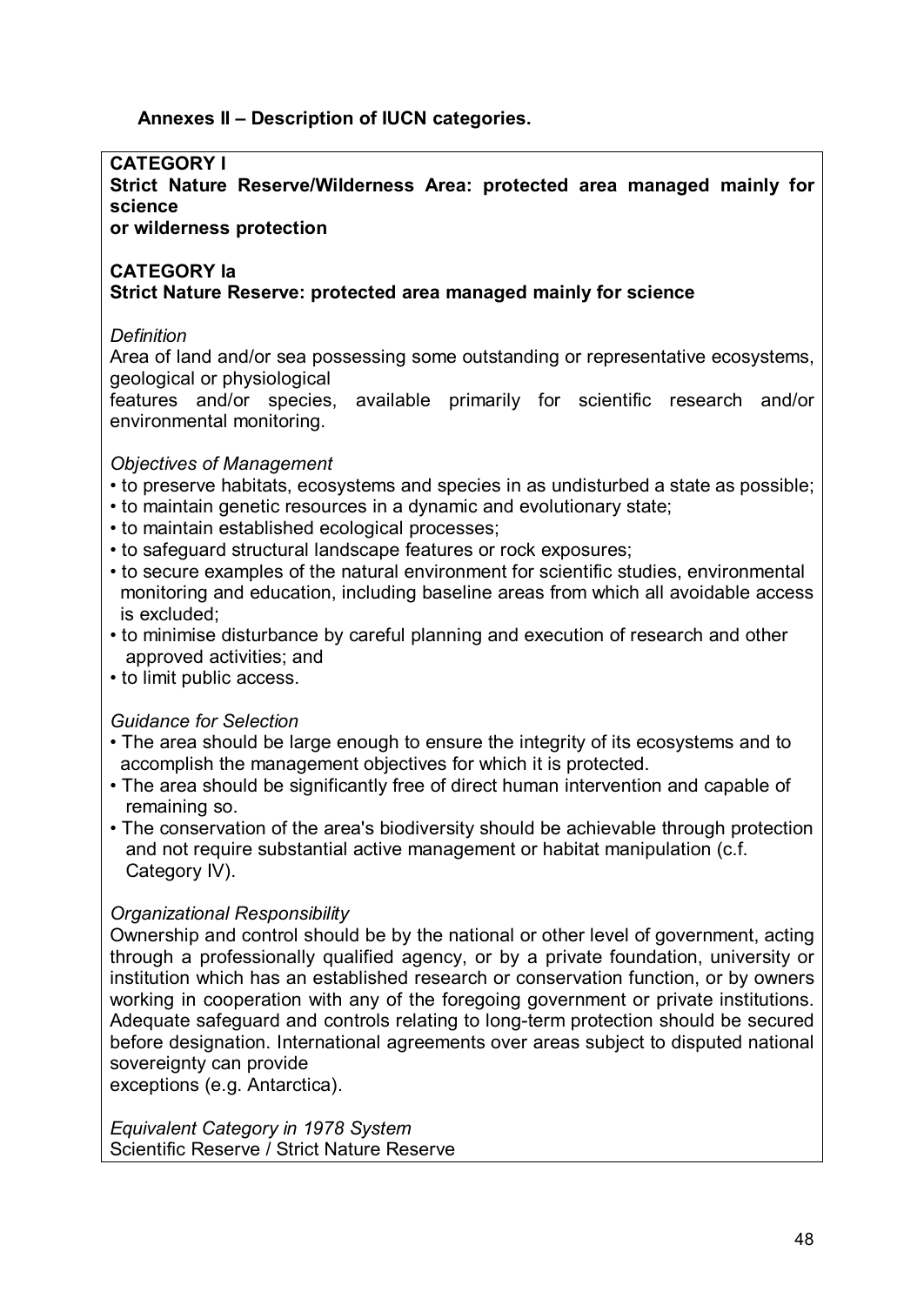# **CATEGORY Ib**

# **Wilderness Area: protected area managed mainly for wilderness protection**

# *Definition*

Large area of unmodified or slightly modified land, and/or sea, retaining its natural character and influence, without permanent or significant habitation, which is protected and managed so as to preserve its natural condition.

# *Objectives of Management*

- to ensure that future generations have the opportunity to experience understanding and enjoyment of areas that have been largely undisturbed by human action over a long period of time;
- to maintain the essential natural attributes and qualities of the environment over the long term;
- to provide for public access at levels and of a type which will serve best the physical and spiritual wellbeing of visitors and maintain the wilderness qualities of the area for present and future generations; and
- to enable indigenous human communities living at low density and in balance with the available resources to maintain their life style.

#### *Guidance for Selection*

- The area should possess high natural quality, be governed primarily by the forces of nature, with human disturbance substantially absent and be likely to continue to display those attributes if managed as proposed.
- The area should contain significant ecological, geological, physiogeographic, or other features of scientific, educational, scenic or historic value.
- The area should offer outstanding opportunities for solitude, enjoyed once the area has been reached, by simple, quiet, non-polluting and non-intrusive means of travel (i.e. non- motorised).
- The area should be of sufficient size to make practical such preservation and use.

#### *Organizational Responsibility* As for Sub-Category Ia.

#### *Equivalent Category in 1978 System*

This sub-category did not appear in the 1978 system, but has been introduced following the IUCN General Assembly Resolution (16/34) on Protection of Wilderness Resources and Values, adopted at the 1984 General Assembly in Madrid, Spain.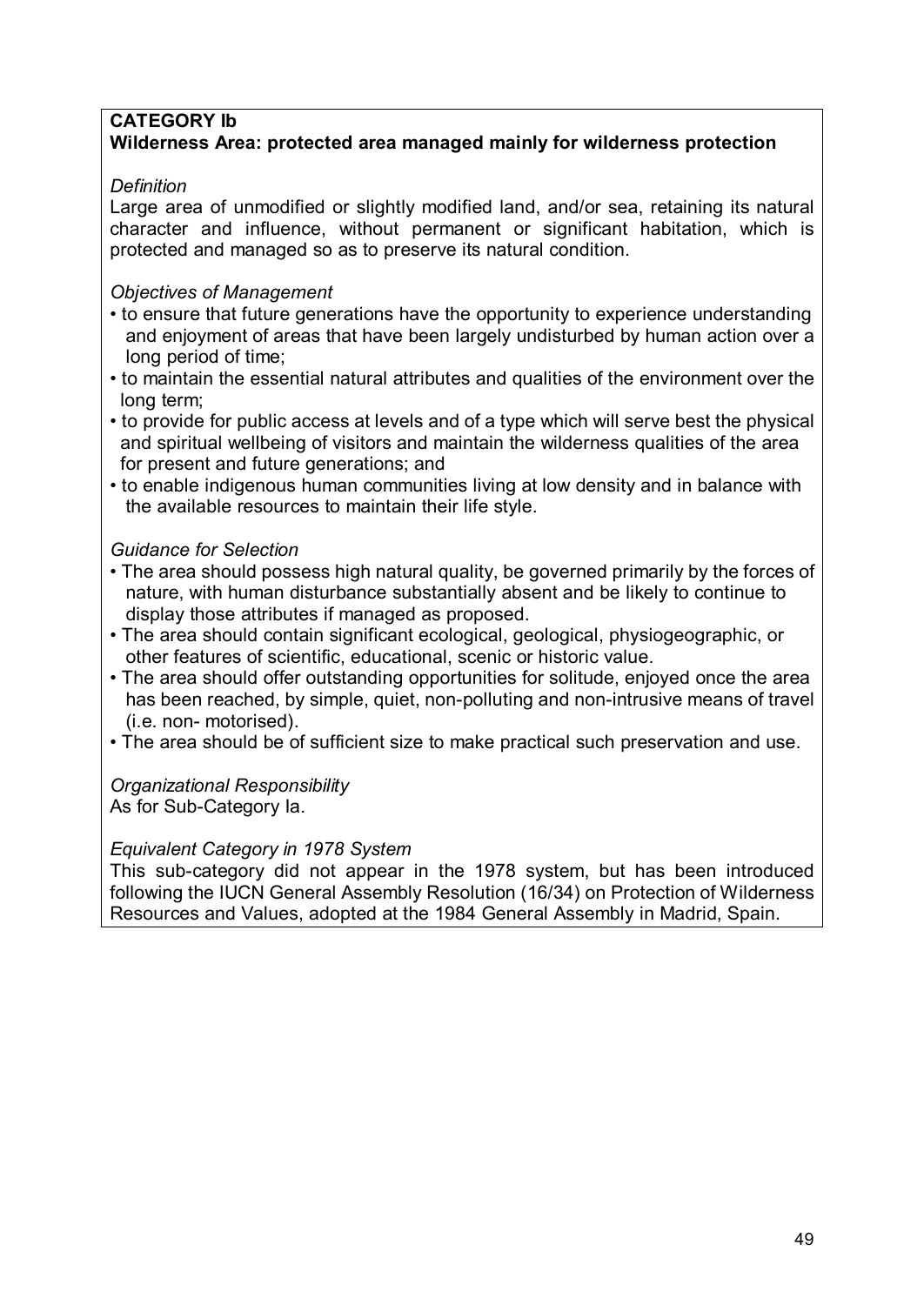# **CATEGORY II National Park: protected area managed mainly for ecosystem protection and recreation**

# *Definition*

Natural area of land and/or sea, designated to (a) protect the ecological integrity of one or more ecosystems for present and future generations, (b) exclude exploitation or occupation inimical to the purposes of designation of the area and (c) provide a foundation for spiritual, scientific, educational, recreational and visitor opportunities, all of which must be environmentally and culturally compatible.

- *Objectives of Management*
- to protect natural and scenic areas of national and international significance for spiritual, scientific, educational, recreational or tourist purposes;
- to perpetual, in as natural a state as possible, representative examples of physiographic regions, biotic communities, genetic resources, and species, to provide ecological stability and diversity;
- to manage visitor use for inspirational, educational, cultural and recreational purposes at a

level which will maintain the area in a natural or near natural state;

- to eliminate and thereafter prevent exploitation or occupation inimical to the purposes of designation;
- to maintain respect for the ecological, geomorphologic, sacred or aesthetic attributes which warranted designation; and
- to take into account the needs of indigenous people, including subsistence resource use, in so far as these will not adversely affect the other objectives of management.

# *Guidance for Selection*

- The area should contain a representative sample of major natural regions, features or scenery, where plant and animal species, habitats and geomorphological sites are of special spiritual, scientific, educational, recreational and tourist significance.
- The area should be large enough to contain one or more entire ecosystems not materially altered by current human occupation or exploitation.

# *Organizational Responsibility*

Ownership and management should normally be by the highest competent authority of the nation having jurisdiction over it. However, they may also be vested in another level of government, council of indigenous people, foundation or other legally established body which has dedicated the area to long-term conservation.

*Equivalent Category in 1978 System* National Park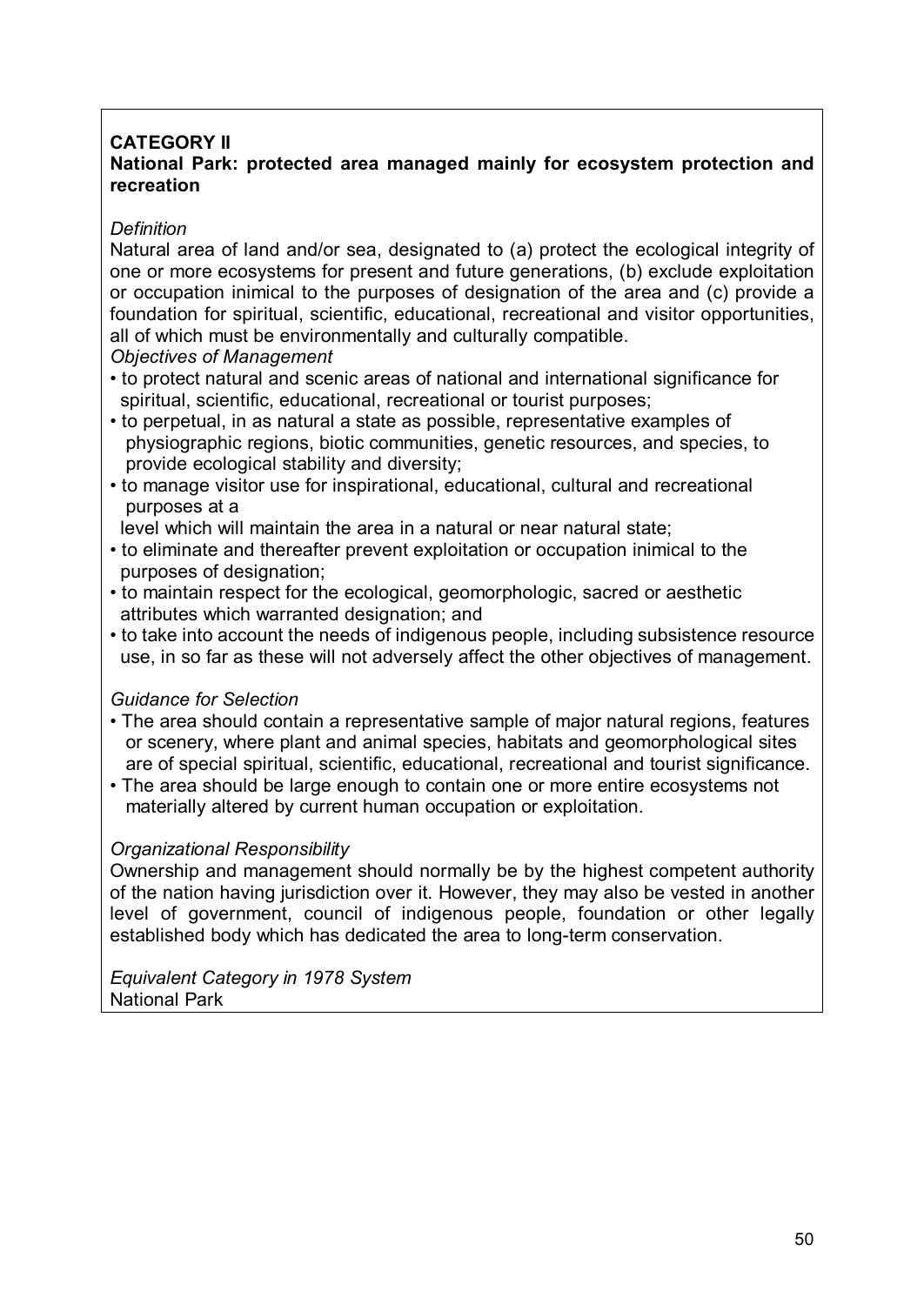#### **CATEGORY Ill Natural Monument: protected area managed mainly for conservation of specific natural features**

### *Definition*

Area containing one, or more, specific natural or natural/cultural feature which is of outstanding or unique value because of its inherent rarity, representative or aesthetic qualities or cultural significance.

#### *Objectives of Management*

- to protect or preserve in perpetuity specific outstanding natural features because of their natural significance, unique or representational quality, and/or spiritual connotations;
- to an extent consistent with the foregoing objective, to provide opportunities for research, education, interpretation and public appreciation;
- to eliminate and thereafter prevent exploitation or occupation inimical to the purpose of designation; and
- to deliver to any resident population such benefits as are consistent with the other objectives of management.

#### *Guidance for Selection*

- The area should contain one or more features of outstanding significance (appropriate natural features include spectacular waterfalls, caves, craters, fossil beds, sand dunes and marine features, along with unique or representative fauna and flora; associated cultural features might include cave dwellings, clifftop forts, archaeological sites, or natural sites which have heritage significance to indigenous peoples).
- The area should be large enough to protect the integrity of the feature and its immediately related surroundings.

# *Organizational Responsibility*

Ownership and management should be by the national government or, with appropriate safeguards and controls, by another level of .government, council of indigenous people, non-profit trust, corporation or, exceptionally, by a private body, provided the long-term protection of the inherent character of the area is assured before designation.

*Equivalent Category in 1978 System* Natural Monument / Natural Landmark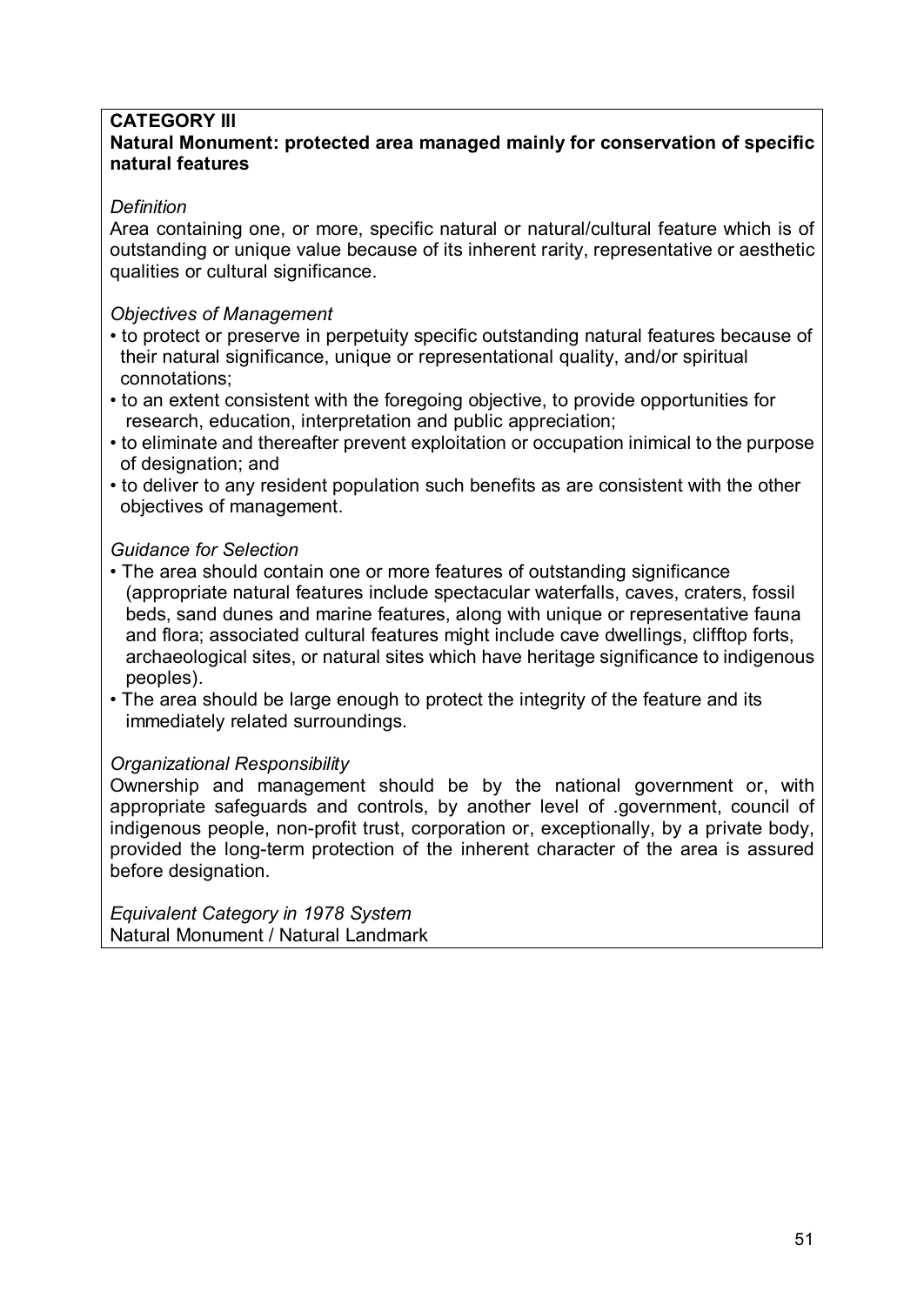#### **CATEGORY IV Habitat/Species Management Area: protected area managed mainly for conservation through management intervention**

# *Definition*

Area of land and/or sea subject to active intervention for management purposes so as to ensure the maintenance of habitats and/or to meet the requirements of specific species.

# *Objectives of Management*

• to secure and maintain the habitat conditions necessary to protect significant species, groups of species, biotic communities or physical features of the environment where these

require specific human manipulation for optimum management;

- to facilitate scientific research and environmental monitoring as primary activities associated with sustainable resource management;
- to develop limited areas for public education and appreciation of the characteristics of the habitats concerned and of the work of wildlife management;
- to eliminate and thereafter prevent exploitation or occupation inimical to the purposes of designation; and
- to deliver such benefits to people living within the designated area as are consistent with the other objectives of management.

# *Guidance for Selection*

• The area should play an important role in the protection of nature and the survival of species, (incorporating, as appropriate, breeding areas, wetlands, coral reefs, estuaries,

grasslands, forests or spawning areas, including marine feeding beds).

- The area should be one where the protection of the habitat is essential to the well being of nationally or locally-important flora, or to resident or migratory fauna.
- Conservation of these habitats and species should depend upon active intervention by the management authority, if necessary through habitat manipulation (c.f. Category Ia).
- The size of the area should depend on the habitat requirements of the species to be protected and may range from relatively small to very extensive.

# *Organizational Responsibility*

Ownership and management should be by the national government or, with appropriate safeguards and controls, by another level of government, non-profit trust, corporation, private group or individual.

*Equivalent Category in 1978 System*

Nature Conservation Reserve / Managed Nature Reserve / Wildlife Sanctuary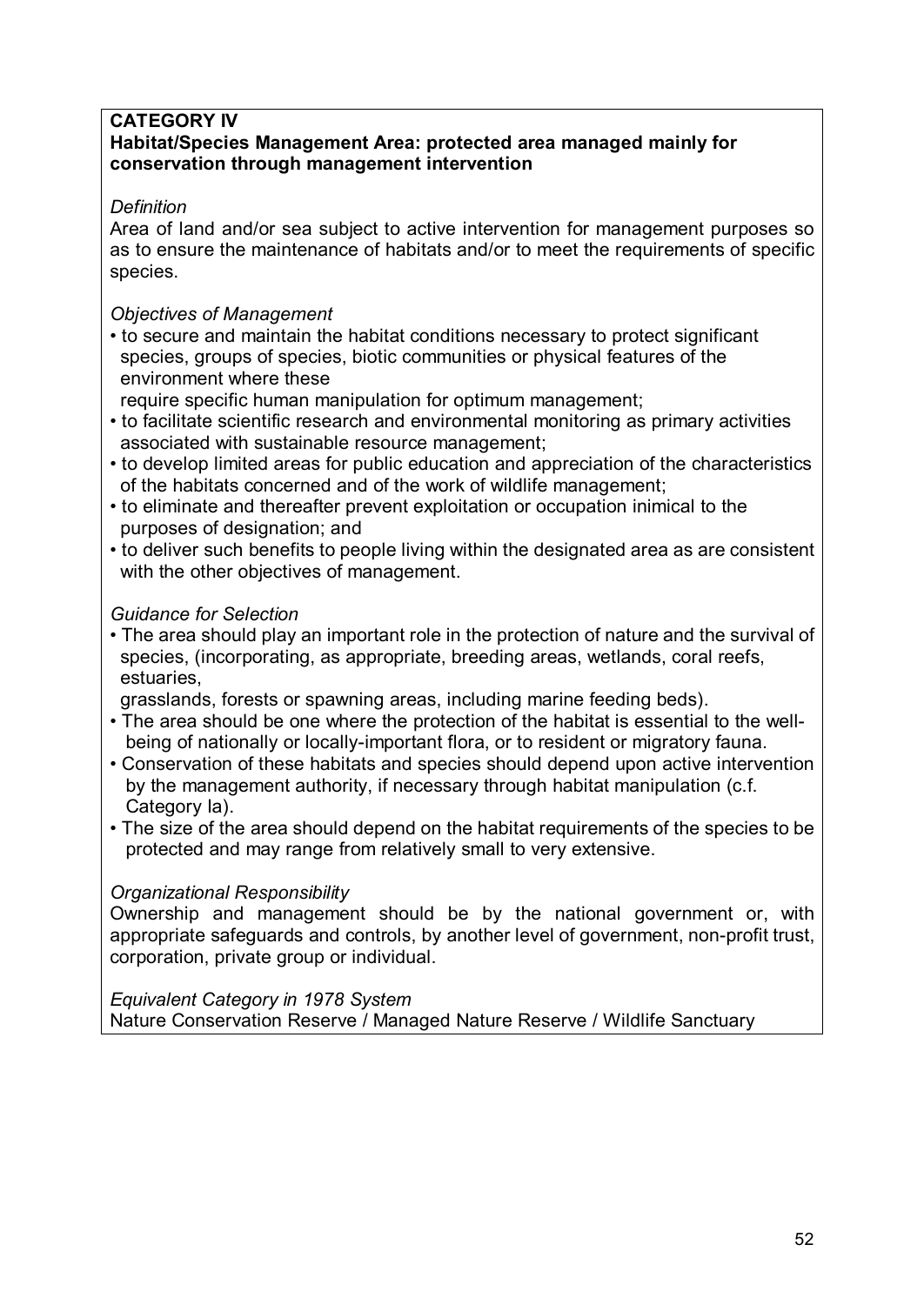#### **CATEGORY V Protected Landscape/Seascape: protected area managed mainly for landscape/seascape conservation and recreation**

# *Definition*

Area of land, with coast and sea as appropriate, where the interaction of people and nature over time has produced an area of distinct character with significant aesthetic, ecological and/or cultural value, and often with high biological diversity. Safeguarding the integrity of this traditional interaction is vital to the protection, maintenance and evolution of such an area.

# *Objectives of Management*

- to maintain the harmonious interaction of nature and culture through the protection of landscape and/or seascape and the continuation of traditional land uses, building practices and social and cultural manifestations;
- to support lifestyles and economic activities which are in harmony with nature and the preservation of the social and cultural fabric of the communities concerned;
- to maintain the diversity of landscape and habitat, and of associated species and ecosystems;
- to eliminate where necessary, and thereafter prevent, land uses and activities which are inappropriate in scale and/or character;
- to provide opportunities for public enjoyment through recreation and tourism appropriate in type and scale to the essential qualities of the areas;
- to encourage scientific and educational activities which will contribute to the long term well- being of resident populations and to the development of public support f for the environmental protection of such areas; and
- to bring benefits to, and to contribute to the welfare of, the local community through the provision of natural products (such as forest and fisheries products) and services (such as

clean water or income derived from sustainable forms of tourism).

# *Guidance for Selection*

- The area should possess a landscape and/or coastal and island seascape of high scenic quality, with diverse associated habitats, flora and fauna along with manifestations of unique or traditional land-use patterns and social organisations as evidenced in human settlements and local customs, livelihoods, and beliefs.
- The area should provide opportunities for public enjoyment through recreation and tourism within its normal lifestyle and economic activities.

# *Organizational Responsibility*

The area may be owned by a public authority, but is more likely to comprise a mosaic of private and public ownerships operating a variety of management regimes. These regimes should be subject to a degree of planning or other control and supported, where appropriate, by public funding and other incentives, to ensure that the quality of the landscape/seascape and the relevant local customs and beliefs arc maintained in the long term.

*Equivalent Category in 1978 System* Protected Landscape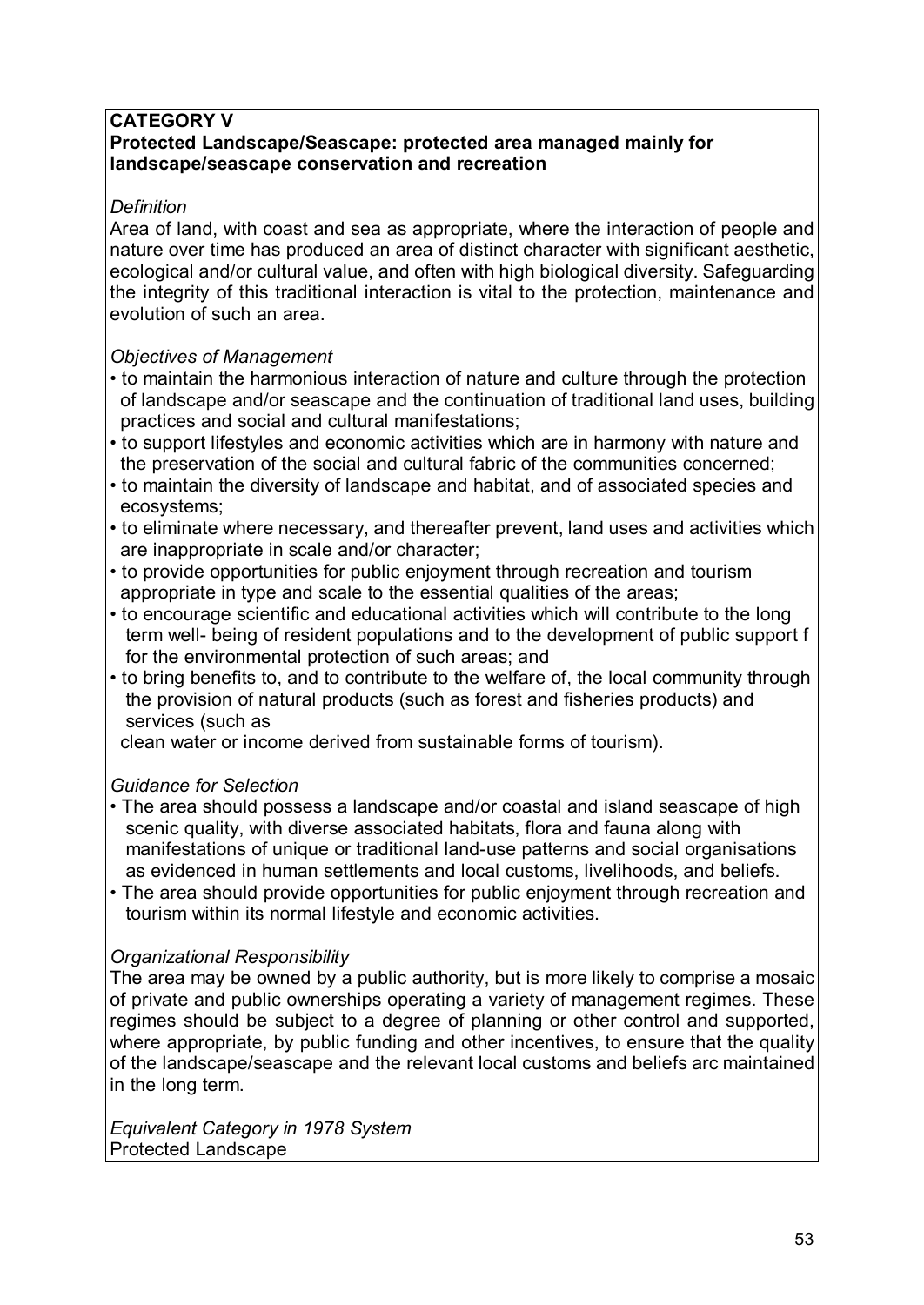# **CATEGORY VI**

#### **Managed Resource Protected Area: protected area managed mainly for the sustainable use of natural ecosystems**

#### *Definition*

Area containing predominantly unmodified natural systems, managed to ensure long term protection and maintenance of biological diversity, while providing at the same time a sustainable flow of natural products and services to meet community needs.

#### *Objectives of Management*

- to protect and maintain the biological diversity and other natural values of the area in the long term;
- to promote sound management practices for sustainable production purposes;
- to protect the natural resource base from being alienated for other land-use purposes that would be detrimental to the area's biological diversity; and
- to contribute to regional and national development.

#### *Guidance for Selection*

- The area should be at least two-thirds in a natural condition, although it may also contain limited areas of modified ecosystems; large commercial plantations would *not* be appropriate for inclusion,
- The area should be large enough to absorb sustainable resource uses without detriment to its overall longterm natural values.

#### *Organizational Responsibility*

Management should be undertaken by public bodies with a unambiguous remit for conservation, and carried out in partnership with the local community; or management may be provided through local custom supported and advised by governmental or non-governmental agencies. Ownership may be by the national or other level of government, the community, private individuals, or a combination of these.

#### *Equivalent Category in 1978 System*

This category does not correspond directly with any of those in the 1978 system, although it is likely to include some areas previously classified as "Resource Reserves", "Natural Biotic Areas/Anthropological Reserves" and "Multiple Use Management Areas / Managed Resource Areas".